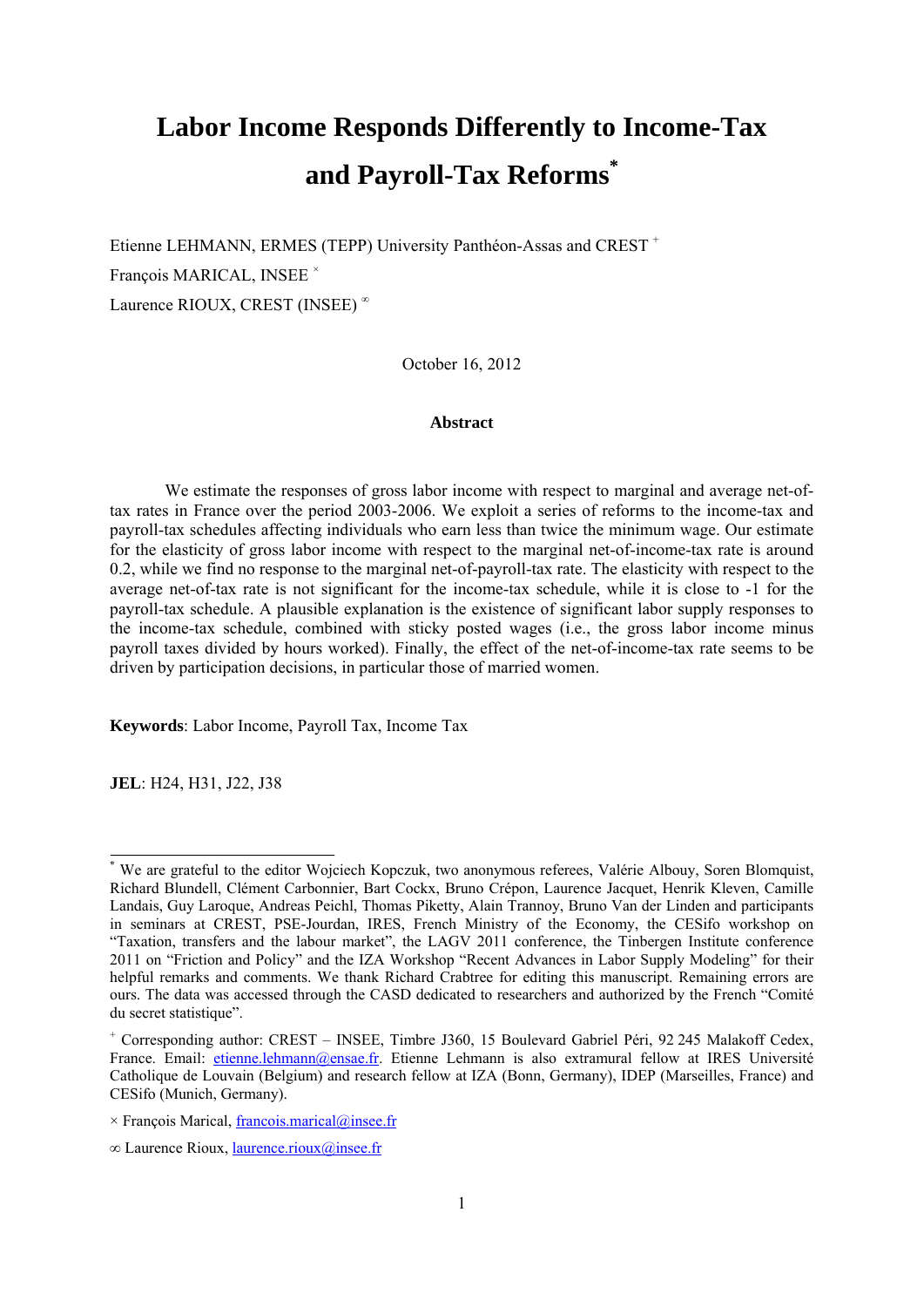# **I. Introduction**

1

Labor income taxation is composed of several distinct schedules. According to the OECD,<sup>1</sup> the total tax wedge for an average-wage worker amounted to 29.7% of employers' labor costs in the U.S. in 2010. This tax wedge can be decomposed into 8.2% for transfers to the "central government", 5.8% for "sub-central" governments, and 15.8% for "social security contributions". In France at the same time, the total tax wedge for an average-wage earner amounted to 49.3%, with 9.9% for transfers to the central government and 39.3% for social security contributions. Whether or not labor income responds identically to the different schedules is crucial for determining which type of tax should be used to finance public expenditure, including social security and redistribution. In this work, we focus on the relative responsiveness of labor income to *payroll* taxation (social security contributions, in France) versus *income* taxation.

Most of usual models of the labor market (including the standard labor supply model, the monopoly union model under the right-to-manage, or the individual wage-bargaining model) predict identical income responses to payroll-tax and income-tax schedules. By contrast, the empirical evidence is so far not conclusive because the existing literature never considers the responses to payroll taxes and income taxes at the same time, due to the absence of simultaneous reforms to both schedules for similar individuals over the same period.<sup>2</sup>

In contrast to the literature, we exploit a series of reforms to both income-tax and payroll-tax schedules that occurred in France over 2003-2006 in the bottom half of the labor income distribution. In 2003, there existed two distinct schedules for the reduction in employers' payroll taxes for lowwage workers, depending on whether the firm had moved to the 35-hour workweek or remained at 39 hours. A progressive convergence between the two schedules was implemented from 2003 and completed in July 2005. This resulted in opposite effects for the two types of firms: an increase in the reduction in employers' payroll taxes for those remaining at 39 hours (hereafter the "39-hour firms") and a decrease in the reduction for those that had moved to the 35-hour week (hereafter the "35-hour firms"). Over the same period, the *Prime pour l'Emploi*, a working tax credit for low-wage earners, was substantially increased, the maximum amount of benefits being almost doubled between 2003 and 2006. Exploiting this rich set of reforms that affected workers earning less than twice the minimum wage gives us the very rare opportunity to compare the responsiveness of labor income to income-tax and payroll-tax reforms.

<sup>&</sup>lt;sup>1</sup> Authors' calculations from the OECD tax database at http://www.oecd.org/dataoecd/44/3/1942514.xls

<sup>&</sup>lt;sup>2</sup> Most of the papers focus on the distortions induced by income taxes (e.g. Feldstein (1995), Auten and Carroll (1999), Gruber and Saez (2002), Saez (2003), Blomquist and Selin (2010), Cabannes, Houdré and Landais (2011) among others. Another strand of the literature estimates the effects of payroll-tax reforms (e.g. Gruber (1997), Kugler and Kugler (2009), Liebman and Saez (2006), and Saez, Matsaganis and Tsakloglu (2012b) among others).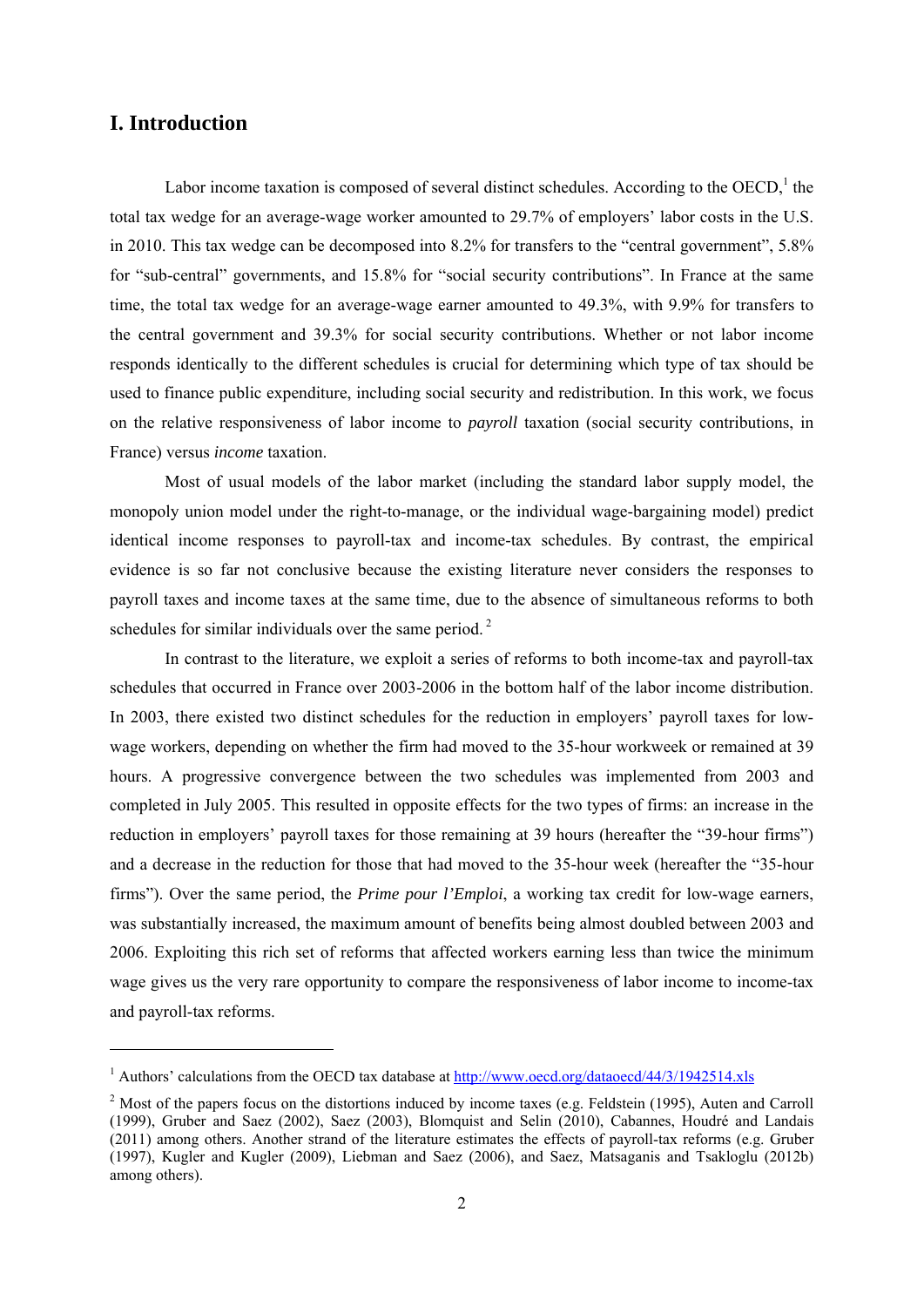The dataset we use is the *Enquête Revenus Fiscaux*, which combines income tax records from the fiscal administration with the French Labor Force Survey (hereafter LFS). We use income tax records to compute the income tax schedule (including the tax credit for low-wage earners). The LFS provides the additional variables we need to reconstruct employer and employee payroll taxes. In particular, we use the labor market history and the usual weekly working time to obtain a monthly labor income and a wage rate, which are both necessary to compute payroll taxes over the period we consider. We are also able to infer whether the firm has moved to the 35-hour week or remained at 39 hours, which determines which payroll tax schedule applies. Using this dataset that matches income tax records with the LFS enables us to investigate the responsiveness to both income-tax and payrolltax reforms.

More precisely, we estimate the short-term responses of gross labor income (labor income inclusive of employer and employee payroll taxes, i.e., total labor cost) to the marginal and average net-of-tax rates<sup>3</sup> for both schedules. We find a significant elasticity (around 0.2) of gross labor income with respect to the marginal net-of-*income*-tax rate. By contrast, the elasticity of gross labor income with respect to the marginal net-of-*payroll*-tax rate is found to be not significant and close to zero. Gross labor income thus responds differently to payroll-tax changes and to income-tax changes, at least in the short-run, which is in contradiction with the theoretical predictions of the most common labor market models. We also find that the income effects of payroll-tax and income-tax changes are different. The elasticity with respect to the average net-of-*payroll*-tax rate does not differ significantly from minus one, while the elasticity with respect to the average net-of-*income*-tax rate is lower and generally non-significant but varies across sub-samples. Our results are robust to the specification of pre-reform income controls.

Our preferred interpretation for these findings is significant labor supply responses to the income-tax schedule, combined with the stickiness of *posted* wage rates (i.e., the gross labor income minus payroll taxes divided by hours worked). The effects of an income-tax reform operate through rapid labor supply modifications. Further investigations indicate that these responses are essentially due to the participation decisions of married women. By contrast, posted wage rates are determined largely through the minimum wage and collective bargaining in France. Our findings suggest that these institutions fail to respond to payroll-tax changes, at least over the three-year period we consider. Our results also suggest that, at least in the short-run, financing social security expenses and redistribution through payroll taxes is less distortive than through income taxes.

A large strand of the literature studies the response of taxable income (i.e. income net of tax deductions) to the marginal net-of-income-tax rate, following the idea of Lindsey (1987) and Feldstein (1995) that this elasticity summarizes all the deadweight losses due to taxation. We here detail our contributions to this literature. *i*) Our first contribution concerns the way of controlling for income

1

<sup>&</sup>lt;sup>3</sup> The marginal (respectively average) net-of-tax rate is equal to one minus the marginal (average) tax rate.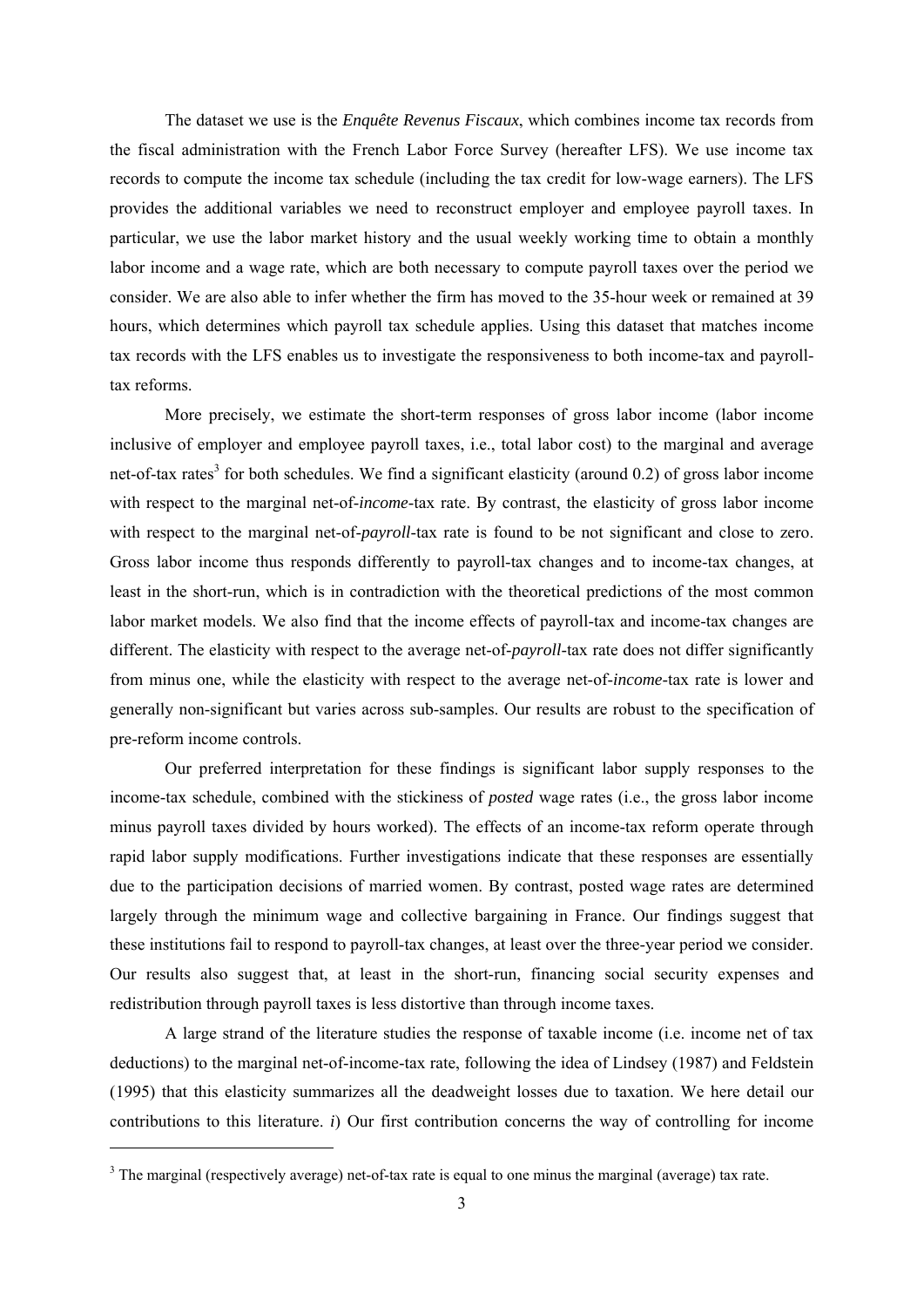effects. While the literature following Gruber and Saez (2002) identifies income effects by controlling for *actual* changes in virtual incomes, we do so by including changes in the average net-of-tax rate computed for a labor income fixed at its initial value. We argue that this method is more consistent with the theoretical framework. This also leads to robust estimates across empirical specifications. *ii*) Our 0.2 estimate of the gross labor income elasticity with respect to the marginal net-of-income-tax rate lies between 0.12 and 0.4, which is the plausible interval for the elasticity of *taxable* income according to Saez *et alii* (2012a). It is also close to the 0.33 intensive margin elasticity of Chetty (2012). Here, however, we estimate the response of labor income, while most works study the response of *taxable total* income, which includes tax avoidance behavior and (some of) capital income responses. Restricting the comparison to labor income, our estimate is consistent with that of Blomquist and Selin (2010), who find significant responses of 0.2 for men in Sweden, and with that of Saez (2003), who obtains an elasticity of around 0.1 for the US, although his estimates do not significantly differ from 0. Our estimate is higher than the narrow interval of 0.05-0.12 obtained by Kleven and Schultz (2012) for labor income responses in Denmark. *iii*) The existing literature suggests that the elasticity is presumably much higher for top income earners (e.g., Gruber and Saez (2002)). However, we obtain a significant elasticity of labor income with respect to the marginal net-ofincome-tax rate by using reforms that affect individuals in the bottom half of the wage distribution.  $iv$ ) Our result that labor income is, at least in the short-run, insensitive to the marginal payroll-tax rate is consistent with those found by other studies on payroll taxation (e.g., Liebman and Saez (2006), Saez *et alii* (2012b)). More specifically for France, it is in line with Aeberhardt and Sraer (2009), who find that the reduction in employers' payroll tax for low-wage workers did not generate wage moderation (see also L'hommeau and Remy (2009) and Bunel, Gilles, and L'Horty (2012)).

The paper is organized as follows. In section II, we detail the institutional backgrounds and expose the main reforms that took place in France over the 2003-2006 period. Section III presents the theoretical framework and discusses whether labor income should respond identically to income taxes and to payroll taxes. In section IV, we present our empirical strategy and discuss the identification. Section V describes the dataset used, which combines income tax records with the Labor Force Survey. Section VI presents results for the respective effects of payroll taxes and income taxes on gross labor income for all employees and for specific subsamples, and the last section concludes.

# **II. Institutional background**

We here describe the reforms to the payroll-tax and income-tax schedules that occurred in France during the 2003-2006 period.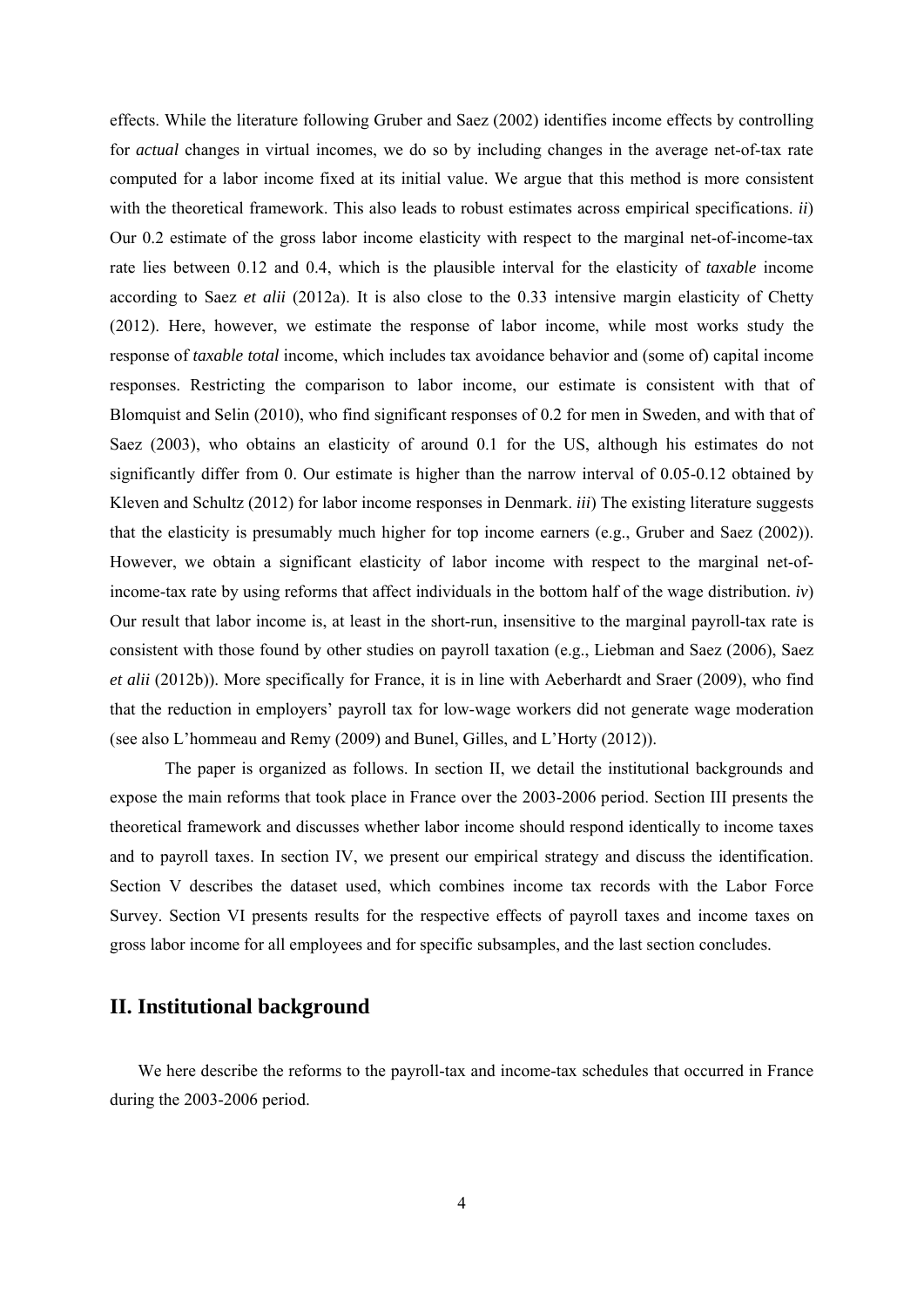#### **II.1 Income tax reforms**

1

We use the term "income tax" to denote both the income tax *per se* and a tax credit for lowpaid earners (*Prime pour l'emploi*, hereafter PPE). Income tax *per se* in France is calculated at the fiscal household level, which differs from the usual notion of household: two persons who live as a couple are considered by the administration as a single fiscal household only if they are married or linked by a civil pact. The income-tax schedule is a function of the ratio of total income earned by the fiscal household to the weighted sum (*parts fiscales*) of its members. The amount of tax paid then equals the income tax that would be paid by a single individual whose income is equal to this ratio, divided by the weighted sum. This implies that both the marginal and average net-of-tax tax rates of a given individual change with marital status, spouse's income, the birth of a child, or the departure of adult children. These events are likely to affect labor supply decisions, the only exception being the departure of an adult child which generates an instantaneous change in the tax schedule, while the change in the labor supply, if any, is likely to be smoothed over time. Therefore, income tax reforms provide more convincing sources of identification than these family events. Nevertheless, thanks to the complexity of the tax schedule, the very large range of income tax rates that different individuals with similar incomes can face improves the identification possibilities.

Over the 2003 – 2006 period covered by our dataset, there are several changes in the income tax code *per se*. In 2004 and 2005, tax brackets were indexed to consumer price inflation. This generated a form of "bracket creep" (Saez (2003)), as labor incomes increased slightly more rapidly than inflation over this period. A more substantial reform in 2006 reduced the number of brackets from seven to five and modified the rates.

However, the reform that generated the largest changes in tax rules over 2003-2006 was the increase in the *Prime pour l'Emploi*, a tax credit conditional on working that had been created in 2001. Both eligibility for the tax credit and the amount paid depend essentially on the individual full-time equivalent annual labor income, but the total income earned by the household and the household's composition also intervene. More precisely, a single worker without children is eligible provided that her annual labor income is above 0.3 and her full-time equivalent annual labor income is below 1.4 times the annual minimum wage (up to 2.1 times the annual minimum wage for some household compositions). One-third of French employees are eligible for the working tax credit.<sup>4</sup> We now describe the scheme for a single individual without children working full-time.<sup>5</sup> If she does not work a

<sup>&</sup>lt;sup>4</sup> In France in 2006, 22% of the employed earn a wage between 0.3 and 1.4 times the minimum wage, and 50% earn a wage between 0.3 and 2.1 times the minimum wage. Compared to the EITC or the WFTC, the French tax credit thus differs on two points: a much larger share of the population is eligible, and the presence of children has a very limited effect on the amount of benefit.

 $<sup>5</sup>$  If she works part-time, the tax credit is computed as a function of the hourly wage, but the tax credit is more</sup> advantageous for each hour of work than if she works full-time. This bonus for part-time workers has increased over the period studied, providing an additional source of identification.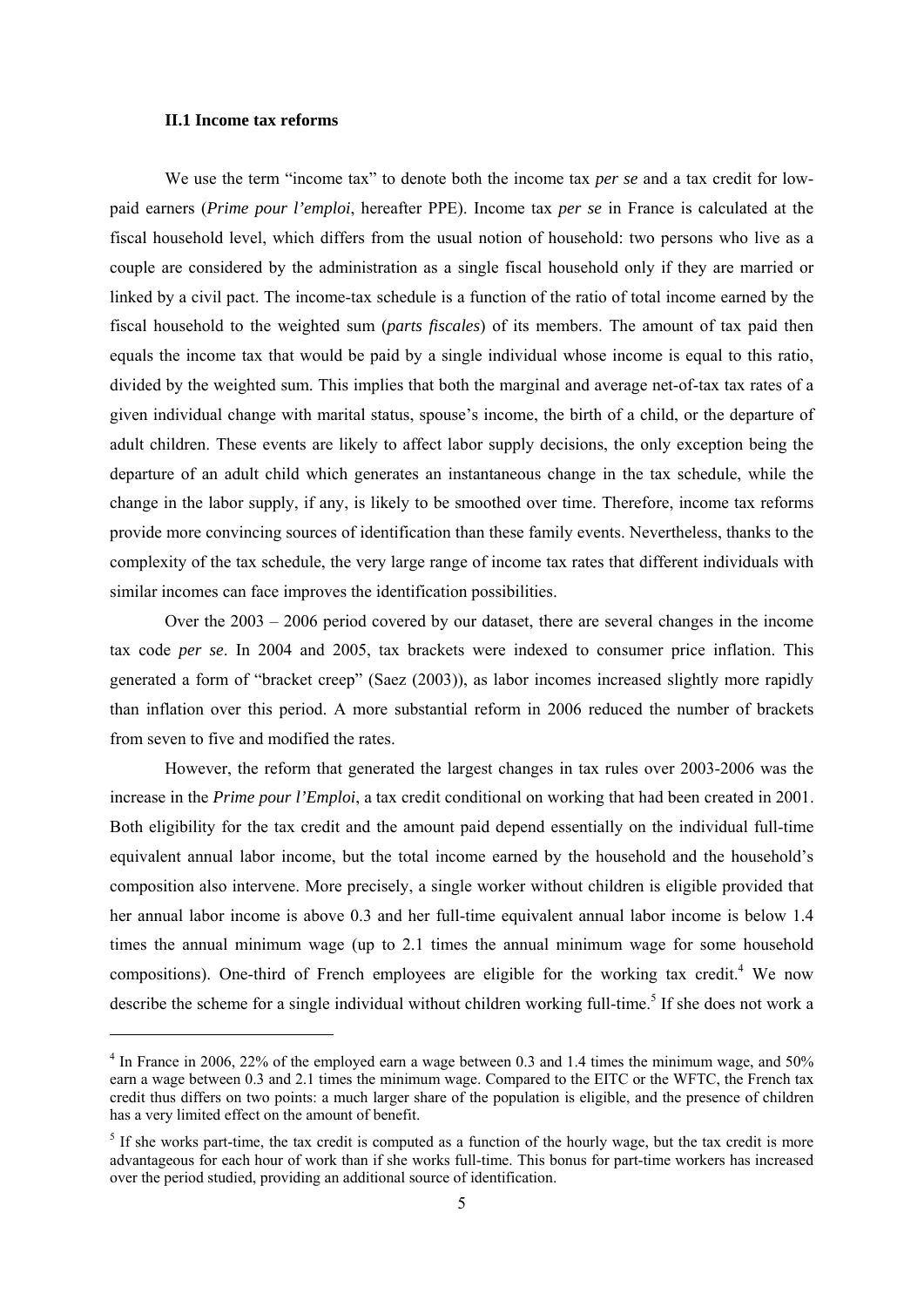full year and is paid the minimum wage, she is eligible for a phase-in range between 0.3 and 1 times the annual minimum wage where the tax credit is proportional to the wage. If she works the full year, unlike the EITC in the US, there is no plateau range: the tax credit is maximized at the minimum wage and the phase-out range extends from 1 to 1.4 times the annual minimum wage. Entering the phase-in income range leads to a reduction in both marginal and average tax rates. Entering the phase-out income range is associated with a rise in the marginal tax rate, since a higher labor income reduces the tax credit. The average tax rate is minimal at the minimum wage level and then increases. While the PPE scheme remained essentially unchanged in 2004 with respect to 2003, major changes occurred both in 2005 and 2006, as described in Figure 1. As a result, the maximum level of the subsidy increased from 4.6% of the annual minimum wage (i.e., 517 $\epsilon$  per year) in 2003 to 7.7% in 2006 (i.e., 948€ per year).



Figure 1: **Reforms to the French income tax credit, 2003-2006**

Note: the amount of PPE is expressed as a percentage of annual labor income. The figure describes the scheme for a single worker without children. The part below 100% corresponds to full-time minimum wage workers who do not work the entire year. The part above 100% corresponds to full-time workers working the full year. For couples or single people with children, the phase-out income range of the PPE can be as high as 2.1 times the minimum wage.

#### **II.2 Payroll tax reforms**

In almost all countries, payroll taxes are flat, apply only to income below a given ceiling and are roughly invariant over time. In France, on the contrary, the rate of payroll tax has been a function of wage levels since the introduction in 1993 of a reduction in employer payroll taxes for low-wage employees (see e.g. Kramarz and Phillipon (2001) for a description of the policy and an evaluation of its effects on employment). This reduction was sharply modified during the years we consider, generating the salient reforms that we use to identify the effects of payroll taxes.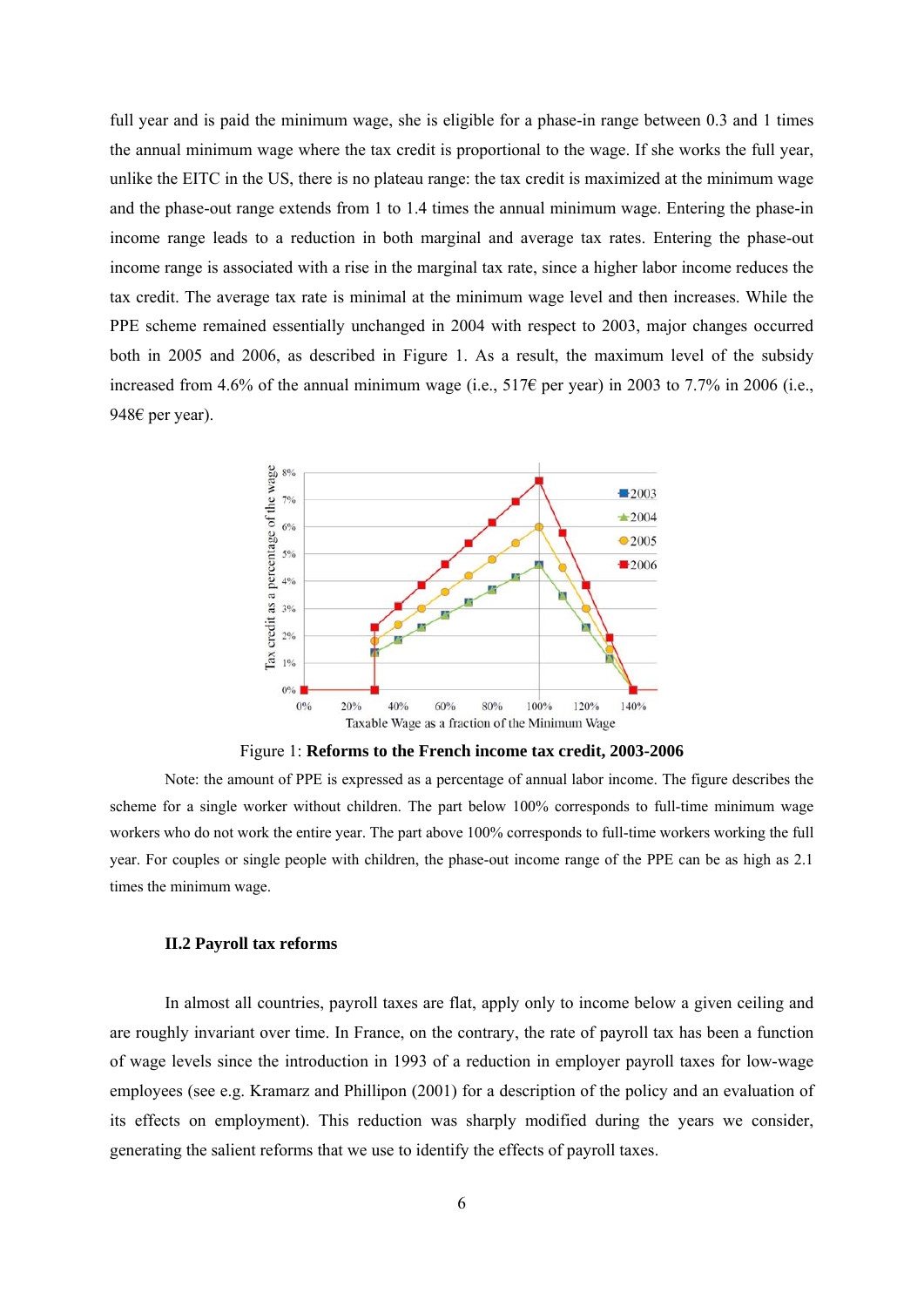The reforms to the employer payroll tax reduction for low-wage employees over 2003-2006 were a consequence of the introduction of the 35-hour workweek. In June 1998, a law implemented by a left-wing government initiated the move to a 35-hour workweek, a process that became in principle mandatory for large firms (more than 20 employees) in January 2000 and for small firms in January 2002. This process towards the 35-hour workweek generated two sets of minimum wage regulations<sup>6</sup> and two payroll tax reduction schedules. Firms moving from a 39-hour to a 35-hour workweek were given an additional reduction in employer payroll taxes compared with those remaining on 39 hours, in order to facilitate and accelerate the move to the 35-hour workweek. As all firms were intended to move to the 35-hour workweek, the existence of two types of tax subsidies was viewed as no more than a transitional issue at that time. However, in June 2002 a right-wing government came into power and stopped the 35-hour reform. A non-negligible proportion of firms had not adopted the 35-hour workweek at that time and had no intention of doing so later (Table 1). In January 2003, a law was passed providing for the convergence towards a common reduction schedule for both 35-hour and 39 hour firms. The convergence process lasted two and a half years and was completed in July 2005. Bunel *et alii* (2012) provide a complete description of the reform and an evaluation of its employment effects.

Figure 2 presents the changes in the tax subsidy during the period of observation, from 2003 to 2006, for the two types of firms. At the beginning, in January 2003, the two subsidy schedules differed substantially. For a 39-hour firm (solid curve), the reduction in employer payroll taxes reached a maximum of 18.2 percentage points at the hourly minimum wage, and then decreased up to 1.3 times the minimum wage. For a 35-hour firm (dashed curve), the reduction reached a maximum of 26 percentage points at 1.076 times the hourly minimum wage, then decreased up to 1.937 times the minimum wage.<sup>7</sup> For the 39-hour firms, the maximum reduction increased from 18.2 percentage points in 2003 to 26 in 2006. Moreover, the phase-out income range widened from 1-1.3 times the minimum wage to 1-1.6 times the minimum wage. For the 35-hour firms, the maximum percentage points of reduction remained unchanged, while the phase-out income range of the subsidy shifted to the left, from 1.076-1.937 times the minimum wage in 2003 to 1-1.6 times the minimum wage in 2006. On average over the period 2003-2006, the tax subsidy decreased for 35-hour firms while it increased for 39-hour firms.

1

<sup>&</sup>lt;sup>6</sup> To prevent the workweek reduction from lowering the monthly labor income, the (hourly) minimum wage regulation (SMIC for *Salaire Minimum Interprofessionnel de Croissance*) was supplemented by a system of monthly guaranteed wages (GMR for *Guarantie Mensuelle de Rémunerations)*, which depended on the date at which the firm adopted the 35-hour workweek.

 $<sup>7</sup>$  In 2003, for a firm having adopted the 35-hour workweek in 2000, the monthly guaranteed wage (GMR) was</sup> equal to 1.076 times the minimum wage. The reduction was maximal at the GMR level and decreased up to 1.8 times the GMR, i.e., 1.937 times the minimum wage.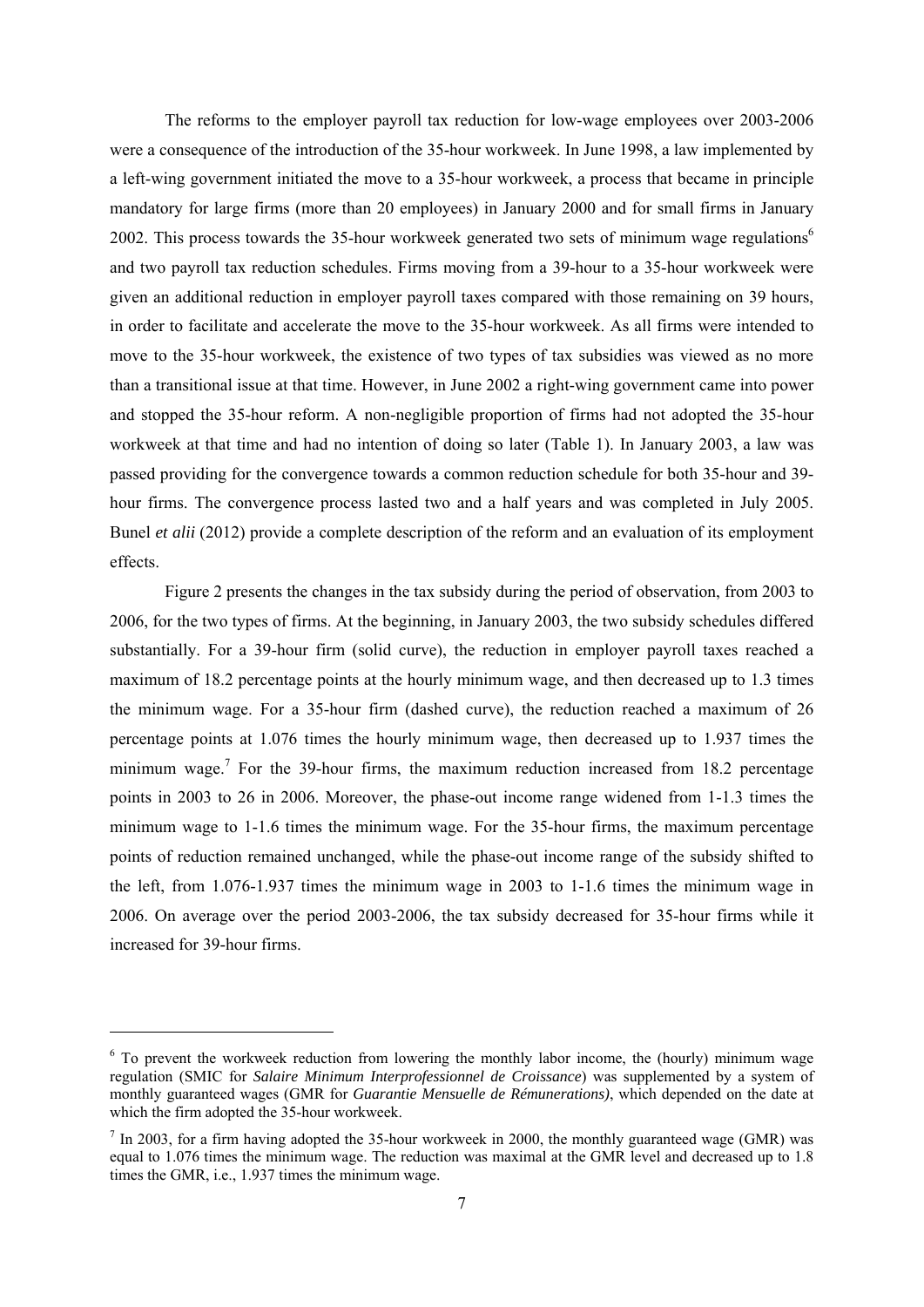

Figure 2: **Changes in the reduction in employer payroll taxes for low paid earners, 2003-2006**

These reforms induced up-and-down movements in marginal and average tax rates, depending on the type of firms and on whether the wage rate was below or above 1.6 times the minimum wage. We use this rich set of changes in marginal and average payroll tax rates in the bottom half of the income distribution to identify gross labor income responses to payroll taxation. However, two points are worth mentioning. First, as the reforms only affected employer payroll taxes, leaving employee payroll taxes unchanged, we cannot disentangle the responses to employer and to employee payroll taxes. Second, as future retirement and unemployment benefits are not affected by the payroll tax reduction, we cannot analyze the behavioral response to payroll taxes regarding whether or not the reform also affects workers' future benefits.

## **III. Theoretical background**

1

#### **III.1 Definitions and concepts**

Because of taxes and transfers, the *net* labor income *c* that a worker consumes and the *gross*  labor income *w* that her employer pays are different. Labor income taxation is composed, on the one hand, of social security contributions or *payroll* taxes (which finance social security programs such as PAYG pensions, health insurance, unemployment insurance, etc.) and, on the other hand, of taxes to governments or *income* taxes. The payroll tax is represented as a function of the gross labor income. The *posted* labor income *z* is defined as the gross labor income net of (employer and employee) payroll taxes.<sup>8</sup> On a linear part of the payroll tax schedule with a *marginal net-of-payroll-tax* rate τ<sup>*ε*</sup>

<sup>8</sup> Our definition of posted income differs from Saez *et alii* (2012b), where it is taken to be gross labor income net of employer payroll tax, but inclusive of employee payroll tax. In contrast with Saez *et alii* for Greece, there was no reform to employee payroll taxes in France over our observation period, implying that the effects of employee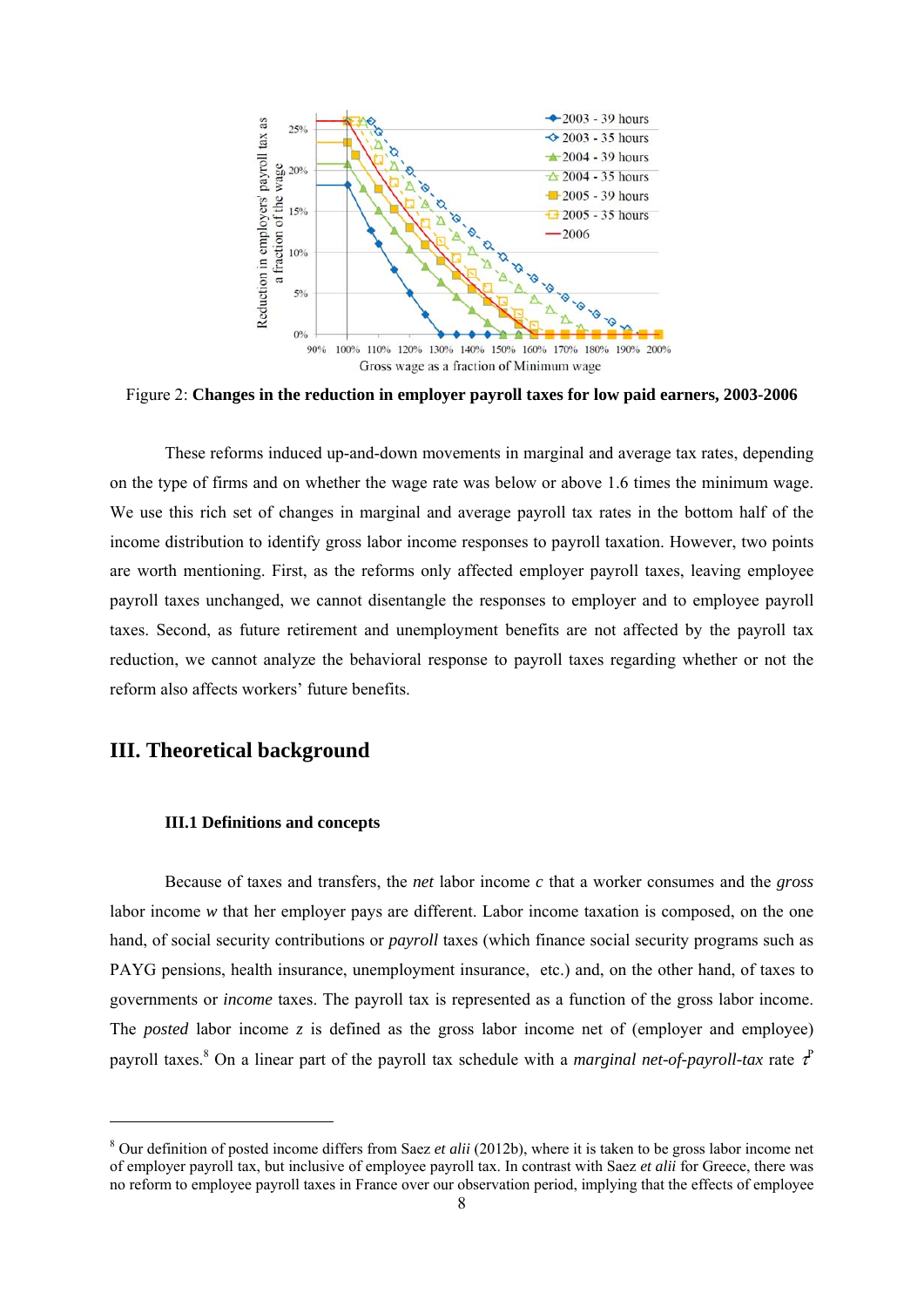and a *virtual posted* income  $R^P$ , the posted labor income verifies  $z = \tau^P w + R^P$ . We denote by  $\rho^P = z/w = t^P + R^P/w$  the *average net-of-payroll-tax* rate. The income tax schedule consists of income tax *per se* and of tax credits providing income subsidies to low-wage earners. The income tax is a function of the posted labor income *z*. On a linear part of the income tax schedule with a *marginal netof-income-tax* rate  $\tau^I$  and a virtual *net* income  $R^I$ , the net labor income *c* is given by  $c = \tau^I z + R^I$ . We denote by  $\rho^I = c/z = \tau^I + R^I/z$  the *average net-of-income-tax* rate. The budget constraint can be written:

$$
c = \tau^l \tau^p w + \tau^l R^p + R^l \tag{1}
$$

The three labor incomes *w*, *z* and *c* are endogenous and may depend on each of the four tax parameters  $\tau^I$ ,  $\tau^P$ ,  $R^I$  and  $R^P$ . Assuming that the gross labor income *w* is determined by a behavioral function denoted  $W(\tau^I, \tau^P, R^I, R^P)$ , we get:

$$
\frac{\Delta w}{w} = \left(\frac{\tau^P}{w}\frac{\partial W}{\partial \tau^P}\right)\frac{\Delta \tau^P}{\tau^P} + \left(\frac{\tau^I}{w}\frac{\partial W}{\partial \tau^I}\right)\frac{\Delta \tau^I}{\tau^I} + \left(\frac{\partial W}{\partial R^P}\right)\frac{\Delta R^P}{w} + \left(\frac{\partial W}{\partial R^I}\right)\frac{\Delta R^I}{w}
$$
(2)

The *uncompensated* payroll tax elasticity ( $\tau^P/w$ )( $\partial W/\partial \tau^P$ ) captures the percentage change in the gross labor income after a payroll tax reform that increases the marginal net-of-payroll-tax rate by one percent, while decreasing the amount of payroll tax paid by 0.01 *w*\*, where *w\** denotes the pre-reform gross labor income. The literature on optimal taxation, however, is more interested in the *compensated*  elasticity, which is the relevant elasticity for computing deadweight losses. A compensated payroll tax reform is defined as a simultaneous change in the marginal net-of-payroll-tax rate  $\Delta \tau^P$  and in the virtual posted income  $\Delta R^P$ , such that the amount of payroll tax paid at the initial gross labor income  $w^*$ remains unchanged. Symmetrically, we are interested in the sensitivity of gross labor income to a compensated income tax reform, i.e., to a simultaneous change in the marginal net-of-income-tax rate  $\Delta \tau^I$  and in the virtual net income  $\Delta R^I$ , which leaves unchanged the amount of income tax paid at the initial gross labor income  $w^*$ . Let  $\beta_r^p$  and  $\beta_r^l$  denote the elasticities of gross labor income with respect to a compensated payroll tax reform and to a compensated income tax reform. Equation (2) can be rewritten as (see Appendix A.1):

$$
\frac{\Delta w}{w} = \beta_r^P \frac{\Delta \tau^P}{\tau^P} + \beta_r^I \frac{\Delta \tau^I}{\tau^I} + \beta_\rho^P \frac{\Delta \overline{\rho}^P}{\rho^P} + \beta_\rho^I \frac{\Delta \overline{\rho}^I}{\rho^I}
$$
(3)

-

payroll taxes are empirically not identifiable. Consequently, we do not need to distinguish theoretically between employer and employee payroll taxes.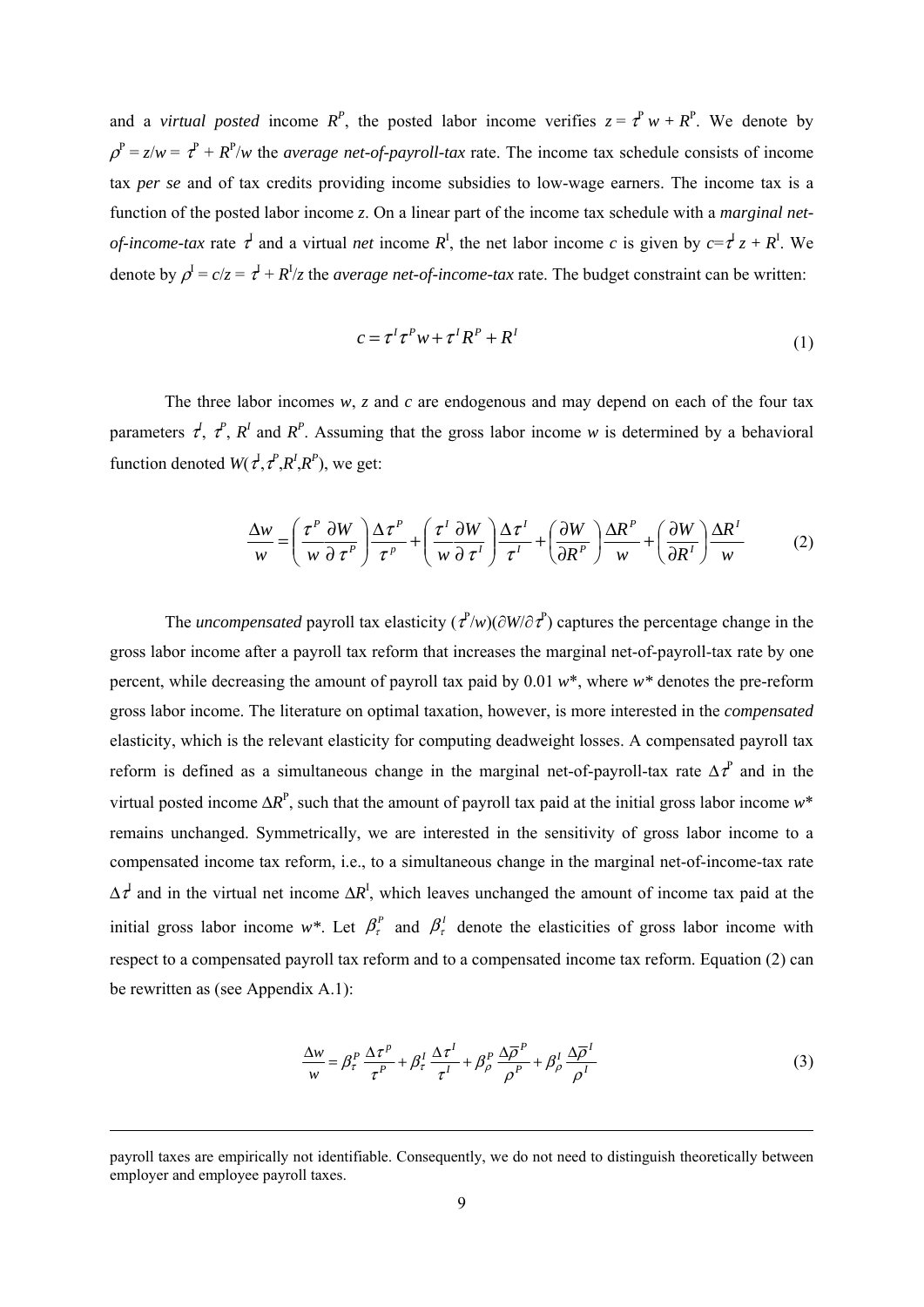In Equation (3),  $\Delta \overline{\rho}^P = \Delta \tau^P + \Delta R^P$  /*w*\* denotes the change in the average net-of-payroll-tax rate while  $\Delta \overline{\rho}^I = \Delta t^I + \Delta R^I / z^*$  *-*  $(R^I/z^*)$   $\Delta \overline{\rho}^P/\rho^P$  denotes the change in the average net-of-income-tax rate, both being computed while keeping the gross labor income fixed at its initial value *w*\*. Except when gross labor income is unresponsive to tax reforms or when taxation is proportional, the changes  $\Delta \overline{\rho}^P$  and  $\Delta \overline{\rho}^I$  for a constant gross labor income differ from the *actual* changes  $\Delta \rho^P$  and  $\Delta \rho^I$  which are affected by the responses of gross labor income.<sup>9</sup>

Our way of controlling for income effects thus differs from what is usually done in the literature since Gruber and Saez (2002). For ease of comparison, let us leave aside payroll taxation for a moment. Our main departure from the standard procedure comes from our inclusion of the change in average net-of-tax rates computed for the unchanged gross labor income *w*\*, while the literature includes the actual change. Equation (3) shows that controlling for income effects by including the actual change in the average net-of-tax rate erroneously adds to the right-hand side a term that depends on the dependent variable Δ*w*/*w*.

Another difference with the literature is that we include the change in the average net-of-tax rate instead of the change in after-tax income. The two procedures are equivalent when the changes in average net-of-tax rate and after-tax income are computed while keeping pre-reform gross labor income unchanged.<sup>10</sup> When actual changes are considered, the two procedures differ, except under proportional taxation. If the tax schedule is close to proportional, controlling income effects by the after-tax income instead of the average net-of-tax rate is of little importance. Since proportional taxation is a good approximation for top-income earners, the standard procedure is acceptable when evaluating the behavioral responses in the top of the distribution. This is no longer true when estimating the elasticities in the bottom half of the distribution, since the existence of tax credit for low-income earners implies that the tax schedule is far from being proportional in this part of the distribution $11$ 

1

<sup>&</sup>lt;sup>9</sup> Using  $\rho^P = \tau^P + R^P/w$ , the actual change in the average net-of-payroll-tax rate is equal to:  $\Delta \rho^P = \Delta \tau^P + \Delta R^P/w$ .  $\rho^P \Delta w/w = \Delta \overline{\rho}^P - (R^P/w^*) \Delta w/w$ . This gives:  $\Delta \rho^P / \rho^P = \Delta \overline{\rho}^P / \rho^P - (R^P/z^*) \Delta w/w$ . Symmetrically, the differentiation of  $\rho^I = \tau^I + R^I/(\rho^P w)$  implies that:  $\Delta \rho^I = \Delta \tau^I + \Delta R^I / z^* - (R^I / z^*) (\Delta \rho^P / \rho^P + \Delta w / w) = \Delta \tau^I + \Delta R^I / z^*$ .  $(R^I/z^*)$   $\Delta \overline{\rho}^P/\rho^P - (1-(R^P/z^*)) (R^I/z^*) \Delta w/w$ , which finally leads to:  $\Delta \rho^I/\rho^I = \Delta \overline{\rho}^P/\rho^P - (1-(R^P/z^*)) (R^I/c^*) \Delta w/w$ . Under proportional taxation,  $R^l = R^P = 0$ , implying that  $\Delta \overline{\rho}^l = \Delta \rho^l$  and  $\Delta \overline{\rho}^P = \Delta \rho^P$ .

<sup>&</sup>lt;sup>10</sup> The log change in after-tax income is then equal to  $(\Delta \tau w + \Delta R)/(\tau w + R) = (\Delta \rho w)/(\rho w) = \Delta \rho/\rho$ .

<sup>&</sup>lt;sup>11</sup> A last difference is that we theoretically define (see Equation  $(A3)$  of Appendix A.1) the income response parameter as the product of the derivative of the gross income with respect to a marginal transfer to the average net-of-tax rate, while Gruber and Saez (2002) define it as the product of the same derivative to the marginal netof-tax rate. As marginal net-of-tax rates are slightly lower than average net-of-tax rates, our income response effect is slightly higher. If their estimates, associated with the actual change in after-tax incomes, coincide with their theoretical definition of the income effects, this is due to several approximations that are only valid under proportional taxation (see their footnote 3).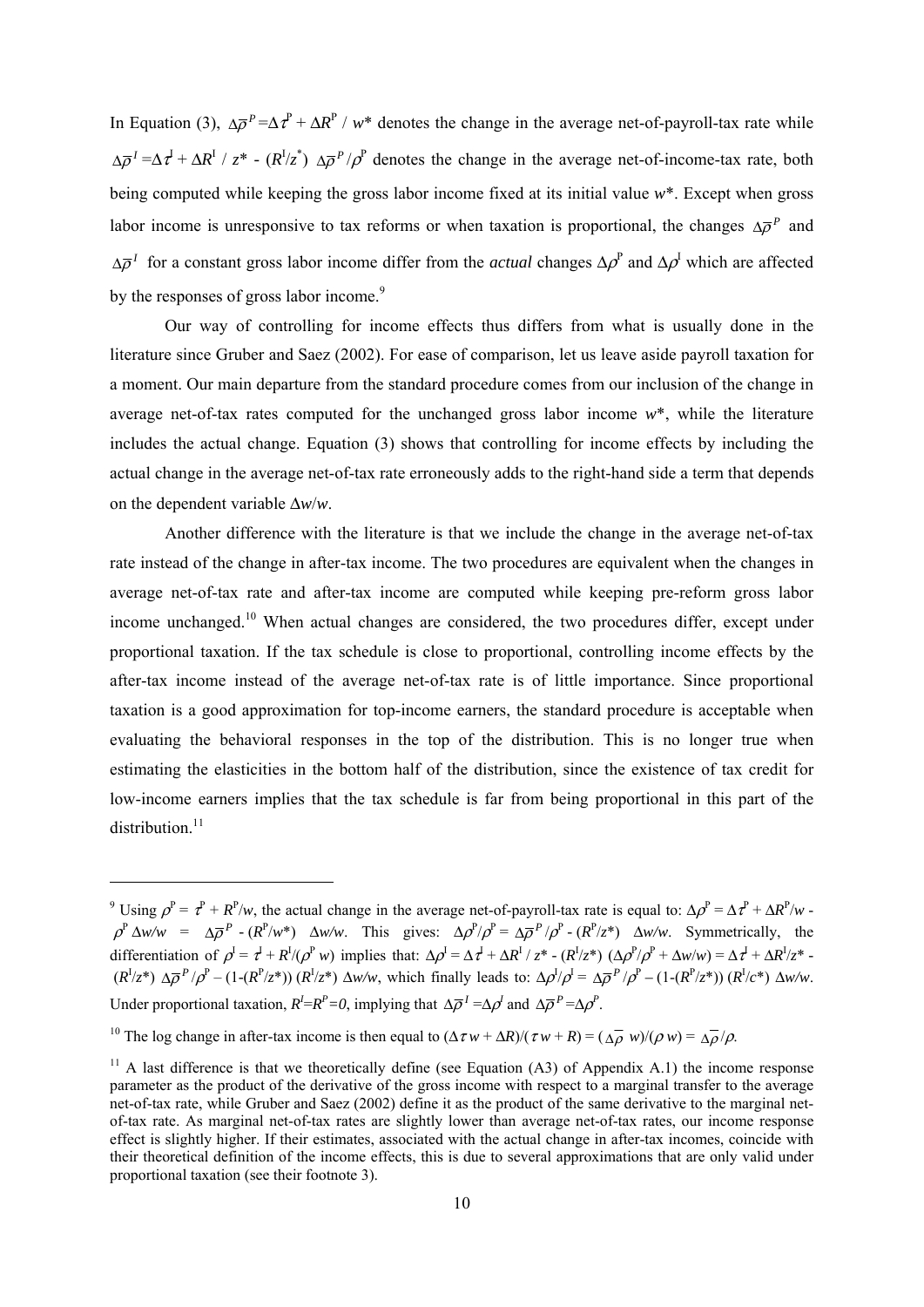#### **III.2 Benchmark labor market models**

 In a large class of labor market models, the gross labor income (or labor cost) is determined by the maximization of an objective function that depends negatively on the gross labor cost *w* to the firm and positively on the net labor income *c* paid to the worker. This objective takes the general form  $U(c,w)$  with  $U_c > 0 > U_w$ . We henceforth refer to this class of models as the "benchmark" ones.

The textbook labor supply framework is typically one of these. In it, a worker of productivity *p* supplying *L* units of labor earns a gross income *w* = *p L*. If her preferences over consumption and labor supply are described by the utility function  $u(c, L)$ , with  $u_c > 0 > u_L$ , one can define function *U* by  $U(c, w) \equiv u(c, w/p)$ . Choosing the labor supply *L* amounts to choose the gross labor income  $w = p L$ . The objective *U* is here decreasing in the gross labor income *w*, because earning a higher gross labor income *w* requires the worker to work harder (i.e., higher *L*).<sup>12</sup>

The monopoly union model (under right-to-manage) is also a benchmark model (Hersoug (1984)). If the union's objective over net labor income *c* and employment *L* is described by  $u(c, L)$  and labor demand is described by the decreasing function  $L = l^d(w)$ , then the function *U* is defined by  $U(c,w) \equiv u(c, l^d(w))$ . Here, *U* is decreasing in gross labor income because the labor demand depends negatively on the labor cost *w*. Lastly, wage bargaining settings (e.g. Lockwood and Manning (1993), Pissarides (2000)) are other examples of benchmark models. In these frameworks, function  $U(c,w)$  is given by the generalized Nash product where the worker's (or union's) contribution to the Nash product is increasing in the net labor income *c*, while the firm's contribution is decreasing in *w*, as higher gross labor incomes reduce profits. However, it is worth noting that for both the monopoly union model and the wage bargaining model, the objective function takes the form  $U(c,w)$  only if the wage setting concerns homogeneous workers and firms, which implies that the wage and tax schedules are unique. Hence, only bargaining models at the individual level (e.g. Mortensen and Pissarides (1994)) or at the collective level but for homogenous labor markets can be reduced to the maximization of this type of objective.

In any of these "benchmark" models, the gross labor income *w* is determined by the maximization of  $U(c,w)$  subject to the budget constraint (1), i.e.,  $w = \arg \max_{w} U(\tau w + R, w) = \Omega(\tau, R)$ . In this program, the posted income *z* being economically irrelevant, the various tax parameters influence the gross labor income only through the *global* marginal net-of-tax rate,  $\tau = \tau^{\perp} \tau^{\text{P}}$ , and the *global* virtual income,  $R = \tau^I R^P + R^I$ . The behavioral function thus takes the form  $\Omega(\tau^I \tau^P, \tau^I R^P + R^I)$ 

1

<sup>&</sup>lt;sup>12</sup> It worth noting that in this model, if we leave aside payroll taxation, the compensated elasticity  $\beta$ <sup>1</sup> corresponds to the Hicksian labor supply elasticity, which depends only on substitution effects, while the uncompensated elasticity  $(\tau^I/w)(\partial W/\partial \tau^I)$  corresponds to the Marshallian labor supply elasticity, which depends on both substitution and income effects.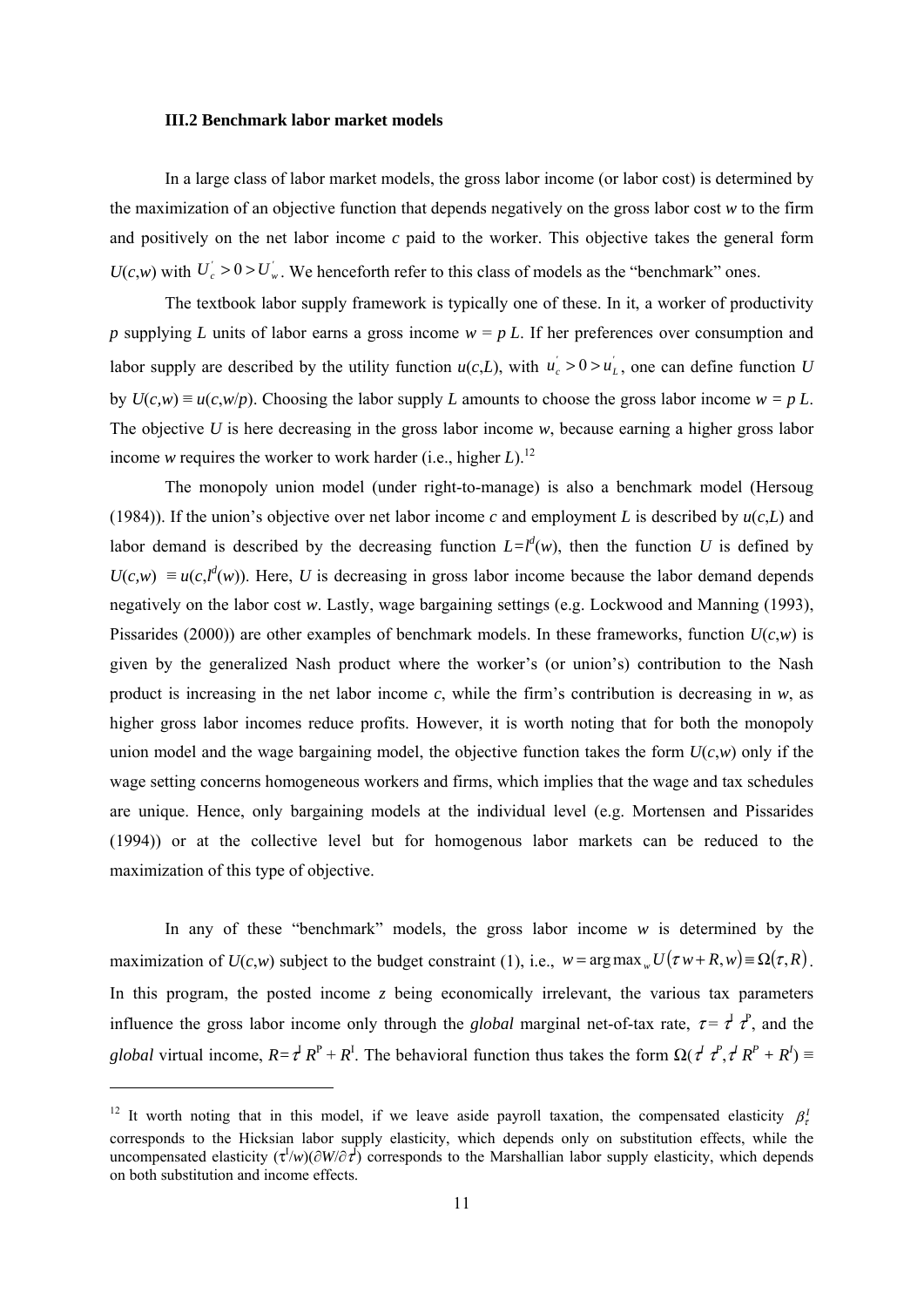$W(\tau^I, \tau^P, R^I, R^P)$ . We show that this restriction implies identical elasticities for income taxation and payroll taxation (see Appendix A.2):

$$
\beta_r^P = \beta_t^I > 0 \qquad \text{and} \qquad \beta_\rho^P = \beta_\rho^I \qquad (4)
$$

The second-order condition, together with the assumption that the objective  $U$  is increasing in  $c$ , ensures that  $\beta_t^j$  are positive for *j*=*I*, *P*. Moreover, in the labor supply framework, assuming in addition the normality of leisure implies that  $\beta_{\rho}^{j}$  are negative for *j*=*I*, *P*.

#### **III.3 Alternatives models**

Prediction (4) is obtained in the very large class of benchmark models. Therefore, if estimating Equation (3) leads us to reject this prediction, we need to look for alternative frameworks that can account for such departures. We have three alternatives in mind that we now describe separately. Obviously, these alternatives are not mutually exclusive.

#### **Difference in salience**

The "salience" (in the sense of Chetty, Looney, and Kroft (2009)) of income-tax reforms and of payroll-tax reforms may be different. For instance, one could argue that, since payroll taxes are paid on a monthly basis while income taxes are paid on an annual basis with a one-year lag in France, labor income should react more rapidly to changes in payroll taxes than to changes in income taxes. In this case,  $\beta_t^l$  and  $\beta_\rho^l$  are expected to have the same sign but to be lower in absolute terms than  $\beta_t^P$  and  $\beta_\rho^P$ respectively. Conversely, one might argue that individuals are much more aware of the income tax schedule than of the payroll tax schedule. This implies that  $\beta_{\tau}^{I}$  and  $\beta_{\rho}^{I}$  should have the same sign but be larger in absolute terms than  $\beta_{\tau}^{P}$  and  $\beta_{\rho}^{P}$  respectively. A difference in salience would therefore imply either:

$$
0 < \beta_{\tau}^{I} < \beta_{\tau}^{P} \tag{5}
$$

or:

$$
0 < \beta_{\tau}^P < \beta_{\tau}^I \tag{6}
$$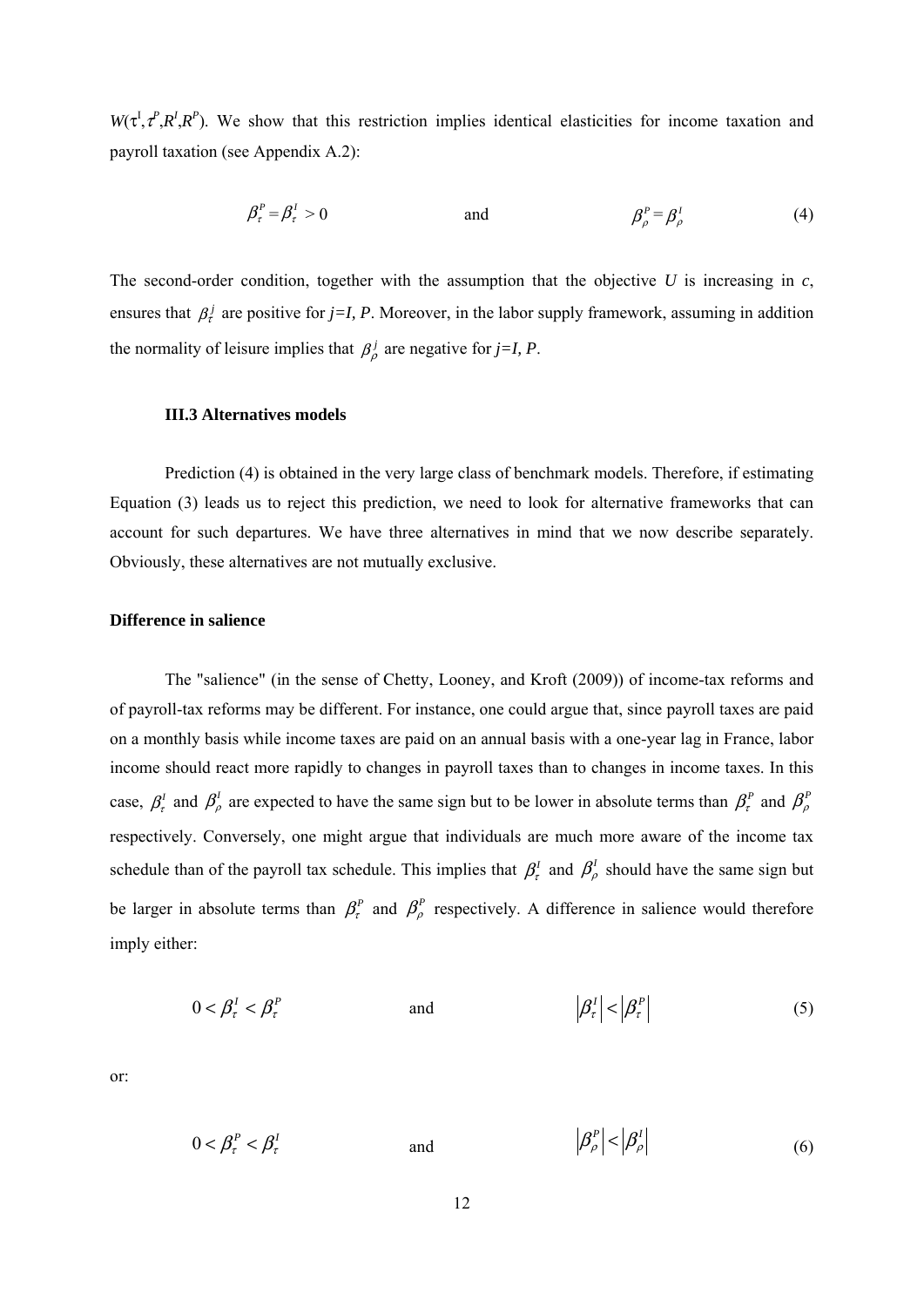#### **Deferred benefits**

Payroll taxes finance various social programs. For some of them, both the eligibility and the benefit level are related to the amount of payroll taxes paid. The most illustrative example is the pension system, where the level of pension received depends explicitly on both the level and duration of contributions. Unemployment insurance also exhibits this contribution-related property: in the event of job loss, the maximum duration of UI benefits depends on the duration of contributions. When payroll taxes *per se* generate deferred benefits with some probability, the objective to be maximized must be modified by adding a function of the level of payroll taxes into consumption. Therefore, the gross labor income solves:

$$
w = W(\tau^P, \tau^I, R^I, R^P) = \arg \max_{w} U(\tau w + R + k((1 - \tau^P)w - R^P), w)
$$
\n<sup>(7)</sup>

In this specification, the parameter  $k$  captures how the overall level of consumption depends on the level of payroll taxes  $(1 - \tau^P)w + R^P$  through the deferred payments of various benefits. Different arguments suggest that *k* is small. First, as the level of deferred benefits depends on the whole labor market history (in particular for pensions), current contributions only partially determine this level. Second, deferred benefits will only be given in the future, and with some probability, which generates discounting. We hence assume that  $k \leq t^l$  and  $k \leq p^l$ . Appendix A.3 shows that the elasticity with respect to the marginal (average) net-of-payroll-tax rate is lower (lower in absolute terms) than the elasticity with respect to the marginal (average) net-of-income-tax rate, because part of the tax is now considered as a gain in consumption. We thus obtain Prediction (6) instead of Prediction (4).

#### **Posted wage rate stickiness**

Finally, consider again the labor supply model where individuals have preferences *u*(*c,L*) over consumption *c* and labor supply *L*, but assume now that the *posted* wage rate (denoted *s*) is sticky. This assumption echoes the finding of Saez *et alii* (2012b) for Greece, that employer payroll taxes are entirely borne by employers. This is also plausible in France, where collective wage setting, for instance through collective wage bargaining or minimum wage regulation, applies to a large proportion of workers and specifies posted wage rates. Under posted wage rate stickiness, a worker supplying *L* units of labor receives the posted income  $z=sL$ . She thus chooses her labor supply to maximize  $U(c, z) = u(c, z/s)$ , taking her posted wage rate *s* as given. Therefore, the posted labor income does not depend on the payroll tax parameters, implying that: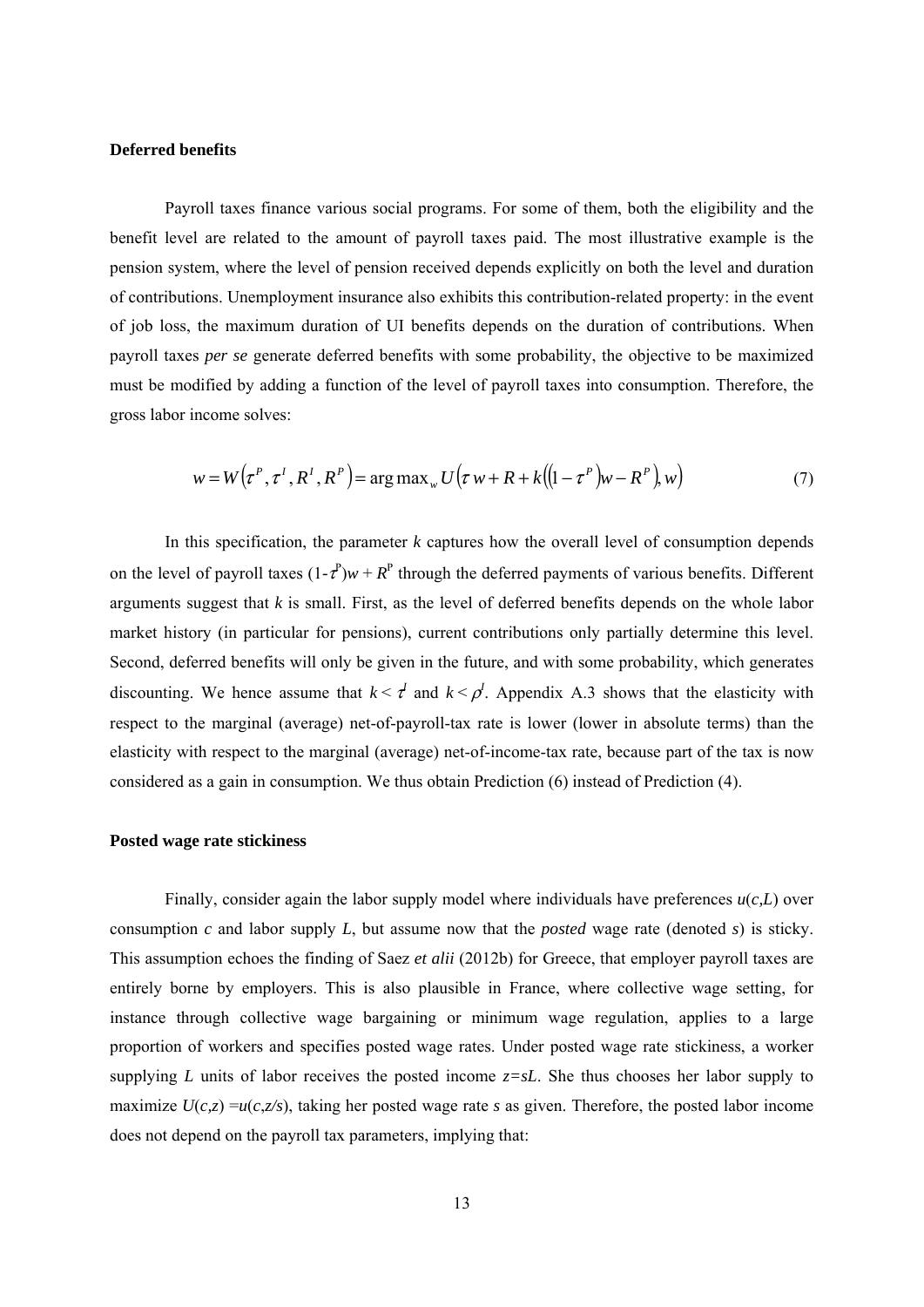$$
\frac{\Delta z}{z} = \beta_t^I \frac{\Delta \tau^I}{\tau^I} + \beta_\rho^I \frac{\Delta \overline{\rho}^I}{\rho^I}
$$
\n(8)

instead of (3). Instead of Prediction (4), posted wage rates stickiness leads to:<sup>13</sup>

$$
\beta_{\tau}^{P} = 0 \qquad \text{and} \qquad \beta_{\rho}^{P} = -1 \tag{9}
$$

## **IV. Empirical strategy**

1

Our objective is to evaluate jointly the responses of gross labor income to income-tax and payroll-tax reforms. In specifying the empirical setup, we are aware that heterogeneous individuals may respond to tax changes differently. Hence, we only provide evidence on the average of these behavioral elasticities, i.e. on the Local Average Treatment Effect (LATE). We estimate the following empirical counterpart of Equation (3) for an individual *i* employed at *t-*1 and *t*:

$$
\Delta \log w_{i,t} = \alpha + \beta_t^P \, \Delta \log \tau_{i,t}^P + \beta_t^I \, \Delta \log \tau_{i,t}^I + \beta_\rho^P \, \Delta \log \overline{\rho}_{i,t}^P + \beta_\rho^I \, \Delta \log \overline{\rho}_{i,t}^I + \gamma \cdot X_{i,t-1} + u_{i,t} \tag{10}
$$

where  $\Delta$  is the time-difference operator between dates *t* and *t*-1,  $X_{i,t-1}$  is a vector of observed individual and firm characteristics measured in the base period (i.e.  $t-1$ ), and  $u_{i,t}$  is an error term that captures unobserved and time-varying heterogeneity. Our specification differs from the canonical model à la Gruber and Saez (2002) in the way income effects are controlled for. According to Equation (3) in section III, we include the log change in average net-of-tax rates, computed while keeping the real gross labor income fixed at its pre-reform value, $14$  instead of the actual log change in virtual income. More specifically, let  $\pi_{t-1}$  be the average growth rate of gross labor income between years *t*-1 and *t*, and let  $\overline{w}_{i,t-1} = w_{i,t-1} \times \pi_{t-1}$  denote the base-year inflation-adjusted gross labor income. For  $j = P, I$ ,  $(w_{i,t-1}; t)$  $,t-1$  $,t-1$  $\frac{d}{dt} = 1 - \frac{T^{J}(w_{i,t-1})}{T}$ −  $= 1 - \frac{I^{(j)}(w_{i,t-1})}{I^{(j)}(w_{i,t-1})}$ *i t j*  $T^{j}(\overline{w}_{i,t})$  $i, t = 1 - \frac{w}{w}$  $\overline{\rho}_{i,t}^{j} = 1 - \frac{T^{j}(\overline{w}_{i,t-1};t)}{T^{j}}$  is the average net-of-tax rate obtained by applying the year-*t* tax rule to the year *t*-

1 adjusted gross income. Income effects are captured by the inclusion of  $\Delta \log \overline{\rho}_{i,t}^j = \log \overline{\rho}_{i,t}^j - \log \rho_{i,t}^j$ *j i t*  $\Delta \log \overline{\rho}_{i,t}^j = \log \overline{\rho}_{i,t}^j - \log \rho_{i,t-1}^j$ .

<sup>&</sup>lt;sup>13</sup> Under posted wage rates stickiness, there is no loss of generality in computing changes in average tax rates while keeping the posted income  $z^*$  (instead of the gross income  $w^*$ ) unchanged at its initial value. From  $z = \rho$ *w*, we get  $\Delta w/w = \Delta z/z - \Delta \rho^P/\rho^P = \Delta z/z - \Delta \overline{\rho}^P/\rho^P$ .

 $14$  Since payroll taxation in France is actually a function of the posted income and not of the gross income, we approximate the changes in tax rates for a constant *gross* income by the changes in tax rates for a constant *posted* income.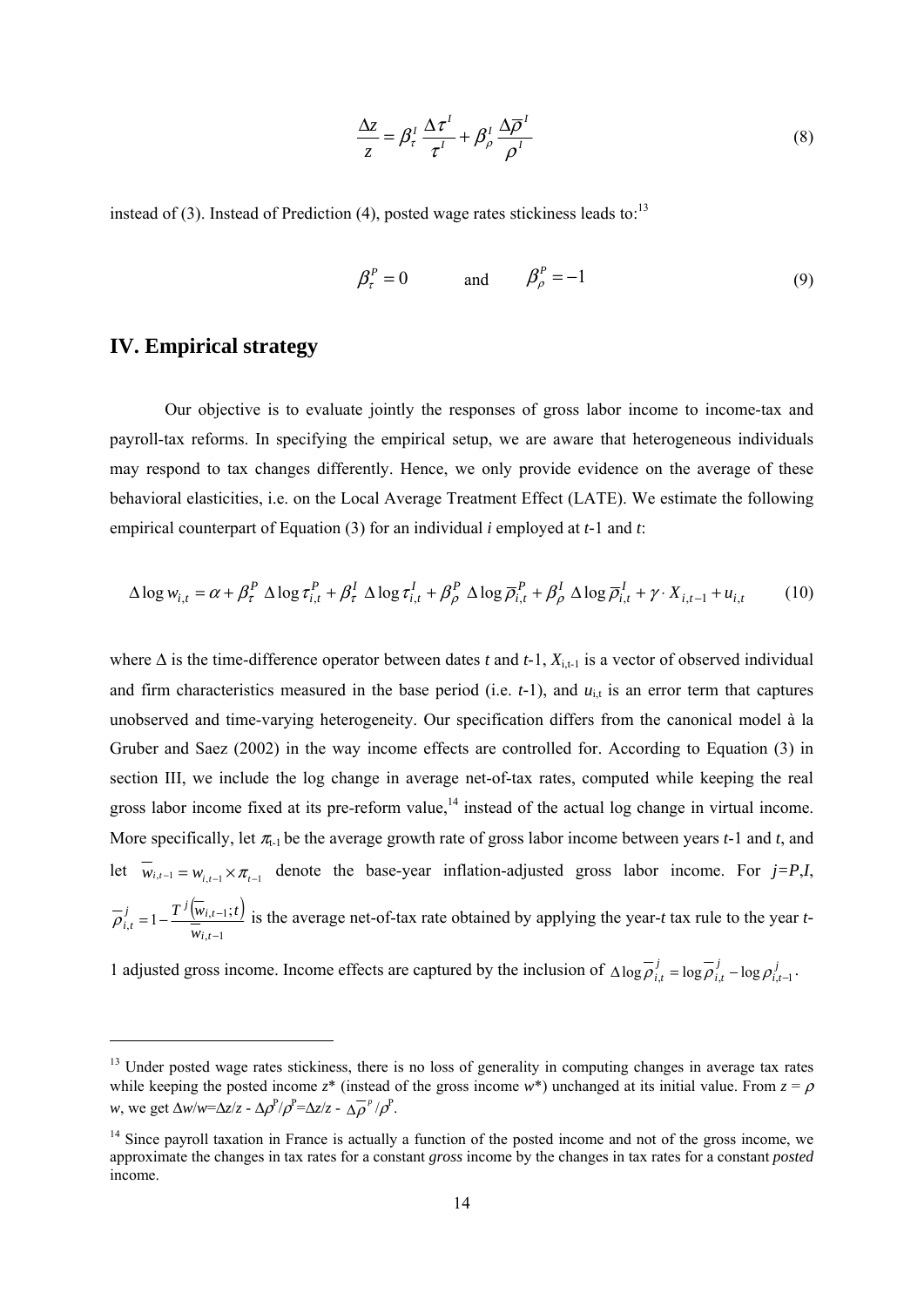Various methodological issues complicate the estimation. A first issue concerns the potential simultaneity bias. Because of the nonlinearity of the payroll-tax and the income-tax schedules respectively, the marginal net-of-tax rates  $\tau_{i,t}^p$  and  $\tau_{i,t}^l$  are functions of the gross labor income level. To isolate the impact of taxes on gross labor income, we need instruments for  $\Delta \log \tau_{i,t}^j$ , with *j*=*P*,*I*. In the literature, the standard procedure, proposed by Auten and Carroll (1999), uses the predicted change in the log of the net-of-tax rate should the real labor income not change from year *t*-1 to year *t*. By construction, the instrument captures changes in the tax rate in the absence of any behavioral response. We apply this method to the marginal net-of-tax rates associated with the two tax schedules. For  $j = P, I$ , we define  $\overline{\tau}_{i,t}^j = 1 - \frac{\partial T^j(w_{i,t-1}; t)}{\partial T^j}$ *w j*  $\frac{\partial T^j}{w_{i,t-1}}$ ; *t*  $i_{,t} = 1 - \frac{\Delta}{\partial t}$  $\overline{\tau}_{i,t}^{j} = 1 - \frac{\partial T^{j}(w_{i,t-1},t)}{\partial T^{j}}$ . The "type-I" instrument for the change in the log of the marginal net-of-tax rates is then given by:  $\Delta \log \overline{\tau}_{i,t}^j = \log \overline{\tau}_{i,t}^j - \log \tau_{i,t}^j$ *j i t*  $\Delta \log \overline{\tau}_{i,t}^j = \log \overline{\tau}_{i,t}^j - \log \tau_{i,t-1}^j$ . Note that  $\Delta \log \overline{\rho}_{i,t}^j$ , included in our specification to control for income effects, would be the type-I instrument for the average net-of-tax rate if we had followed the literature in considering actual changes in average net-of-tax rates. It does not need to be instrumented since, by construction, it does not depend on the behavioral change in  $w_{i,t}$ .

Another issue concerns the existence of non-tax related changes in gross labor income. These changes can be specific to income groups. For example, technical progress and international trade generate changes in gross labor income, which are likely to be different across firm size and industry, age category, level of education, etc., and presumably lead to a widening of the wage distribution (Gruber and Saez (2002)). The risk when evaluating a tax reform that reduces the marginal tax rate for top income earners, such as TRA86 in the U.S., is to attribute changes in gross labor income to the reform rather than to these "non-tax" causes, thereby causing an upward bias in the elasticity estimate. Reversion to the mean constitutes another source of non-tax factors. An individual with an unusually low (respectively high) labor income in period *t*-1 is very likely to have a higher (lower) one at *t*. This is typically what happens when an individual enters unemployment (or involuntary part-time work) during year *t*-1. Her labor income is then unusually low and increases substantially in year *t* if she finds a permanent (or full-time) job. These non-tax related changes in gross labor income imply that the base-year income is correlated with the error term whenever  $u_{i,t}$  is not a white noise process (Holmlund and Söderström (2008), Blomquist and Selin (2010), Weber (2011)). To control for reversion to the mean and trends in the gross wage distribution, the standard procedure in the literature is to include a function of base-year income,  $f(\log w_{i,t-1})$ , in the vector of controls  $X_{i,t-1}$ . Auten and Carroll (1999) use a linear function, while Gruber and Saez (2002) propose a flexible 10-piece spline. However, as pointed out by Kopczuk (2005), mean reversion and heterogeneous income trends across income groups are two separate phenomena, and it is unlikely that a function of base-year income alone can capture both effects. Kopczuk (2005) thus proposes to include two separate variables: a 10 piece spline of the log difference between base-year income and income in the preceding year,  $log(w_{i_{\text{t}}}$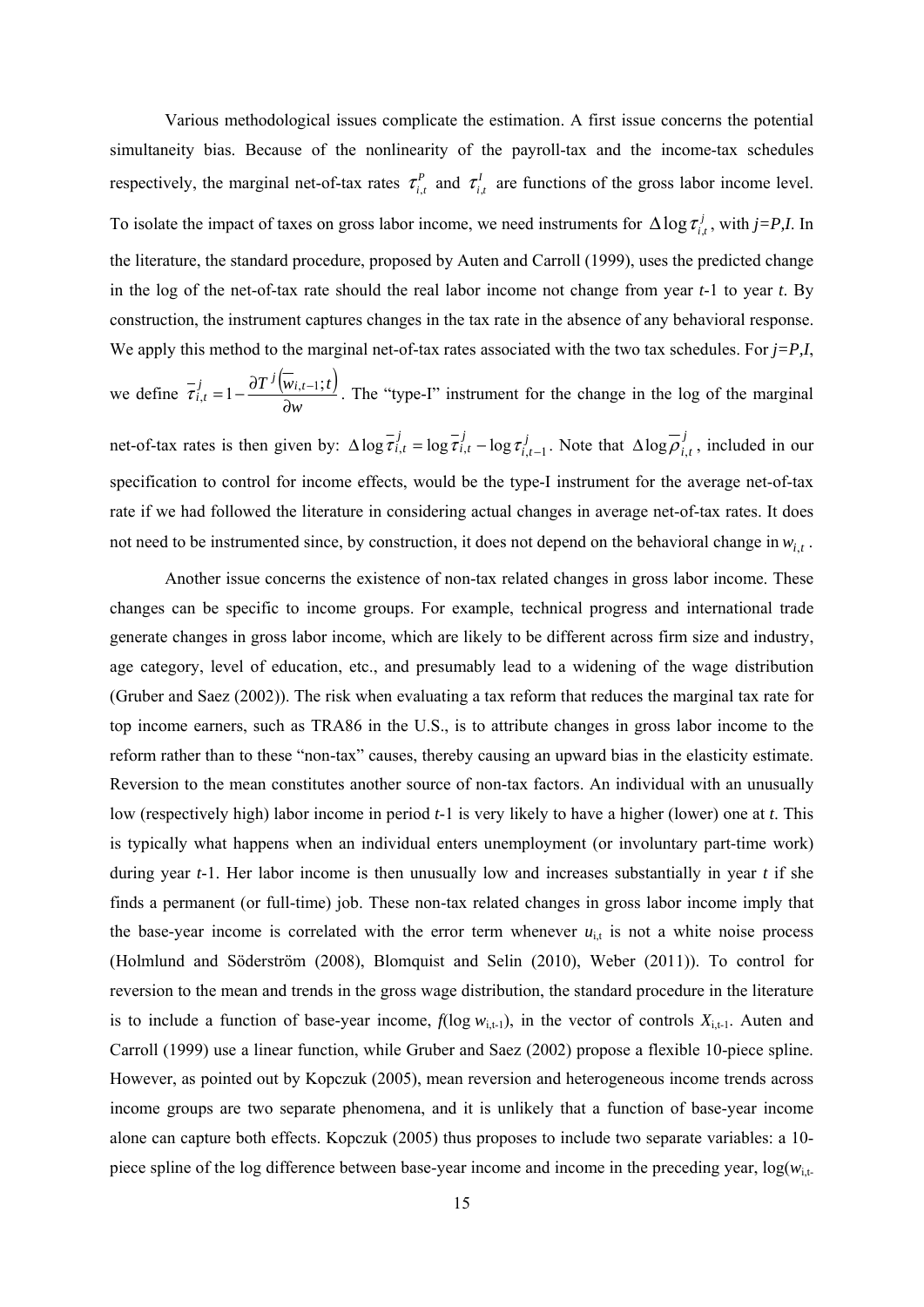$1$ -log( $w$ <sub>i,t-2</sub>), to account for mean reversion and other transitory income effects, and a 10-piece spline of the gross labor income in the year preceding the base year,  $log(w_{i,t-2})$ , to control for heterogeneous shifts in the income distribution. Since our dataset provides information on gross labor income in year *t*-2, we follow the latter strategy in our baseline specification.

However, if the residual remains correlated with the base year income despite the inclusion of the two sets of spline, type-I instruments and the change in average net-of-tax rates may be endogenous, since they are functions of base-year income. We then propose a second group of instruments based on year *t*-2 gross labor income. Let  $\overline{\overline{w}}_{i,t-2} = w_{i,t-2} \times \pi_{t-2} \times \pi_{t-1}$  and  $\overline{w}_{i,t-2} = w_{i,t-2} \times \pi_{t-2}$  denote the *t*-2 gross labor income inflation-adjusted for years *t* and *t*-1, where  $\pi_{t-2}$  denotes the average growth rate of gross labor income between years *t*-2 and *t*-1. We then define, for  $j = P$ ,  $I$ :

$$
\overline{\tau}_{i,t}^{j} = 1 - \frac{\partial T^{j}(\overline{w}_{i,t-2};t)}{\partial w} \quad \text{and} \quad \overline{\rho}_{i,t}^{j} = 1 - \frac{T^{j}(\overline{w}_{i,t-2};t)}{\overline{w}_{i,t-2}} \n\overline{\tau}_{i,t-1}^{j} = 1 - \frac{\partial T^{j}(\overline{w}_{i,t-2};t-1)}{\partial w} \quad \text{and} \quad \overline{\rho}_{i,t-1}^{j} = 1 - \frac{T^{j}(\overline{w}_{i,t-2};t-1)}{\overline{w}_{i,t-2}}
$$

Using the above definitions, type-II instruments for  $j = P$ , *I* are given by  $\Delta \log \overline{\overline{t}}_{i,t}^j = \log \overline{\overline{t}}_{i,t}^j - \log \overline{\overline{t}}_{i,t}^j$ *j i t*  $\Delta \log \overline{\overline{\tau}}_{i,t}^j = \log \overline{\overline{\tau}}_{i,t}^j - \log \overline{\tau}_{i,t-1}^j$ and  $\Delta \log \overline{\overline{\rho}}_{i,t}^j = \log \overline{\overline{\rho}}_{i,t}^j - \log \overline{\rho}_{i,t}^j$ *j i t*  $\Delta \log \overline{\overline{\rho}}_{i,t}^j = \log \overline{\overline{\rho}}_{i,t}^j - \log \overline{\rho}_{i,t-1}^j$ . Type-II instruments are valid provided that the residual follows a MA(1) process.

 The issue of controlling for the effects of pre-reform income is particularly relevant when the tax reform used is targeted to high-income earners, as in most US studies. In this case, by construction,  $\Delta \log \overline{\tau}_{i,t}^j$  is correlated with  $\log(w_{i,t-1})$ , which biases the estimates if the residuals are auto-correlated, despite the presence of pre-reform income controls (Weber (2011)). For instance, Kopczuk (2005) illustrates how sensitive the estimates of taxable income elasticity for the US are to the specification of pre-reform income controls. This issue is less severe when changes in marginal tax rates are not systematically correlated with pre-reform income. For instance, tax reforms in Denmark in the 1980s concern the whole income distribution; inside income-groups, they increase the marginal tax rate for some individuals while decreasing it for others. Indeed, Kleven and Shultz (2012) using Danish data find much more robust estimates than Kopczuk (2005) using US data. As the French tax reforms we use generate up-and-down movements in marginal tax rates that are nonlinear functions of pre-reform income (see Section II), we expect the issue of controlling for the effects of pre-reform income to be less severe than in US studies (see our robustness checks in Section VI.2).

We consider several specifications that differ in the set of instruments used, the variables included to control for non-tax related changes in gross labor income and the set of covariates. Our preferred specification includes a 10-piece spline of the log of *t-2* income to control for divergence in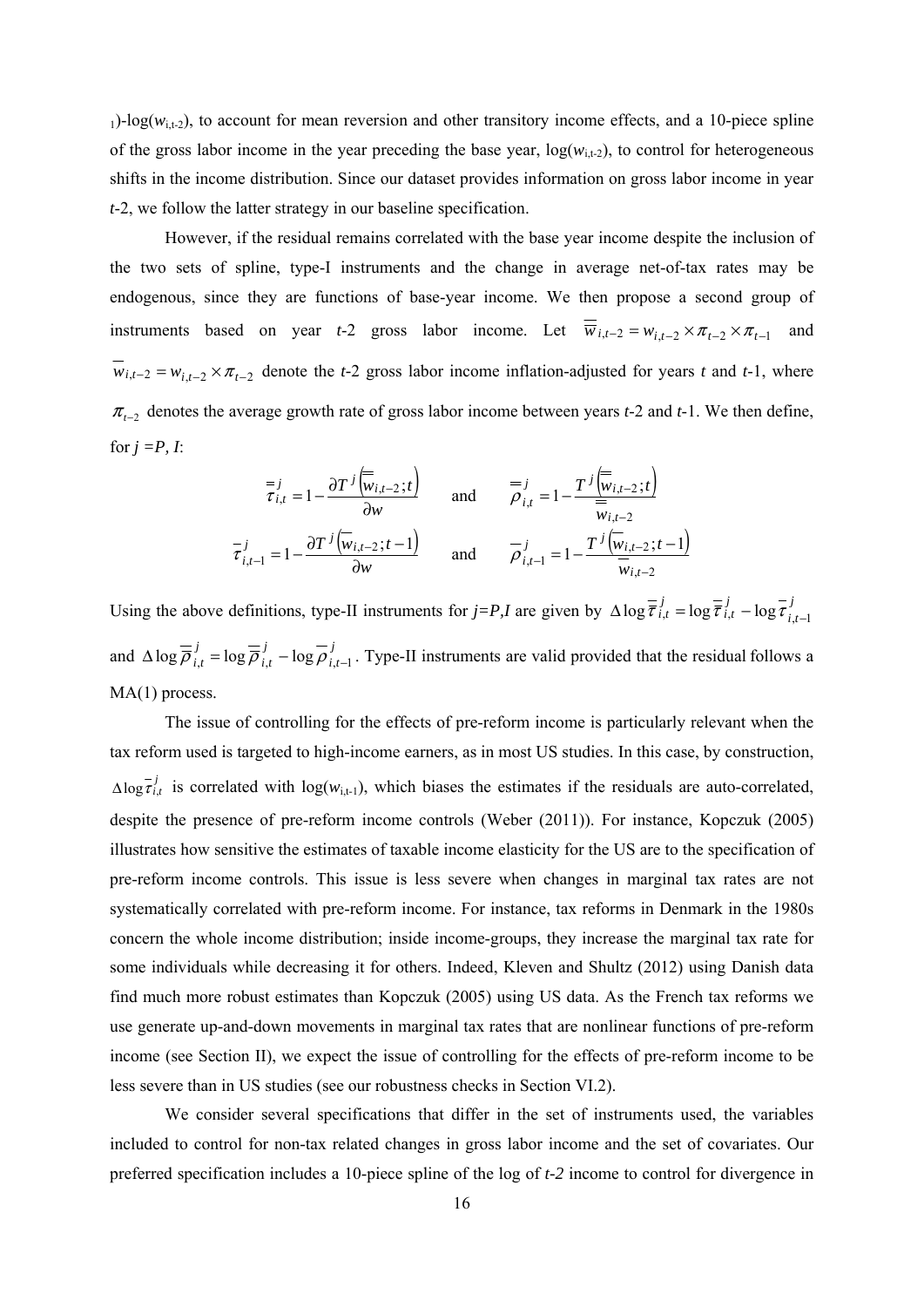the income distribution and a 10-piece spline in the deviation to control for mean reversion, and uses both instruments I and II.

# **V. The data**

-

The existing empirical literature uses either administrative income tax records (e.g. Feldstein (1995), Auten and Carroll (1999), Gruber and Saez (2002)) or payroll tax records (e.g. Saez *et alii* (2012b)). Although administrative tax records have the advantage of providing exhaustive and longitudinal data, they contain limited information on individual characteristics and no information on labor market history and firms' characteristics. Since the main goal for collecting these data is policyoriented, only the variables necessary to compute taxes are provided. In contrast to the existing literature, we use a research-oriented dataset, the *Enquête Revenus Fiscaux* (hereafter ERF), produced by matching the French Labor Force Survey with administrative income tax records. The LFS is a rotating 18-month panel that starts a new 18-month wave every quarter. Individuals interviewed at the 4th quarter of year-*t* in the LFS are matched with their year-*t* administrative income tax records to generate the year-*t* wave of the ERF dataset. As individuals are interviewed during six consecutive quarters, they are at best present during two consecutive years in the ERF dataset. We use the 2003- 2006 waves of the ERF because reforms to both the payroll-tax and income-tax schedules occurred during this period for similar individuals. The individuals sampled thus appear either in 2003 and 2004, in 2004 and 2005, or in 2005 and 2006. As the LFS contains detailed information on personal characteristics (in particular education), labor market history and job characteristics (in particular usual weekly hours of work, industry), we are able to control in a rich way for mean reversion and for other trends in the gross labor income distribution.

We now describe the labor income variable we use. The year-*t* administrative income tax records report, for each member of the household, the annual posted labor income (which corresponds to the gross income minus payroll taxes) earned at dates *t*-2, *t*-1 and *t*. The variable is reported by the employer and controlled by the fiscal administration, and as such is reliable. We are then able to compute the income tax rate very precisely using a tax simulator adapted from the INES (INsee Etudes Sociales) micro-simulation model provided by INSEE and DREES.

Employer and employee payroll taxes are paid each month and are calculated as a function of the monthly posted labor income. Employer payroll taxes are also based on the posted wage rate, through the tax subsidy for low-wage employees.<sup>15</sup> In addition, employer and employee payroll taxes depend on the firm size,<sup>16</sup> the type of work,<sup>17</sup> and whether or not the firm has adopted the 35-hour

<sup>&</sup>lt;sup>15</sup> The employer payroll tax subsidy for low-wage employees is described in detail in section II.

<sup>&</sup>lt;sup>16</sup> The payroll tax schedule distinguishes between firms with less than 10 employees, those with between 10 and 20, and those with more than 20.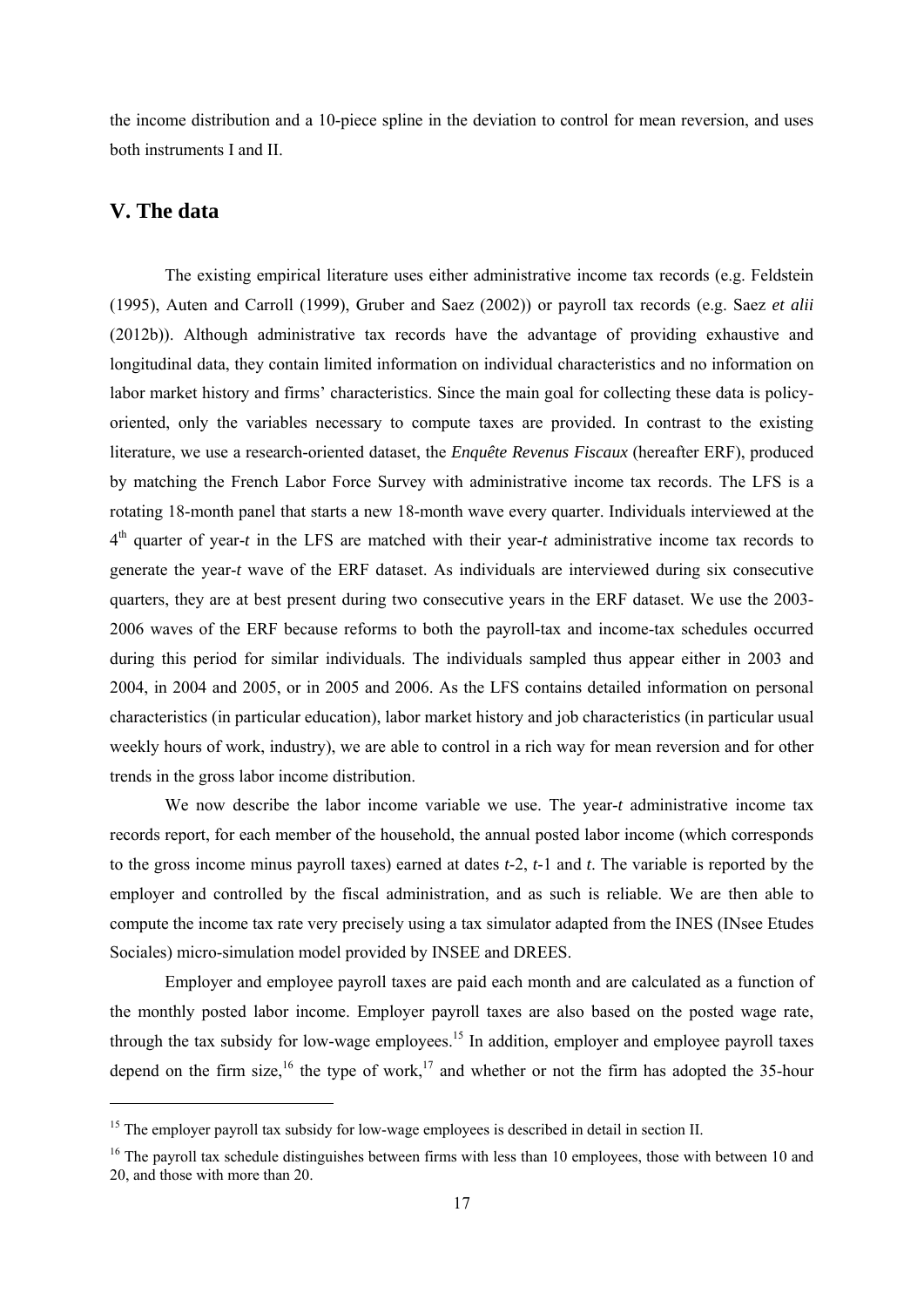workweek. Although we have no record of actual payroll taxes, our dataset (through the LFS) contains the information necessary to reconstruct payroll taxes by applying the legislation. We thus proceed in this way and build our own payroll tax calculator. The monthly posted labor income is computed as the annual amount (drawn from tax records) divided by the number of months of work reported in the LFS; the posted wage rate is calculated using the usual weekly hours of work also reported in the LFS. Two types of measurement errors can intervene. First, the LFS is a self-declared survey and as such may be less precise than the tax records we use to compute the income tax rate. Second, in the LFS, the workers are not directly asked to report whether they work in a 35-hour firm or a 39-hour firm. A natural way to detect those working in a 35-hour firm is to use the information on the usual weekly hours of work: we thus consider that employees whose usual weekly working time is at most 35 hours in full-time equivalent are employed in 35-hour firms. Moreover, the working time reduction has also been implemented through the granting of additional days off (*jours de Réduction du Temps de Travail*, hereafter RTT days). In the LFS, workers are asked to report whether they benefit from RTT days. We thus consider that those who declare they benefit from RTT days work in 35-hour firms. We are sure that workers who declare either that they benefit from those additional days off or that they usually work 35 hours a week are indeed employed in 35-hour firms. There may remain a measurement error for those supposed to work in 39-hour firms, since workers may omit to declare in the LFS that they benefit from RTT days. Consequently, we expect to be more precise when restricting our sample to 35-hour workers and, on the contrary, to be less precise on the sub-sample of the workers supposed to work in 39-hour firms. To limit the measurement error on the working time regulation, we restrict the sample to employees who work either in a 35-hour firm at *t* and *t*-1 or in a 39-hour firm at both dates.<sup>18</sup>

We compute the payroll and income taxes at date *t* and simulate the effects of a 5% increase in labor income to obtain marginal net-of-tax rates. As administrative tax records also provide information on the posted labor income at *t*-1 and *t*-2, we are able to compute our two types of instruments: instrument I based on  $w_{i,t-1}$  and instrument II based on  $w_{i,t-2}$ . We restrict the sample to individuals who experienced no change in their marital status between dates *t*-1 and *t*, since those who marry, divorce, or become widowed have to make several tax returns. In addition, we exclude public sector workers, as they are subject to very specific labor market regulations, and the self-employed. Finally, we restrict the sample to employees who report a positive labor income at dates *t-*2, *t-*1 and *t*. Our final sample comprises 12,512 individuals observed over two consecutive years.

The distributions of the annual gross (*w*), posted (*z*), and net (*c*) labor incomes on our sample in 2004 are displayed in Figure 3. The three distributions are hump-shaped, with a fat upper tail (particularly for gross labor income). Due to the high level of payroll taxes in France, the distribution

-

 $17$  Engineers, managers and professionals are subject to a specific payroll tax code.

<sup>&</sup>lt;sup>18</sup> Very few firms adopted the 35-hour workweek after June 2002.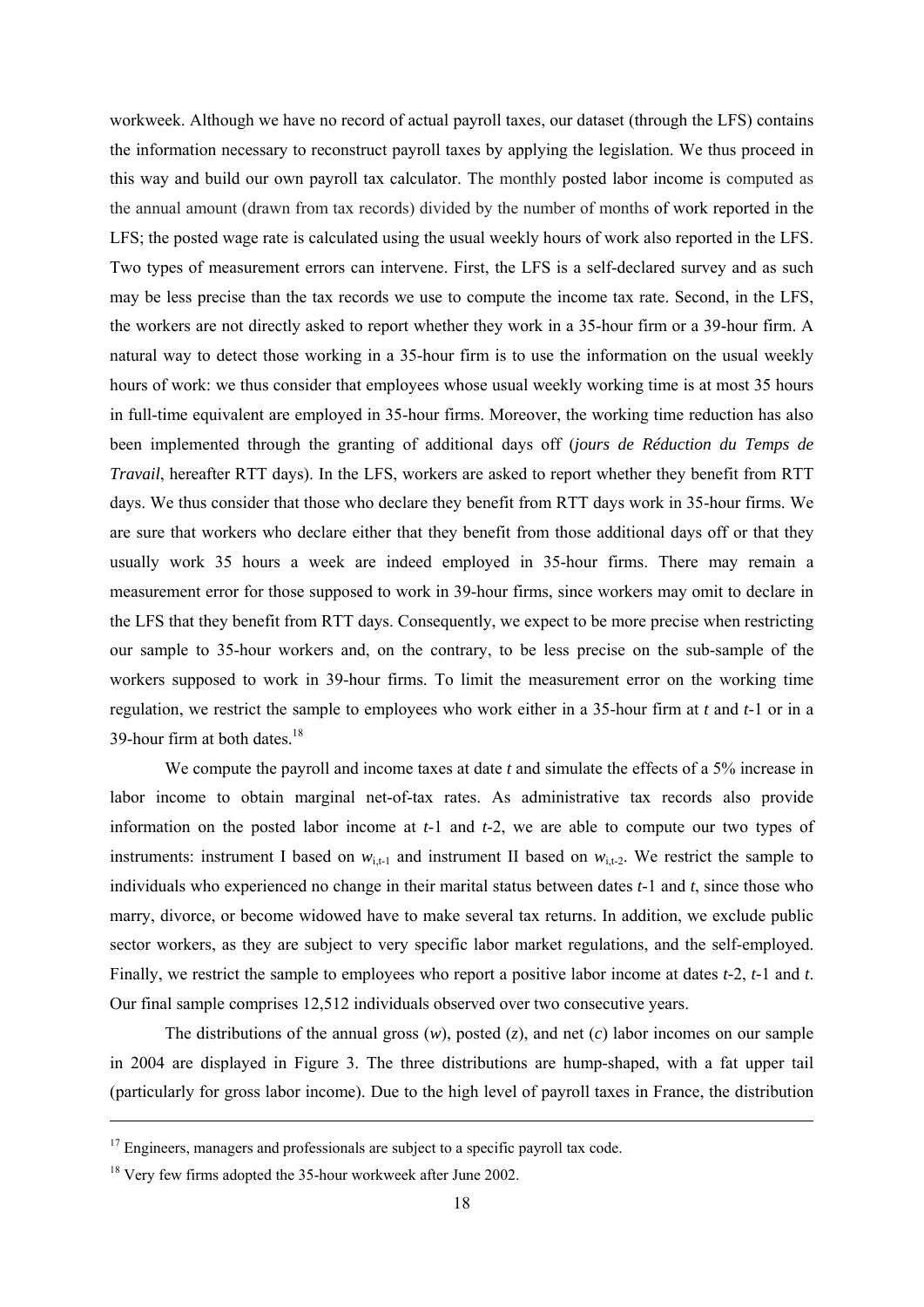of gross labor income lies far to the right of the distribution of posted labor income, which itself lies slightly to the right of the distribution of net labor income.



Figure 3: **the distribution of labor income in 2004**. Sample: employees present in two consecutive years. Source: ERF survey, Insee, 2003-2006.



Figure 4: **the distributions of the ratio of labor income to the minimum wage, 2003-2006**. Sample: employees present in two consecutive years. Source: ERF survey, Insee, 2003-2006.

The schedules of the main tax reforms that took place over 2003-2006 are defined as a proportion of the labor income of an individual working full-time for the full-year at the minimum wage, hereafter the "annual minimum wage". We thus present in Figure 4 the distributions of the ratio of the posted labor income to the annual (posted) minimum wage. We henceforth call this ratio the ''wage over minimum wage". From 2003 to 2006, the mode of the distribution remained close to 1.4. However, the proportion of employees earning between 1 and 1.4 times the minimum wage increased, essentially between 2004 and 2005, while the proportion earning around 2 times the minimum wage decreased slightly. As we do not observe the individuals for more than two consecutive years, we can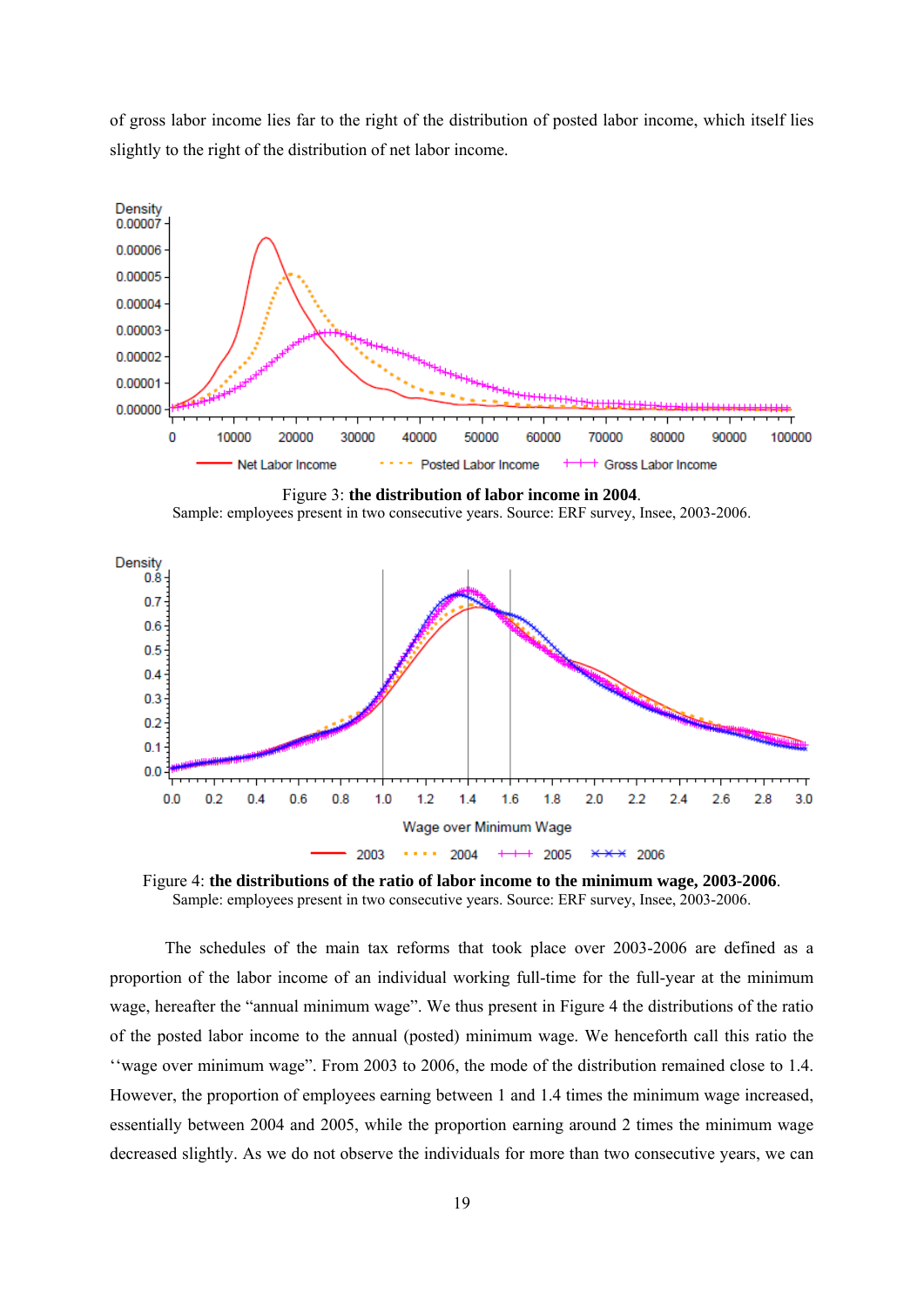hardly determine whether these shifts in the income distribution reflect behavioral responses to tax reforms or changes in the characteristics of the different samples across time.

|                                            |          | <b>Economic activity</b>                 |         |
|--------------------------------------------|----------|------------------------------------------|---------|
| Age                                        | $0.1\%$  | Agriculture                              | $1.5\%$ |
| $<$ 20 years                               | $13.4\%$ |                                          | 26.8%   |
| 20 - 29 years                              |          | Manufacturing                            |         |
| 30 - 39 years                              | 29.4%    | Construction                             | $7.2\%$ |
| 40 - 49 years                              | $33.4\%$ | Energy                                   | $1.6\%$ |
| 50 - 59 years                              |          | 22.9 % Education and social activities   | 9.9%    |
| $\geq 60$ years                            | $0.8\%$  | Trade and repair                         | 17.0%   |
| Gender                                     |          | Other tertiary                           | 35.9%   |
| Women                                      | 42.1 $%$ | <b>Job</b> tenure                        |         |
| Men                                        | 57.9 %   | $\leq 1$ year                            | 5.8%    |
| <b>Household composition</b>               |          | $1 - 5$ years                            | 25.4 %  |
| Single individual                          | 11.1%    | $5 - 10$ years                           | 18.6 %  |
| Single parent                              | $6.3\%$  | $\geq 10$ years                          | 50.0%   |
| Couples without children                   |          | $20.3\%$ Firm size                       |         |
| Couples with children                      | 59.5 %   | $<$ 10 employees                         | 13.6 %  |
| Other households                           | $2.8\%$  | 10-19 employees                          | $7.0\%$ |
| Change in the number of children           |          | $\geq$ 20 employees                      | 79.4 %  |
| Birth of a child between $t$ and $t-1$     | 5.5 $%$  | 35-hour workweek                         | 76.0%   |
| Departure of a child between $t$ and       | $6.2\%$  | 35-hour workweek and < 20 employees      | 8.6%    |
| $t-1$                                      |          |                                          |         |
| No change                                  | 88.3%    | 35-hour workweek and $\geq$ 20 employees | 67.4 %  |
| <b>Level of education</b>                  |          |                                          |         |
| College $(> 2 \text{ years})$              |          |                                          | 11.1%   |
| College $( \leq 2 \text{ years})$          |          |                                          | 17.5 %  |
| High school graduate                       |          |                                          | 16.0%   |
| High-school drop-out or vocational diploma |          |                                          | 38.3%   |
| Junior high school or basic vocational     |          |                                          | $7.5\%$ |
| No diploma or elementary school            |          |                                          | $9.6\%$ |
| N° observations                            |          |                                          | 12 5 12 |

#### Table 1: **descriptive statistics**

Sample: employees present in two consecutive years. Source: ERF survey, Insee, 2003-2006.

Some summary statistics are presented in Table 1. Due to the selection criteria, those who are under the age of 30 and over the age of 60, as well as women, are under-represented in the sample. Only 3 out of 4 employees work in a 35-hour firm, even though the working time reduction became compulsory in 2000 for large firms and 2002 for small firms. Although employees in large firms are more likely to work in 35-hour firms than employees in small ones, a significant proportion continue to work in 39-hour firms (15% of all individuals working in a firm with more than 20 employees). Family events like the birth of a child or a child leaving the fiscal household occur for respectively 5.5% and 6.2% of the individuals.

Figure 5 describes the growth rate of gross labor income  $(\Delta \log w_{i,t})$  along the wage distribution for the 2004-05 wave.<sup>19</sup> To make the curves comparable across time, we represent the growth rate as a

1

<sup>&</sup>lt;sup>19</sup> The curves for the 2003-04 and 2005-06 waves are very similar.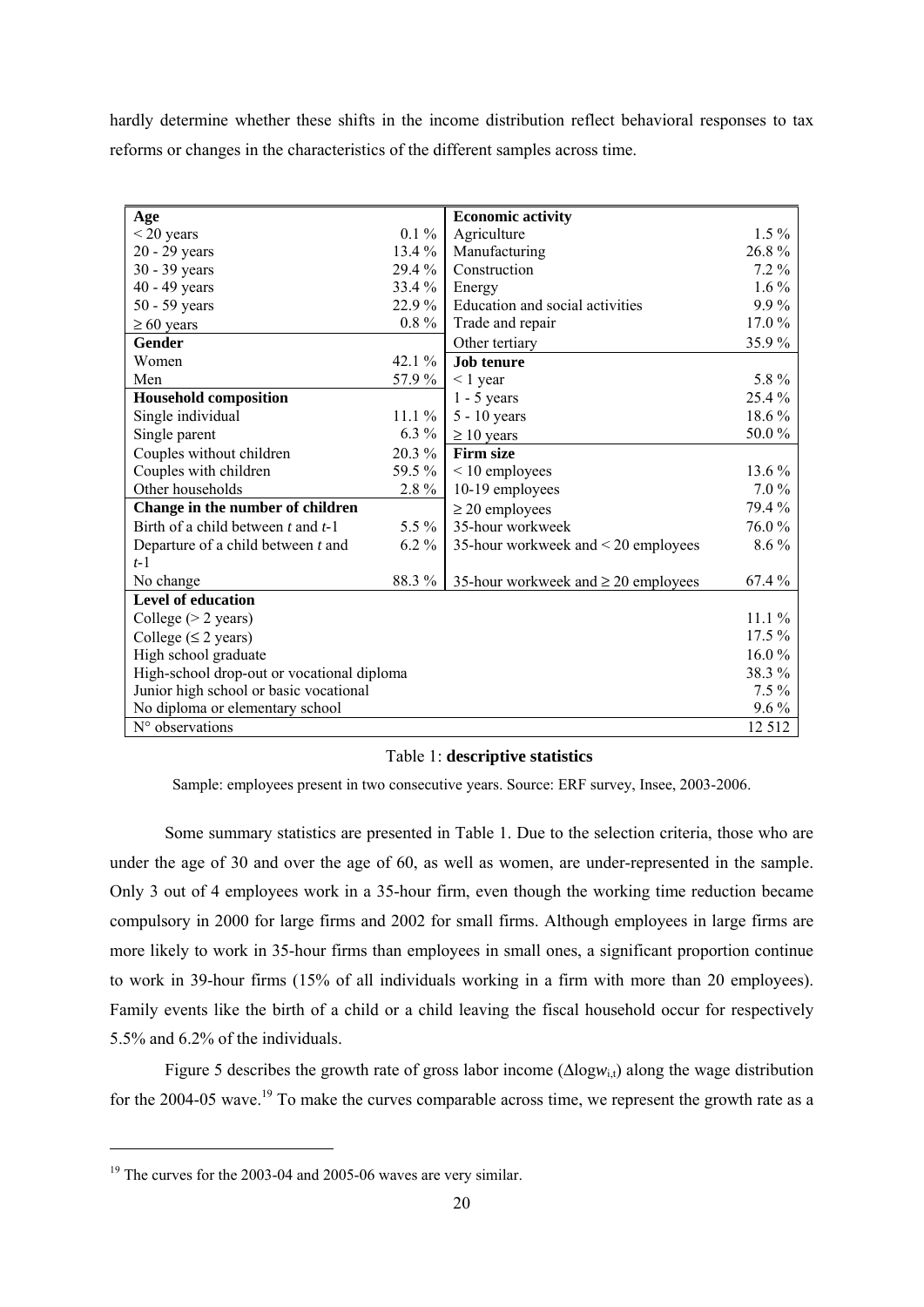function of the wage over minimum wage ratio. Given the variability of growth rates among individuals with the same income level, we compute the means within each percentile of the posted labor income for each year. Figure 5 displays the reversion-to-the-mean phenomenon at the bottom end of the wage distribution. The most plausible explanation for this fact is exit from unemployment/entry into stable employment between years *t*-1 and *t*.



Figure 5: **means of the growth rate of gross labor income for each percentile of the distribution of labor income in 2004**

Sample: employees present in two consecutive years. Source: ERF survey, Insee, 2003-2006.

Figures 6a and 6b depict the evolution of marginal  $1 - t^l$  and average  $1 - \rho^l$  income-tax rates simulated on our sample over the years 2003-2006. Although the rates are very noisy, especially for part-time workers below the full-time minimum wage, for each year we observe that the marginal rate is much higher between 1 and 1.4 times the annual minimum wage than elsewhere. Moreover, as expected, the increase in the tax credit from 2003 to 2006 leads to a significant rise in the marginal income-tax rate in this phase-out range. It also reduces the average income-tax rate, especially at the minimum wage level where the PPE is maximal. The tax reforms generated by the income-tax *per se*, on the contrary, are much less apparent, except for the reduction in the average tax rate between 2005 and 2006 for gross labor income above two times the annual minimum wage.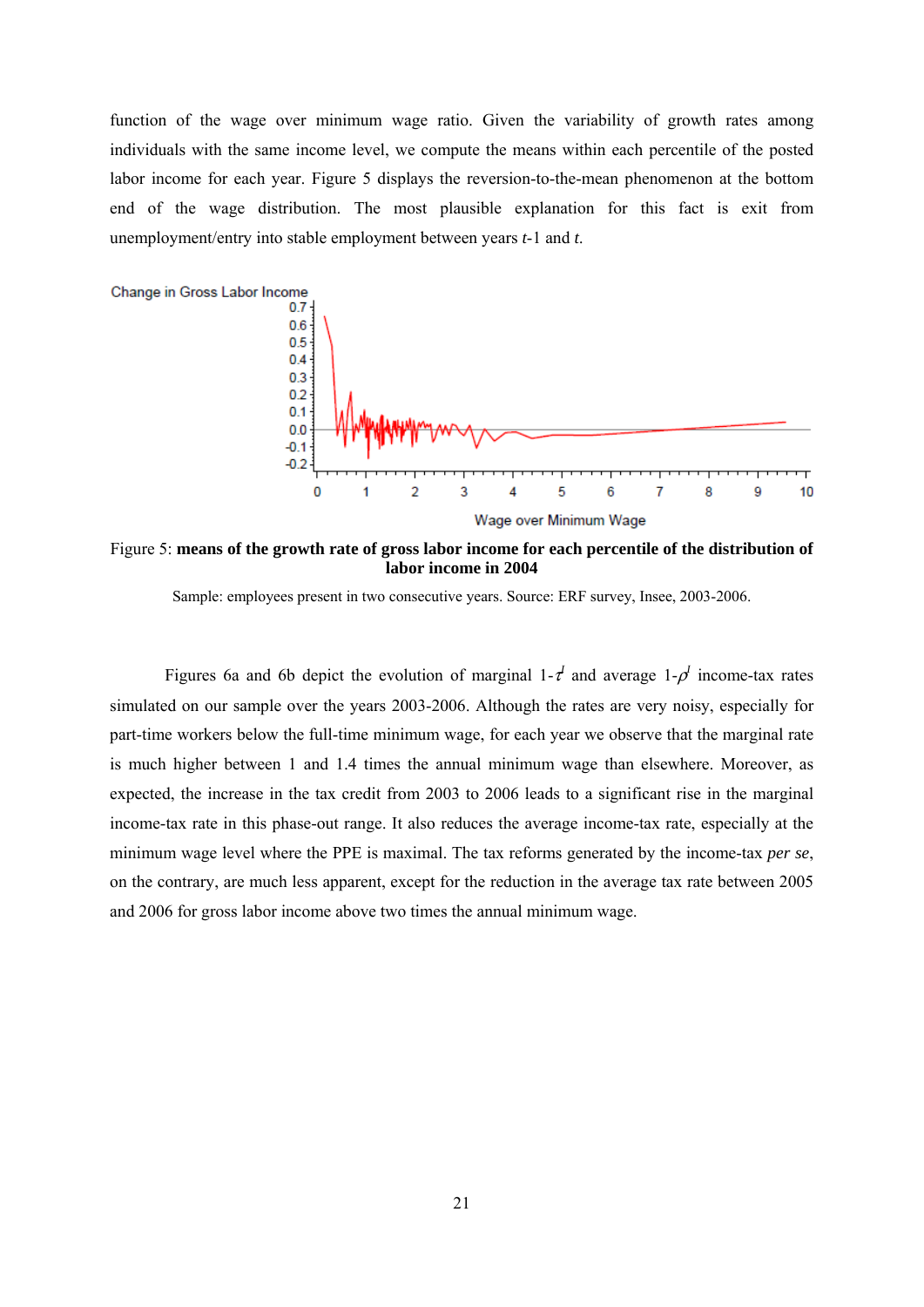

Figure 6a: **means of marginal income-tax rates for each percentile of the wage distribution**



Figure 6b: **means of average income-tax rates for each percentile of the wage distribution** Sample: employees present in two consecutive years. Source: ERF survey, Insee, 2003-2006.

Simulating the payroll taxes on our sample, we find that the marginal payroll tax rate is very high in the phase-out of the subsidy. In 2006, it amounts to 57% between 1 and 1.6 times the minimum wage, versus 43 % above 2 times the minimum wage. For those working in 35-hour firms, Figure 7a shows that the income range with very high marginal tax rates shrinks from 2003 to 2006 but that these marginal rates are still higher, as expected from the description of the reform. Turning to average tax rates (Figure 7b), we observe that they do not change over time at the minimum wage level and above 2 times the minimum wage. However, the gross labor income above which the average payroll tax rate is the highest diminishes over time.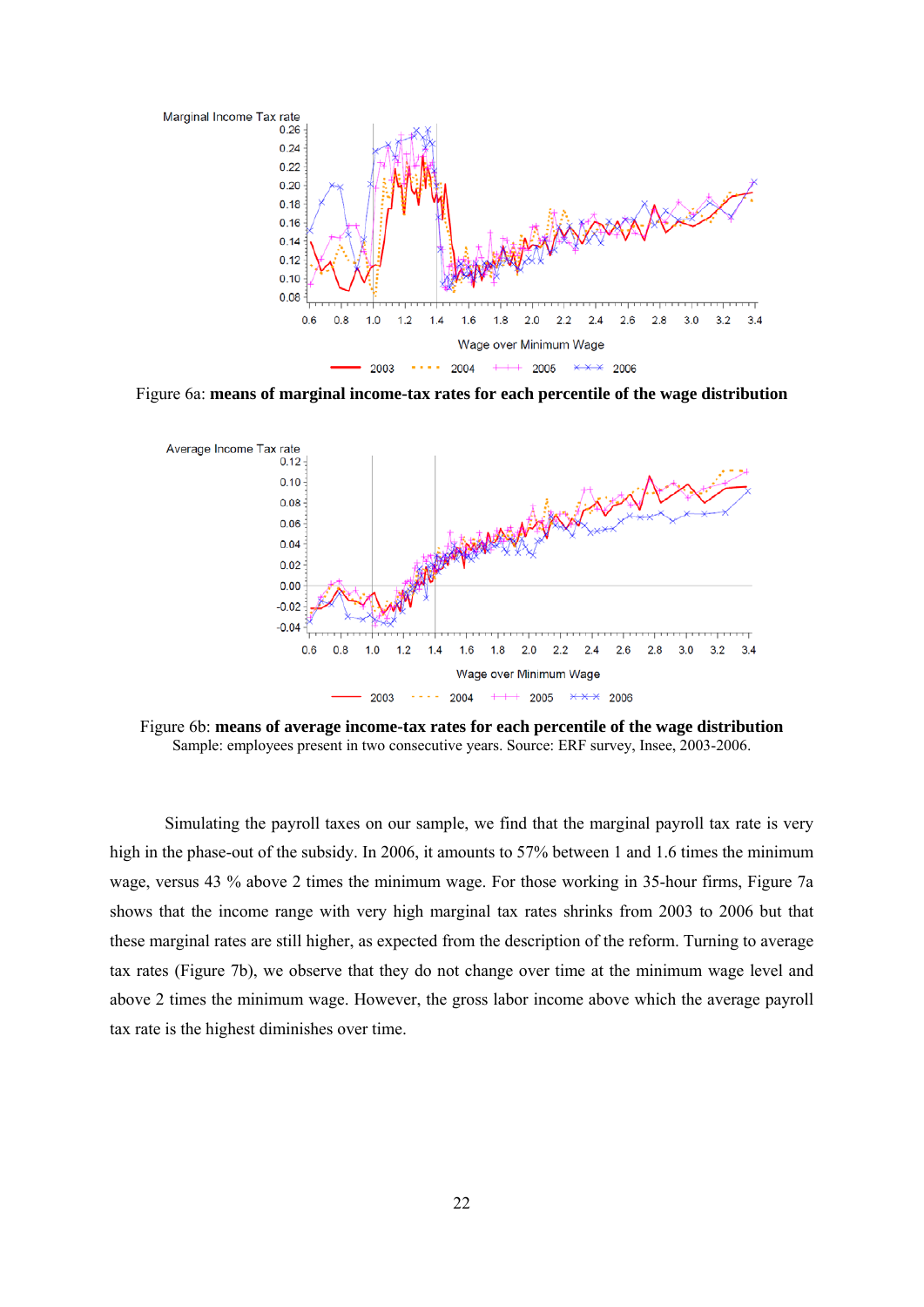

Figure 7a: **means of marginal payroll-tax rates for each percentile of the wage distribution of individuals working in 35-hour firms**



Figure 7b: **means of average payroll-tax rates for each percentile of the wage distribution of individuals working in 35-hour firms**

Sample: 35-hour employees present in two consecutive years. Source: ERF survey, Insee, 2003-2006.

For those working in 39-hour firms, we observe a rise over time in the marginal payroll tax rate for a labor income comprised between 1.3 and 1.6 times the minimum wage, as expected from the widening of the phase-out range (Figure 8a). By contrast, the average payroll tax rate is significantly reduced at the minimum wage level, following the increase in the maximum percentage points of reduction. The decrease in average tax rates vanishes progressively as we move to the right along the wage distribution.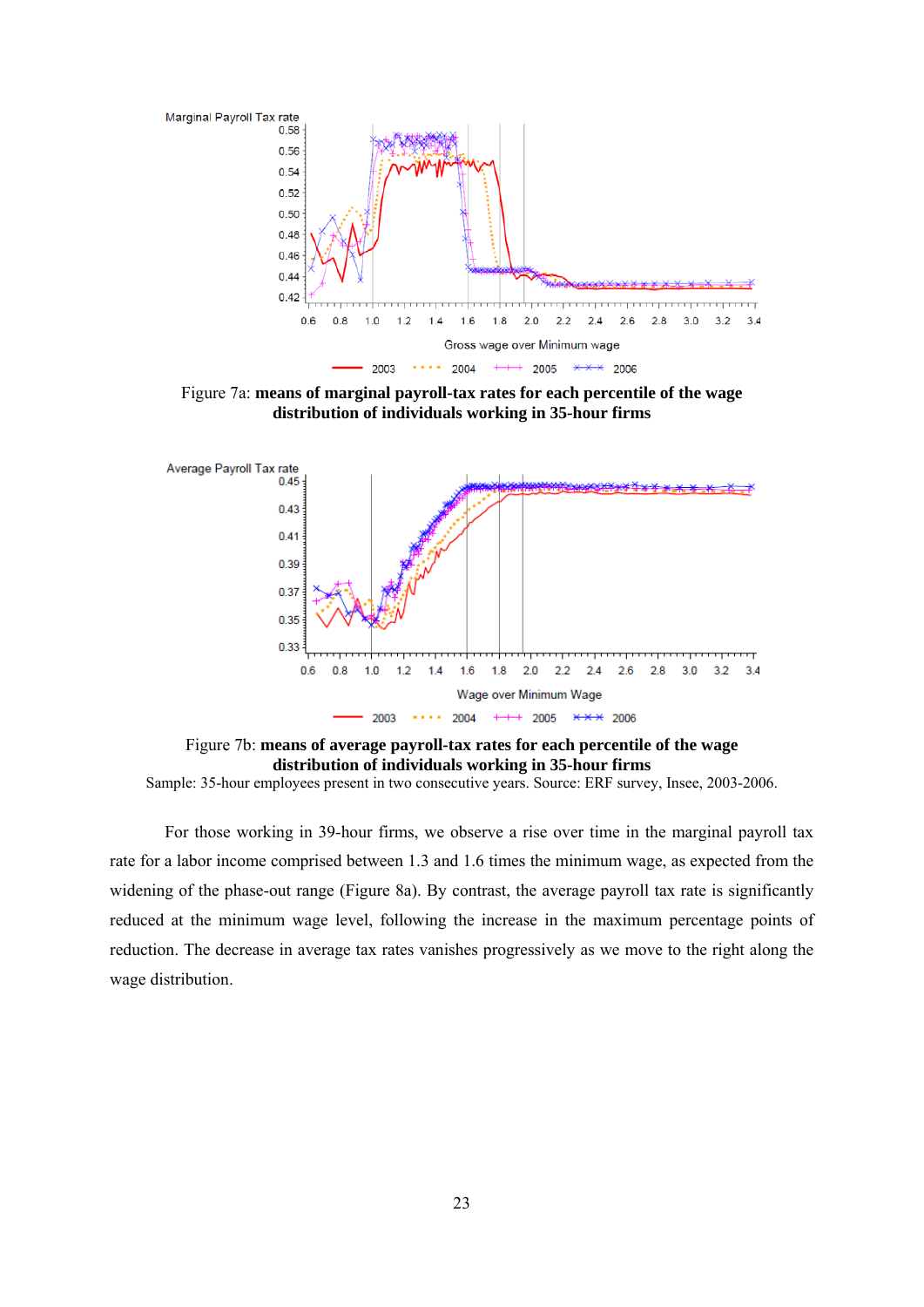

Figure 8a: **means of marginal payroll-tax rates for each percentile of the wage distribution of individuals working in 39-hour firms**



Sample: 39-hour employees present in two consecutive years. Source: ERF survey, Insee, 2003-2006.

# **VI. Results**

#### **VI.1 Effects of payroll and income taxes**

We estimate Equation (10) using the 2SLS approach. Our preferred specification includes a 10-piece spline in the log of *t-2* income to control for divergence in the income distribution and a 10 piece spline of the log difference between base-year income and income in the preceding year,  $log(w_{i,t-1})$  $1)$ -log( $w_{i,t-2}$ ), to control for mean-reversion, and uses both instruments I and II. Table 2 displays our estimates of the gross labor income responses obtained with this specification for various sets of controls. In Column 1, there is no covariate, except time dummies and the splines. In Column 2, we add socio-demographic covariates drawn from tax records (e.g. age, gender, and the composition of the household). In Column 3, we also include variables drawn from the LFS (e.g. educational level,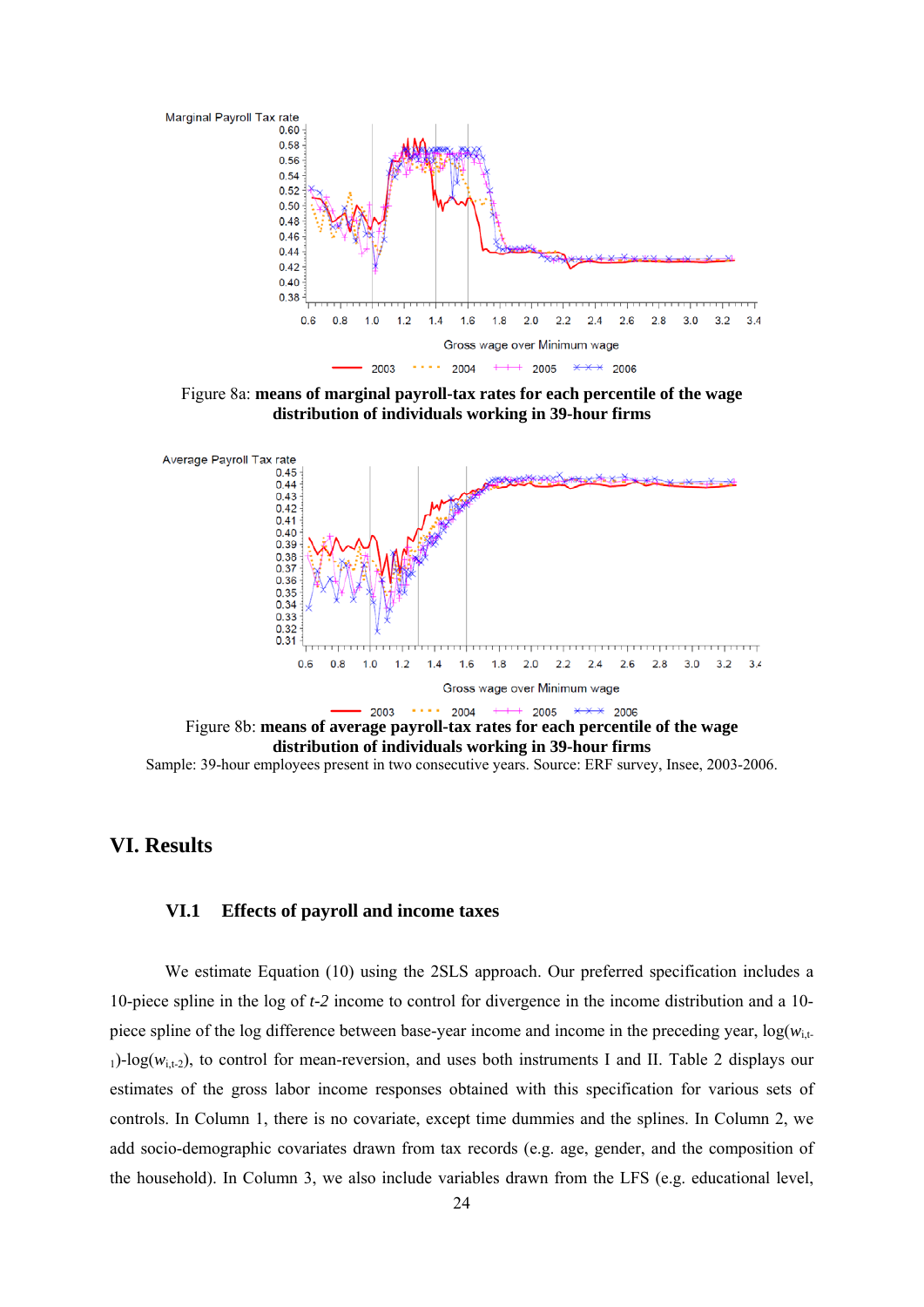type of occupation, firm size, and industry). The Sargan test suggests that the type-I instruments  $\Delta \log \overline{\tau}_{i,t}^I$  and  $\Delta \log \overline{\tau}_{i,t}^P$ , and the type-II instruments  $\Delta \log \overline{\overline{\tau}}_{i,t}^I$ ,  $\Delta \log \overline{\overline{\rho}}_{i,t}^I$  and  $\Delta \log \overline{\overline{\rho}}_{i,t}^P$  are valid.<sup>20</sup> The first-stage regressions of model (3) are displayed in Table B.1 in the Appendix B. The F-statistics are always high, meaning that the instruments are strongly correlated with the instrumented regressors. The full results of model (3) are presented in Table B.2 in the Appendix B.

|                                                                              | No covariate | Tax records           | Tax records $\&$        |
|------------------------------------------------------------------------------|--------------|-----------------------|-------------------------|
|                                                                              |              | covariates            | LFS covariates          |
|                                                                              |              | (2)                   | (3)                     |
| $\beta^{\scriptscriptstyle I}_{\scriptscriptstyle{\tau}}$                    | $0.219***$   | 0.221                 | $0.217***$              |
|                                                                              | (0.076)      | (0.077)               | (0.077)                 |
| $\beta_\tau^P$                                                               | $-0.064$     | $-0.036$              | $-0.048$                |
|                                                                              | (0.098)      | (0.097)               | (0.097)                 |
| $\beta^{\scriptscriptstyle I}_\rho$                                          | $-0.391$     | $-0.484$ <sup>*</sup> | $-0.440$                |
|                                                                              | (0.239)      | (0.278)               | (0.277)                 |
| $\beta^{\scriptscriptstyle P}_{\scriptscriptstyle \rho}$                     | $-0.911***$  | $-0.923***$           | $-0.866$ <sup>***</sup> |
|                                                                              | (0.244)      | (0.244)               | (0.260)                 |
| (4): $\beta_{\tau}^I = \beta_{\tau}^P$ and $\beta_{\rho}^I = \beta_{\rho}^P$ | 4.71         | 3.55                  | 3.70                    |
|                                                                              | $[0.9\%]$    | [2.9%]                | [2.5%]                  |
| (9): $\beta_r^P = 0$ and $\beta_o^P = -1$                                    | 0.29         | 0.13                  | 0.27                    |
|                                                                              | $[74.57\%]$  | [88.2%]               | $[76.7\%]$              |
| Over-identification Sargan test                                              | 1.40         | 1.62                  | 1.13                    |
|                                                                              | [23.7%]      | $[20.42\%]$           | [28.7%]                 |
| $N^{\circ}$ of Observations                                                  | 12,512       | 12,512                | 12,512                  |

#### Table 2: **estimates of the elasticities with respect to the net-of-tax rates**

Notes: standard errors are in round brackets and p-values in square brackets. \* denotes significance at 10%, \*\* significance at 5% and \*\*\* significance at 1%. Estimation by 2SLS using instruments I and II. All regressions include time dummies, a 10-piece spline of the log of *t-2* gross labor income and a 10-piece spline of the difference in log between *t-1* and *t-2* gross labor income. Sample: employees present two consecutive years. Source: ERF survey, Insee, 2003-2006.

We first examine the elasticity of gross labor income with respect to the marginal net-ofincome-tax rate. The elasticity estimate is slightly above 0.2, significant, and quite robust to changes in the set of covariates.<sup>21</sup> Our estimate lies between 0.12 and 0.4, which is the plausible interval for the elasticity of taxable total income, according to Saez *et alii* (2012a). It is also close to the 0.33 intensive margin elasticity of Chetty (2012). Here, however, we estimate the response of labor income, while those articles study the responses of total taxable income. Restricting the comparison to labor income, our estimate is consistent with Blomquist and Selin (2010), who find significant responses for men in Sweden, and in line with Saez (2003) for the US, although his estimate does not significantly differ from 0. By contrast, our estimate is above the narrow interval of 0.05-0.12 obtained by Kleven and Schultz (2012) for Denmark. In the literature, top-income earners are believed to be more sensitive to

-

<sup>&</sup>lt;sup>20</sup> We do not use  $\Delta \log \overline{\overline{t}}_{i,t}^P$  as an instrument because its inclusion leads to rejection of the Sargan test.

 $21$  The robustness of the estimates to the set of covariates is a standard result in the literature. See for example Auten and Carroll (1999) or Kleven and Shultz (2012).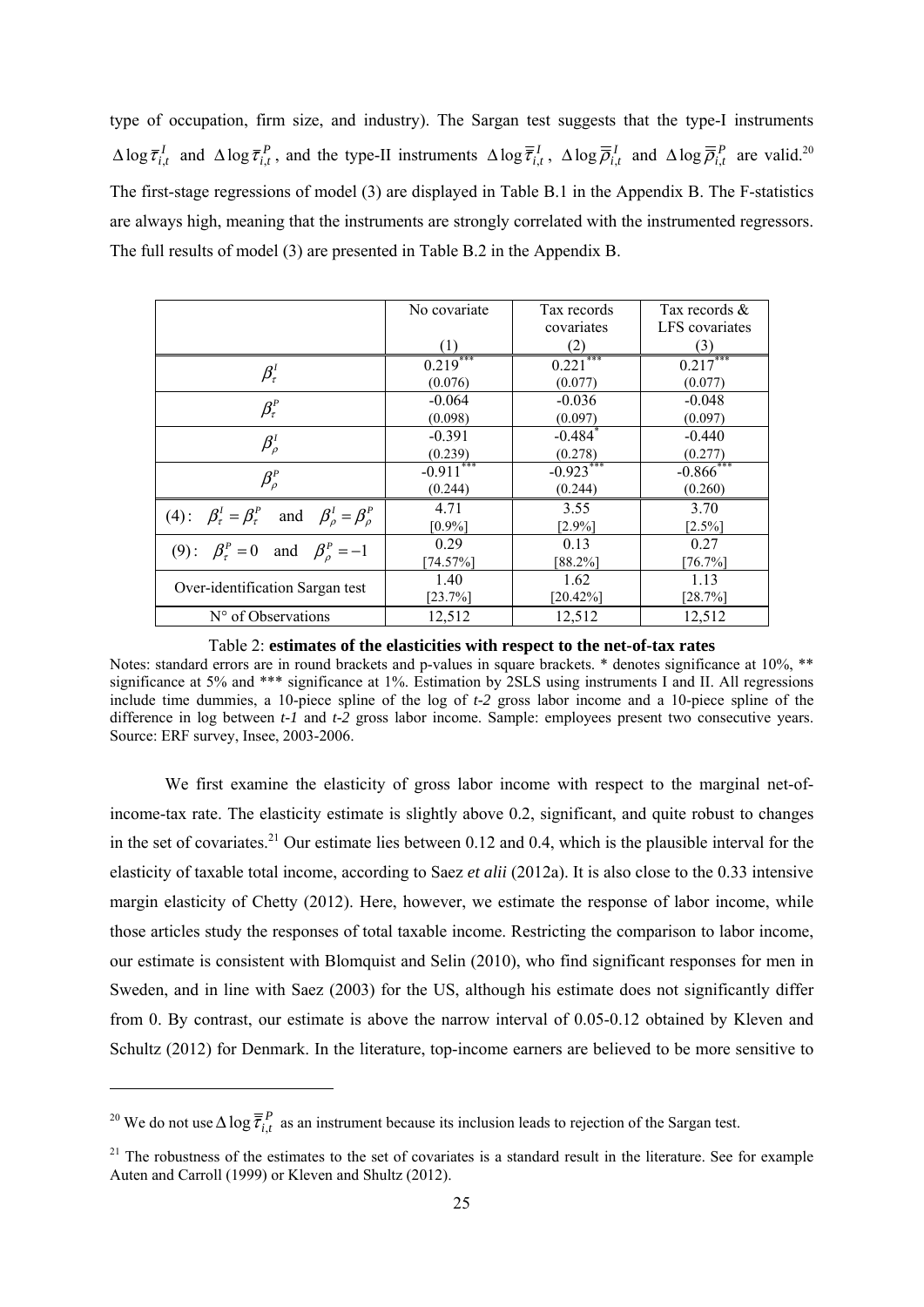taxes than those in the rest of the distribution, in particular because they can more easily benefit from avoidance opportunities (e.g. Gruber and Saez (2002)). Our results show that significant responses may also arise for low or median-income individuals, who were the most affected by the tax reforms of 2003-2006 in France.

Conversely, our estimate for the effect of marginal net-of-payroll-tax rates on gross labor income  $\beta_r^p$  is close to zero and not significant, whatever the set of controls included. The result that gross labor income does not respond to marginal payroll tax rates suggests that, at least in the short run, the efficiency costs of financing social security expenses and redistribution are lower through payroll taxes than through income taxes. This finding is in line with Saez *et alii* (2012b) for Greece, and with Aeberhardt and Sraer (2009) for France. However, it differs from that of Lhommeau and Remy (2009), also for France, who find that the progressivity of payroll taxes has a slight negative effect on wage growth. Although these last two studies are based on the same data set, Lhommeau and Remy (2009) use data aggregated at the firm level and Aeberhardt and Sraer (2009) use individual data, which may account for the difference in findings. Bunel *et alii* (2012), who evaluate the 2003- 2005 French reform in payroll tax reductions, find a positive but small impact on average labor income. Note that they evaluate the global effect of the reform and do not disentangle the changes in payroll tax progressivity and the changes in average tax rates.

We now turn to income effects. The elasticity with respect to the average net-of-income-tax rate is negative but not significant (it is only significant at the 10% level in Column 2), which is in line with the literature (e.g. Gruber and Saez (2002)). By contrast, the elasticity with respect to the average net-of-payroll-tax rate is negative and significant. The parameter is not very sensitive to the set of covariates included, since it varies between -0.92 and -0.86. More importantly, we cannot reject that it is equal to -1, which suggests that labor income is negotiated net of employer payroll taxes. A decrease in employer payroll taxes seems almost entirely absorbed by employers and thus actually reduces the labor cost, without any significant effect on the posted wage rate.

Our result that gross labor income is insensitive to marginal payroll tax rates but responds to marginal income tax rates has important implications. Section III described how a large class of theoretical models of the labor market predicts identical elasticities, as expressed by Prediction (4). This class includes the textbook labor supply model where the gross wage rate equals the marginal productivity of labor. According to the F-tests, the evidence for France is that Prediction (4) is strongly rejected (at the 1% level for Model (1) and at the 5% level for Models (2) and (3)).

Moreover, we find that gross labor income responds more to marginal net-of-income-tax rates than to marginal net-of-payroll-tax rates, but less to average net-of-income-tax rates than to average net-of-payroll-tax rates. This leads us to reject the assumption of a difference in salience between payroll tax and income tax (Predictions (5) and (6)). This also leads us to reject models where payroll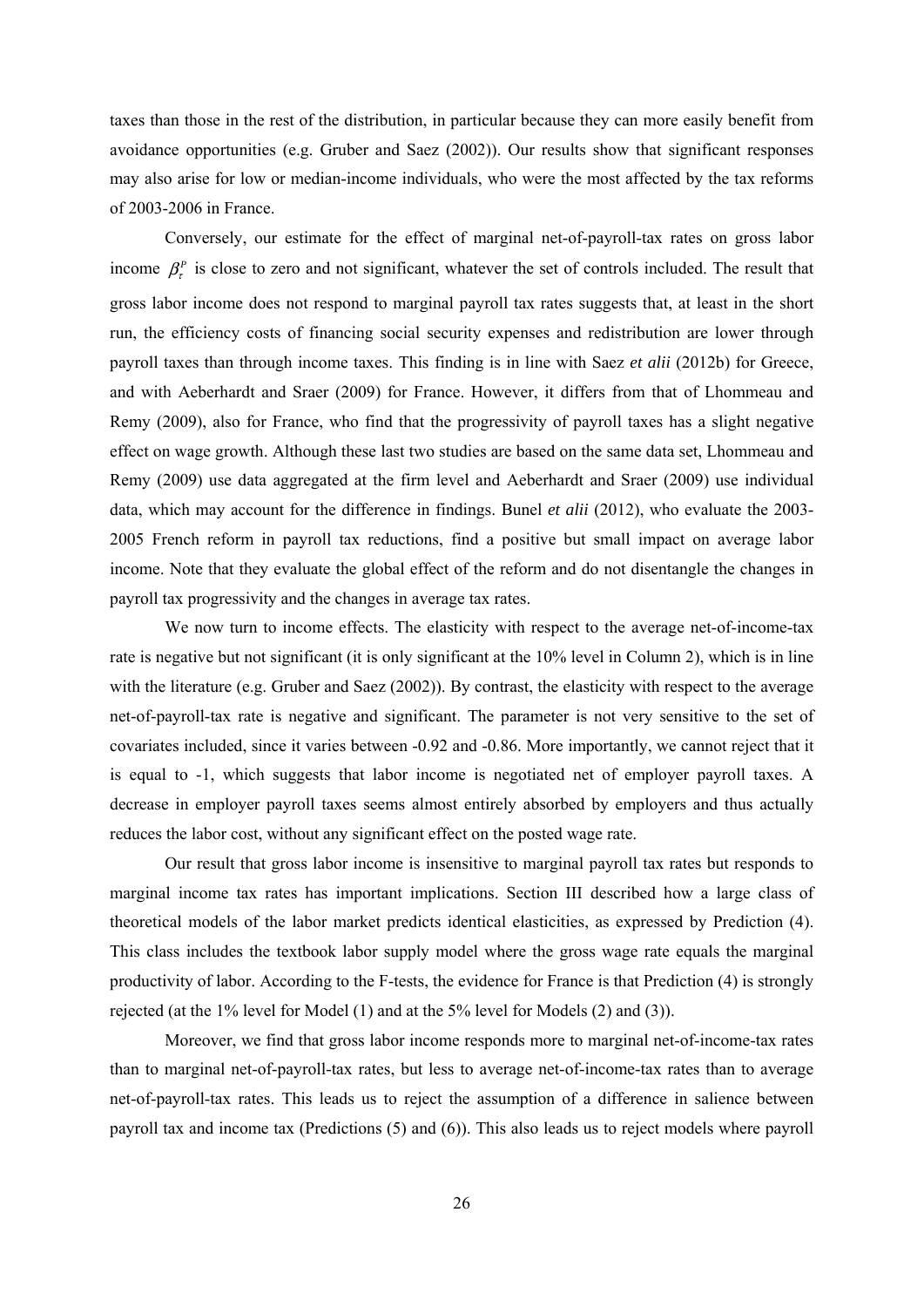taxes generate deferred benefits that are internalized in the formation of gross labor income (Prediction (6)).

We test Prediction (9) that the elasticity of gross labor income with respect to the marginal net-of-payroll-tax rate is equal to zero whereas the elasticity with respect to the average net-of-payrolltax rate is equal to -1. This prediction is obtained when posted wage rates are sticky. The F-tests indicate that Prediction (9) is easily accepted by the data. In France, wages are largely determined through collective bargaining. Collective wage agreements occur at both industry and firm levels and concern three-quarters of workers each year (Avouyi-Dovi, Fougère and Gautier (2011)). If negotiations at the industry level occur frequently, negotiations at the firm level concern less than one quarter of workers each year. This point is important because the decision to move to the 35-hour workweek is taken at the firm level. As a result, the wage response to the change in payroll taxes is slowed down by the low frequency of wage bargaining at the firm level. In addition, collective bargaining at the industry level involves 35-hour firms and 39-hour firms. Both types of firms have been subjected to very different payroll tax changes, which significantly limits the wage response at the industry level. Furthermore, what is negotiated is the posted wage rate (not the gross wage rate). As the reform to the payroll tax reduction we use here only affects employer payroll taxes, it is not surprising that posted wage rates did not react quickly to those reforms. Our finding thus suggests that in France, collective wage bargaining fails to respond to payroll-tax changes, at least over the threeyear period we consider.

#### **VI.2 Robustness checks**

We now conduct a sensitivity analysis. An important departure of our paper from the literature on taxable income elasticity lies in the way we control for income effects. We include the changes in average net-of-tax rates computed for a constant labor income  $\Delta \overline{\rho}^p/\rho^p$  and  $\Delta \overline{\rho}^1/\rho^I$ , while the literature following Gruber and Saez (2002) includes the actual changes in virtual income (see Section III). Table 3 explores the consequences of this departure. Column 1 reproduces our benchmark specification. In Column 2, there is no control for the income effects. The gross labor income elasticities with respect to the marginal net-of-tax rates are very close to those in Column (1). Moreover, the hypothesis  $\beta_r^P = \beta_r^I$  of identical responses to income taxes and payroll taxes, which corresponds to Prediction (4) in the absence of income effects, is rejected at the 5% level. In Column (3), we control for the actual changes in average net-of-tax rates  $\Delta \rho^P/\rho^P$  and  $\Delta \rho^I/\rho^I$  instead of the changes for a constant labor income  $\Delta \overline{\rho}^p / \rho^p$  and  $\Delta \overline{\rho}^1 / \rho^I$ . This has a very limited impact on the elasticities  $\beta_t^I$  and  $\beta_t^P$  with respect to the marginal net-of-tax rates. The impact is stronger on the elasticity  $\beta_o^l$  with respect to the average net-of-income-tax rate, which becomes significantly negative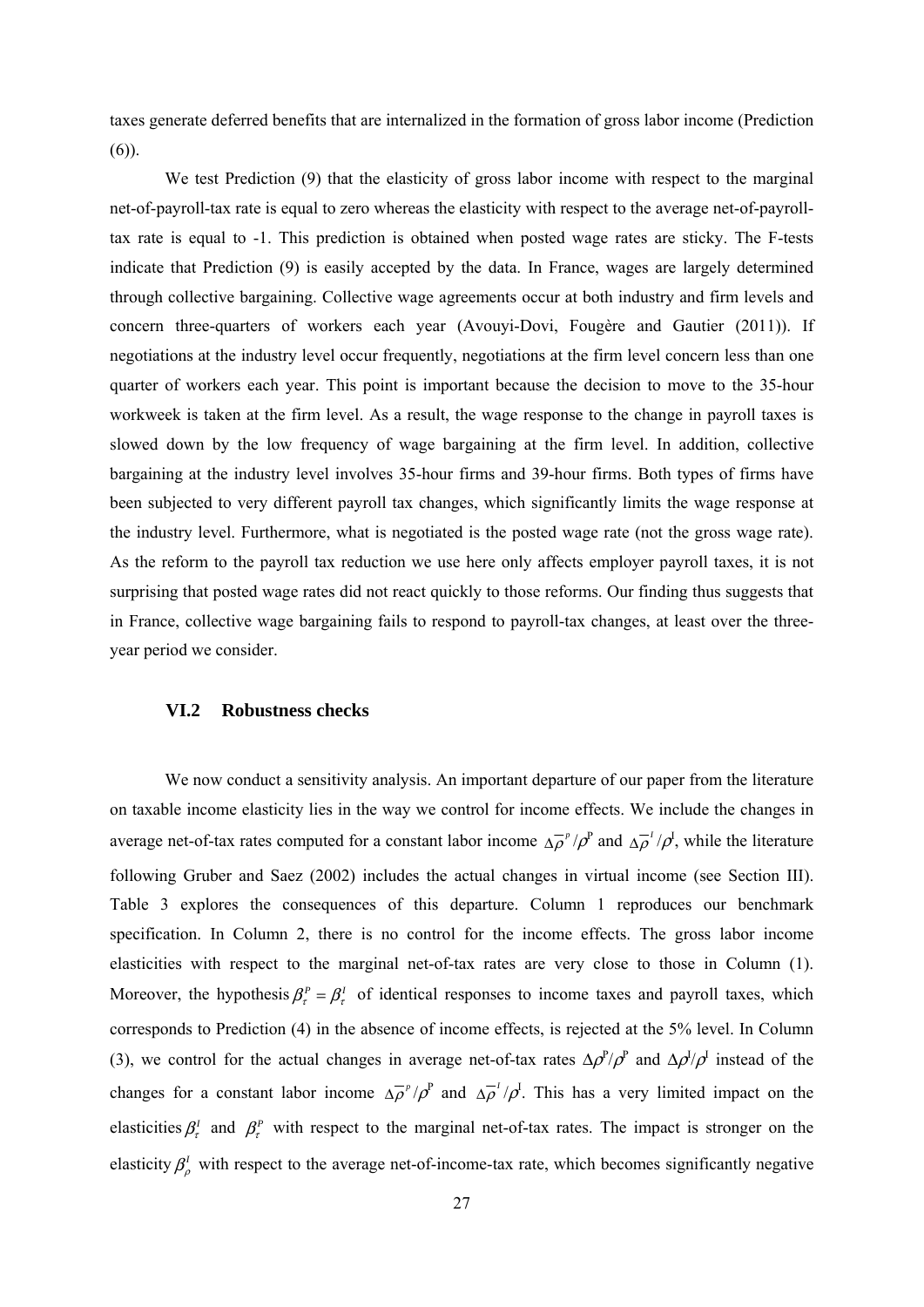and larger in magnitude. The elasticity  $\beta_{\rho}^{P}$  with respect to the average net-of-payroll-tax rate also grows in magnitude, but remains very close to *-*1. Overall, Prediction (4) of identical responses to income taxes and payroll taxes is still rejected, while Prediction (9) associated with posted wage rate stickiness is even more easily accepted.

In Column (4), we control for income effects by including actual changes in virtual income.<sup>22</sup> The effect on the estimates is dramatic, except for the elasticity with respect to the marginal net-ofpayroll-tax rate which remains insignificant and close to zero. The other elasticities  $\beta_t^1$ ,  $\beta_t^p$  and  $\beta_s^p$ now have the wrong sign. In Section III, we theoretically argued that controlling for actual changes (Columns 3 and 4) erroneously adds to the right-hand side of Equation (10) a term that depends on the dependent variable Δ*w*/*w*. Actual changes in average net-of-tax rates are, however, close to changes in after-tax rates for a constant labor income whenever taxation is close to proportional. The bias due to using actual changes in average net-of-tax rates in Column (3) is thus minor. Conversely, even under proportional taxation, actual changes in virtual income are different from changes in virtual income for a constant labor income. Then, the bias due to using actual changes in Column (4) is more serious and we thus do not consider the specification of Column (4) to be consistent.

|                                                                              | <b>Benchmark</b> | No control | Actual changes in  | Actual changes in     |
|------------------------------------------------------------------------------|------------------|------------|--------------------|-----------------------|
|                                                                              | specification    |            | average net of tax | virtual incomes       |
|                                                                              |                  |            | rates              |                       |
|                                                                              | (1)              | (2)        | (3)                | (4)                   |
| $\beta^{\scriptscriptstyle I}_{\scriptscriptstyle\tau}$                      | $0.217***$       | $0.214***$ | 0.267              | $-0.283$ <sup>*</sup> |
|                                                                              | (0.077)          | (0.077)    | (0.076)            | (0.157)               |
| $\beta_\tau^{\scriptscriptstyle P}$                                          | $-0.048$         | $-0.027$   | 0.007              | 0.012                 |
|                                                                              | (0.097)          | (0.097)    | (0.089)            | (0.108)               |
| $\beta^{\scriptscriptstyle I}_\rho$                                          | $-0.440$         |            | $-0.823**$         | $0.384^{*}$           |
|                                                                              | (0.277)          |            | (0.332)            | (0.184)               |
| $\beta^{\scriptscriptstyle P}_\rho$                                          | $-0.866$ ***     |            | $-1.083***$        | $2.026***$            |
|                                                                              | (0.260)          |            | (0.282)            | (0.484)               |
| (4): $\beta_{\tau}^I = \beta_{\tau}^P$ and $\beta_{\rho}^I = \beta_{\rho}^P$ | 3.70             | 5.10       | 3.90               | 9.92                  |
|                                                                              | $[2.5\%]$        | $[2.4\%]$  | [2.3%]             | $[0.0\%]$             |
| (9): $\beta_r^P = 0$ and $\beta_o^P = -1$                                    | 0.27             |            | 0.05               | 19.6                  |
|                                                                              | $76.7\%$         |            | $[95.4\%]$         | $[0.0\%]$             |
| Over-identification Sargan test                                              | 1.13             | 0.75       | 3.62               | 3.84                  |
|                                                                              | [28.7%]          | [38.7%]    | $[30.45\%]$        | [27.8%]               |
| $N^{\circ}$ of Observations                                                  | 12,512           | 12,512     | 12,512             | 12,512                |

#### Table 3: **elasticities for different ways of controlling for income effects**

Notes: standard errors are in round brackets and p-values in square brackets. \* denotes significance at 10%, \*\* significance at 5% and \*\*\* significance at 1%. Estimation by 2SLS using instruments I and II. All regressions include ERF and LFS covariates, a 10-piece spline of the log of *t-2* gross labor income and a 10-piece spline of the difference in log between *t-1* and *t-2* gross labor income. Sample: employees present in two consecutive years. Source: ERF survey, Insee, 2003-2006.

-

 $22$  It is worth reminding here that changes in virtual income for a constant labor income are equal to changes in average net-of-tax rates for a constant labor income.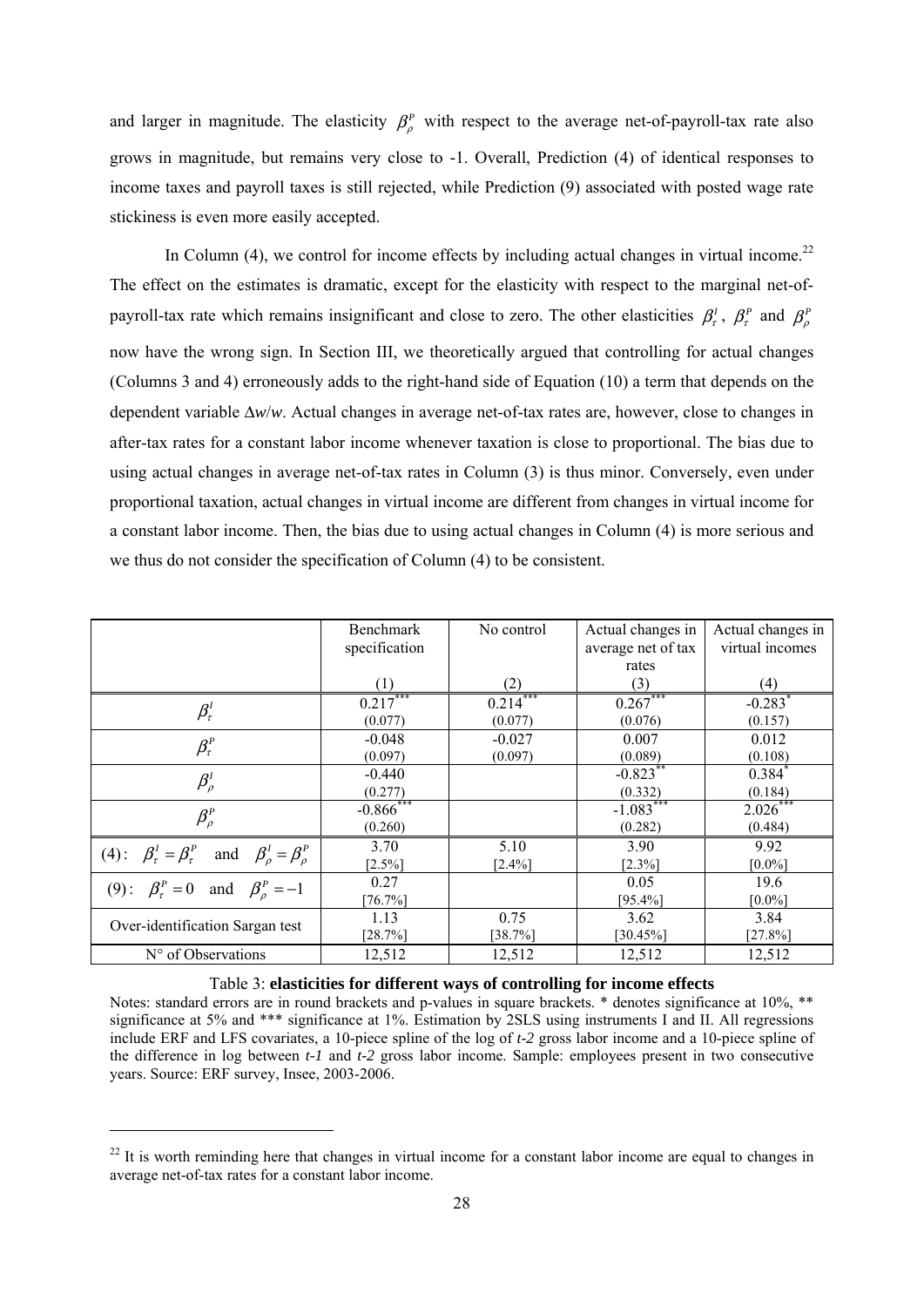Table 4 provides robustness checks with respect to the specification of pre-reform income controls and to the instrumentation. Column (1) reproduces our benchmark specification with 10-piece splines of  $log(w_{i,t-2})$  and of the deviation, and both types of instruments. In Column (2), we use only type-I instruments, which implies that  $\Delta \overline{\rho}^p / \rho^p$  and  $\Delta \overline{\rho}^1 / \rho^I$  are taken as exogenous. Columns (3), (4) and (5) propose alternative specifications for pre-reform income levels: a linear function of  $log(w_{i,t-1})$ as in Auten and Carroll (1999) in Column (3); a 10-piece spline of  $log(w_{i,t-1})$  as in Gruber and Saez (2002) in Column (4), and linear functions of  $log(w_{i,t-2})$  and of  $log(w_{i,t-1})$ -log( $w_{i,t-2}$ ) in Column (5). The last of these follows the suggestion of Kopczuk (2005) to disentangle transitory income effects and heterogeneous shifts in the income distribution. Finally, Column (6) extends the baseline specification by allowing the splines to be different for 35-hour and 39-hour employees. This specification is motivated by the different evolution of the minimum wage regulation for the two types of firms, thereby generating different trends for the lowest income across the two subsamples.

The estimates for the effects of marginal tax rates are robust across specifications of prereform income controls. The elasticity of gross labor income with respect to the marginal net-ofincome-tax rate varies between 0.17 and 0.35 and is always statistically significant, whereas the response to the marginal net-of-payroll-tax rate is never significantly different from zero. The elasticity with respect to the average net-of-payroll-tax rate is always significant but more sensitive to the specification, since it varies between -0.5 and -1.27. The response to the average net-of-income-tax rate is the parameter whose estimation is the least robust. It is significant and high in magnitude in Columns (3) and (5), while it does not significantly differ from zero in the other specifications. Comparing Column (3) to Column (4) and Column (5) to Column (2) thus stresses the importance of allowing for potential nonlinear effects of base-year income when evaluating the effects of average net-of-tax rates.

The robustness of our results across specifications, at least for the effects of marginal net-oftax rates, echoes the findings of Kleven and Shultz (2012) for Denmark, whereas it contrasts significantly with those presented by Kopczuk (2005) for the US. Like the Danish tax reforms and unlike the US ones, the French tax reforms we use generate many up-and-down movements in tax rates that are not systematically correlated with the pre-reform income, which may contribute to the robustness of our results. Furthermore, the way we control for income effects using changes in average net-of-tax rates for constant labor income instead of actual changes in virtual income also help to improve the robustness of our results.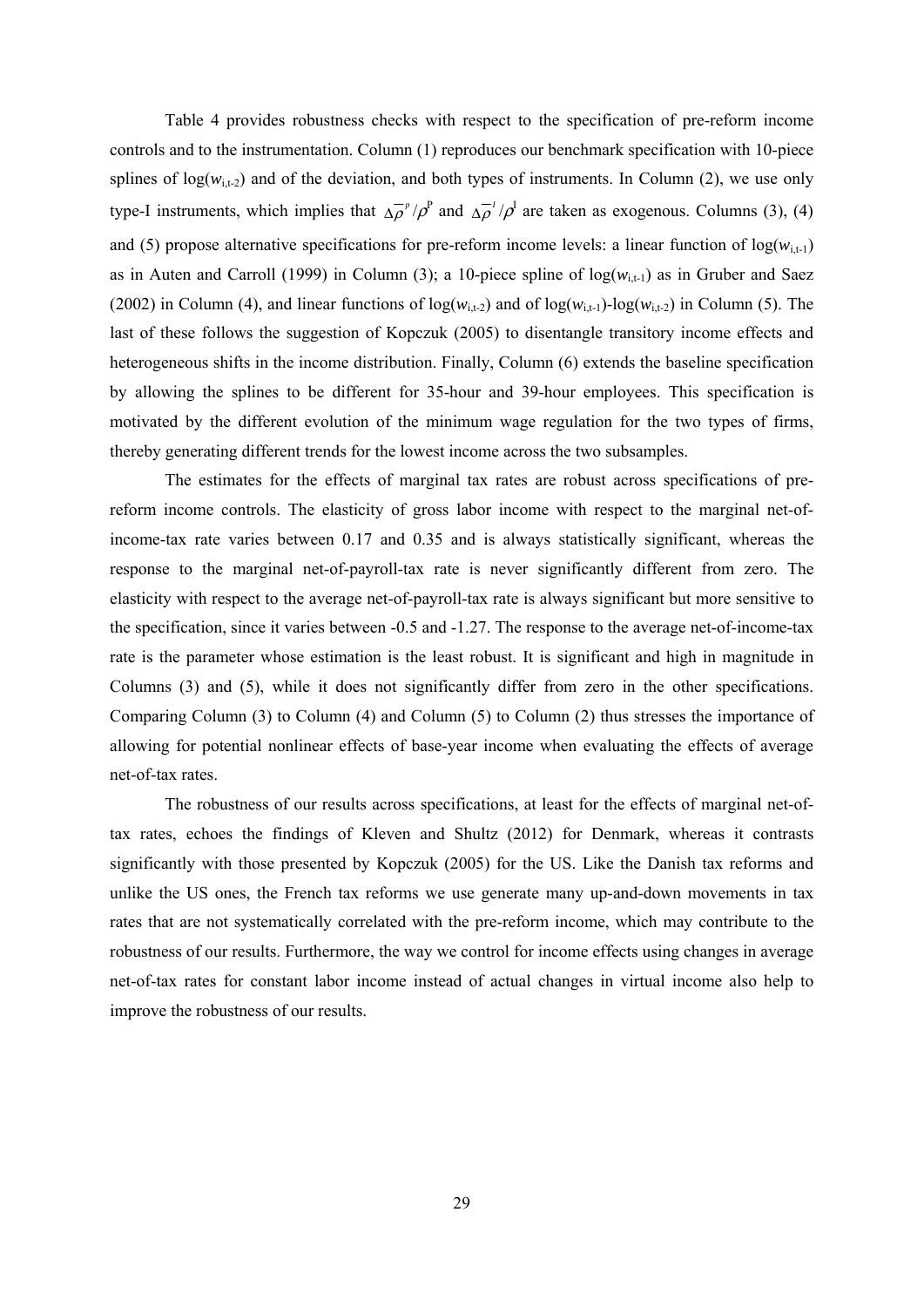|                                                                                      | Benchmark specification   | Benchmark specification              | Linear function of                       |
|--------------------------------------------------------------------------------------|---------------------------|--------------------------------------|------------------------------------------|
|                                                                                      |                           | - type-I instruments                 | $log(w_{i,t-1})$ - type-I                |
|                                                                                      |                           |                                      | instruments                              |
|                                                                                      | (1)                       | (2)                                  | (3)                                      |
| $\beta^{\scriptscriptstyle I}_{\scriptscriptstyle{\tau}}$                            | $0.217***$                | $0.209$ **                           | $0.355***$                               |
|                                                                                      | (0.077)                   | (0.077)                              | (0.082)                                  |
| $\beta_{\tau}^{\scriptscriptstyle{P}}$                                               | $-0.048$                  | $-0.048$                             | $-0.014$                                 |
|                                                                                      | (0.097)                   | (0.097)                              | (0.103)                                  |
| $\beta^{\scriptscriptstyle I}_{\scriptscriptstyle \rho}$                             | $-0.440$                  | $-0.301$                             | $-1.492$ **                              |
|                                                                                      | (0.277)                   | (0.203)                              | (0.298)                                  |
| $\beta^{\scriptscriptstyle P}_{\scriptscriptstyle \rho}$                             | $-0.866^*$                | $-1.061$ **                          | $-0.937$ **                              |
|                                                                                      | (0.260)                   | (0.227)                              | (0.280)                                  |
| (4): $\beta_{\tau}^{I} = \beta_{\tau}^{P}$ and $\beta_{\rho}^{I} = \beta_{\rho}^{P}$ | 3.70                      | 5.85                                 | 6.10                                     |
|                                                                                      | $[2.5\%]$                 | $[0.3\%]$                            | $[0.2\%]$                                |
| (9): $\beta_{\tau}^{P} = 0$ and $\beta_{\rho}^{P} = -1$                              | 0.27                      | 0.15                                 | 0.02                                     |
|                                                                                      | $[76.7\%]$                | $[86.3\%]$<br>$\ast$                 | $\frac{[98.3\%]}{*}$                     |
| Over-identification Sargan test                                                      | 1.13                      |                                      |                                          |
|                                                                                      | [28.7%]                   |                                      |                                          |
| N° of Observations                                                                   | 12,512                    | 12,512                               | 12,512                                   |
|                                                                                      | 10-piece spline of        | Linear functions of                  | Splines of $log(w_{i,t-2})$ and          |
|                                                                                      | $log(w_{i,t-1})$ - type-I | $log(w_{i,t-2})$ and of              | of $\Delta$ log( $w_{i,t-1}$ )) that are |
|                                                                                      | instruments               | $\Delta$ log( $w_{i,t-1}$ ) - type-I | different for 35-hour and                |
|                                                                                      |                           | instruments                          | 39-hour employees                        |
|                                                                                      | $\frac{(4)}{0.174}$       | $\frac{(5)}{0.336}$                  | $\frac{(6)}{0.213}$                      |
| $\beta^{\scriptscriptstyle I}_{\scriptscriptstyle{\tau}}$                            |                           |                                      |                                          |
|                                                                                      | (0.077)                   | (0.081)                              | (0.078)                                  |
| $\beta_\tau^{\scriptscriptstyle P}$                                                  | $-0.166$                  | 0.006                                | $-0.033$                                 |
|                                                                                      | (0.102)                   | (0.101)                              | (0.117)                                  |
| $\beta^{\scriptscriptstyle I}_{\scriptscriptstyle \rho}$                             | $-0.221$                  | $-1.201$ ***                         | $-0.478$ <sup>*</sup>                    |
|                                                                                      | (0.209)                   | (0.294)<br>$-0.499$ <sup>*</sup>     | (0.278)                                  |
| $\beta^{\scriptscriptstyle P}_{\scriptscriptstyle \rho}$                             | $-1.269$ <sup>*</sup>     |                                      | $-0.894$ <sup>*</sup>                    |
|                                                                                      | (0.232)<br>10.23          | (0.275)<br>5.90                      | (0.537)<br>2.40                          |
| (4): $\beta_{\tau}^I = \beta_{\tau}^P$ and $\beta_{\rho}^I = \beta_{\rho}^P$         | $[0.0\%]$                 | $[0.3\%]$                            | $[9.1\%]$                                |
|                                                                                      | 1.88                      | 1.66                                 | 0.07                                     |
| (9): $\beta_{\tau}^{P} = 0$ and $\beta_{\rho}^{P} = -1$                              | $[15.2\%]$                | $[19.0\%]$                           | $[93.4\%]$                               |
|                                                                                      | $\ast$                    | $\ast$                               | 1.46                                     |
| Over-identification Sargan test                                                      |                           |                                      | [22.7%]                                  |
| N° of Observations                                                                   | 12,512                    | 12,512                               | 12,512                                   |

#### Table 4: **elasticities for different controls of base-year income**

Notes: standard errors are in round brackets and p-values in square brackets. \* denotes significance at 10%, \*\* significance at 5% and \*\*\* significance at 1%. Estimation by 2SLS. All regressions include ERF and LFS covariates.

Sample: employees present in two consecutive years. Source: ERF survey, Insee, 2003-2006.

## **VI.3 Heterogeneous effects**

We now investigate the robustness of our estimates across various subsamples, which will help us to clarify the economic mechanisms behind our results. First, as mentioned in Section II, those working in 35-hour firms and those working in 39-hour firms were subjected to very different payroll tax changes (Figure 2). The tax subsidy was reduced for 35-hour firms but increased for 39-hour ones. To check the robustness of our main result that labor income responds differently to income taxes and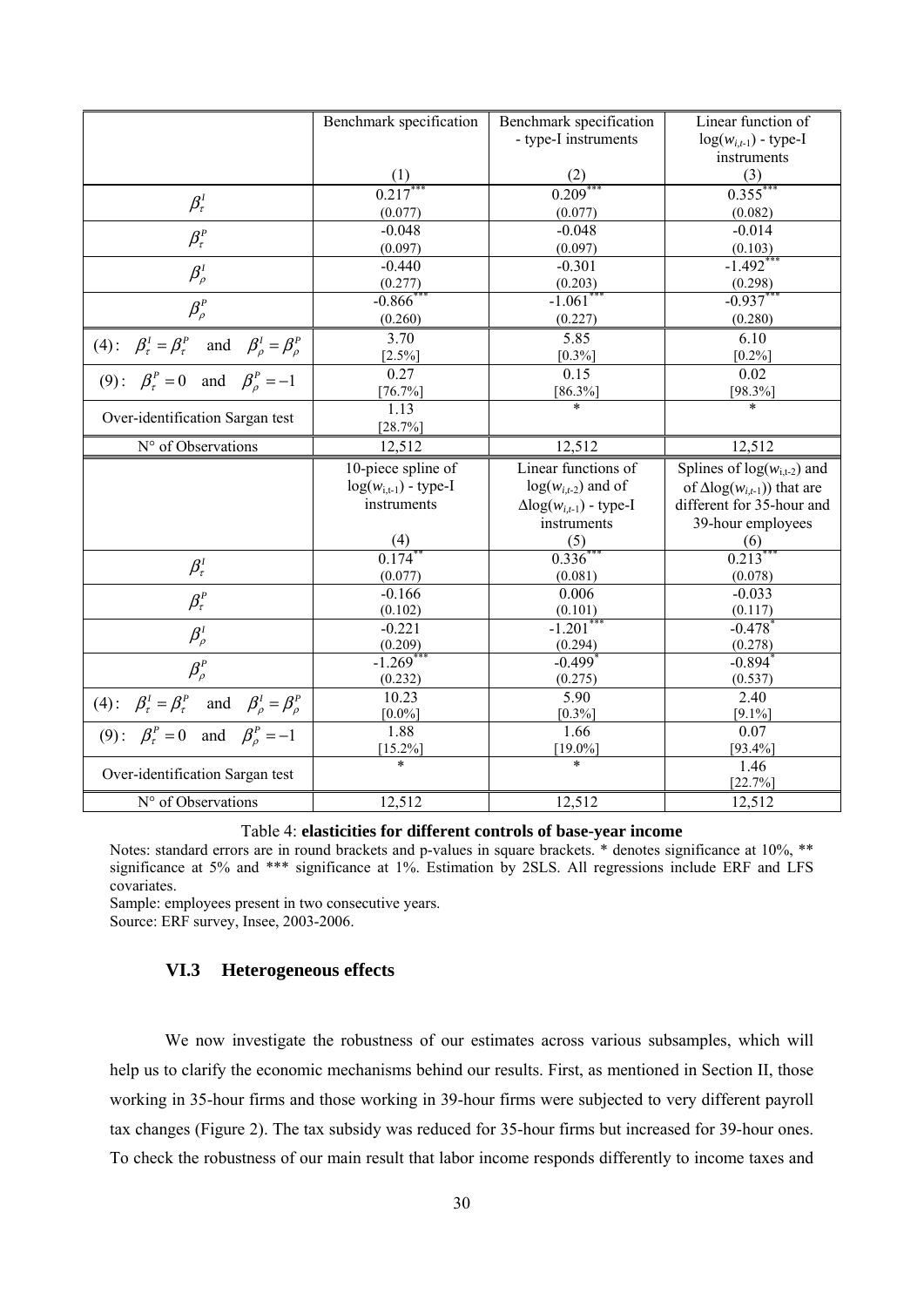payroll taxes, we run separate analyses for the two types of employees. The results are reported in Table 5. The estimates on the 39-hour subsample are less precise than those on the 35-hour one because of possible measurement errors. Moreover, the small size of each subsample makes the estimates more imprecise than for the whole sample. For instance, although the estimate for  $\beta_{\tau}^{I}$  on the 39-hour subsample is close to that estimated on the whole sample, it is statistically not significant. Nevertheless, the main results obtained for the whole population remain qualitatively unchanged on both subsamples. In particular, Prediction (9) associated with sticky posted wages is accepted on both samples.<sup>23</sup> As marginal and average net-of-payroll-tax rates have evolved differently for the two subsamples, this suggests the absence of asymmetric responses of gross labor income to payroll tax reforms.

|                                                                              | Whole sample | 35-hour    | 39-hour     |
|------------------------------------------------------------------------------|--------------|------------|-------------|
|                                                                              |              | workweek   | workweek    |
|                                                                              | (1)          | (2)        | (3)         |
| $\beta^{\scriptscriptstyle I}_{\scriptscriptstyle{\tau}}$                    | $0.217***$   | $0.246$ ** | 0.135       |
|                                                                              | (0.077)      | (0.100)    | (0.141)     |
| $\beta_\tau^{\scriptscriptstyle P}$                                          | $-0.048$     | $-0.115$   | 0.067       |
|                                                                              | (0.097)      | (0.157)    | (0.197)     |
| $\beta^{\scriptscriptstyle I}_{\scriptscriptstyle \rho}$                     | $-0.440$     | $-0.192$   | $-1.220$ ** |
|                                                                              | (0.277)      | (0.341)    | (0.518)     |
| $\beta^{\scriptscriptstyle P}_{\scriptscriptstyle \rho}$                     | $-0.866$ *** | $-1.437$   | $-2.018$ ** |
|                                                                              | (0.260)      | (1.124)    | (0.942)     |
| (4): $\beta_{\tau}^I = \beta_{\tau}^P$ and $\beta_{\rho}^I = \beta_{\rho}^P$ | 3.70         | 3.40       | 0.35        |
|                                                                              | $[2.5\%]$    | [3.3%]     | $[70.5\%]$  |
| (9): $\beta_r^P = 0$ and $\beta_o^P = -1$                                    | 0.27         | 0.27       | 0.59        |
|                                                                              | $[76.7\%]$   | $[76.1\%]$ | $[55.6\%]$  |
| Over-identification Sargan test                                              | 1.13         | 0.21       | 0.22        |
|                                                                              | [28.7%]      | $[64.5\%]$ | [64.2%]     |
| N° of Observations                                                           | 12,512       | 9,509      | 3,003       |

Table 5: **elasticities for employees working 35-hour and 39-hour weeks** Notes: standard errors are in round brackets and p-values in square brackets. \* denotes significance at 10%, \*\* significance at 5% and \*\*\* significance at 1%. Estimation by 2SLS using instruments I and II. All regressions include ERF and LFS covariates, a 10-piece spline of the log of *t-2* gross labor income and a 10-piece spline of the difference in log between *t-1* and *t-2* gross labor income. Sample: employees present in two consecutive years. Source: ERF survey, Insee, 2003-2006.

 We next present the results for men and women separately in Table 6. In both subsamples, the marginal net-of-payroll-tax rate does not significantly affect gross labor income, and the elasticity of gross labor income with respect to the average net-of-payroll-tax rate is negative, significant, and does not significantly differ from -1. Consequently, the F-test of  $\beta_r^P=0$  and  $\beta_o^P=1$  on both subsamples does not reject Prediction (9) associated with posted wage rate stickiness. By contrast, the responses to income taxation are very different for men and for women. For instance, the elasticity  $\beta_t^1$  of gross

-

<sup>&</sup>lt;sup>23</sup> Note that since the estimates are more imprecise for employees working 39-hour weeks, Prediction (4) cannot be rejected for them.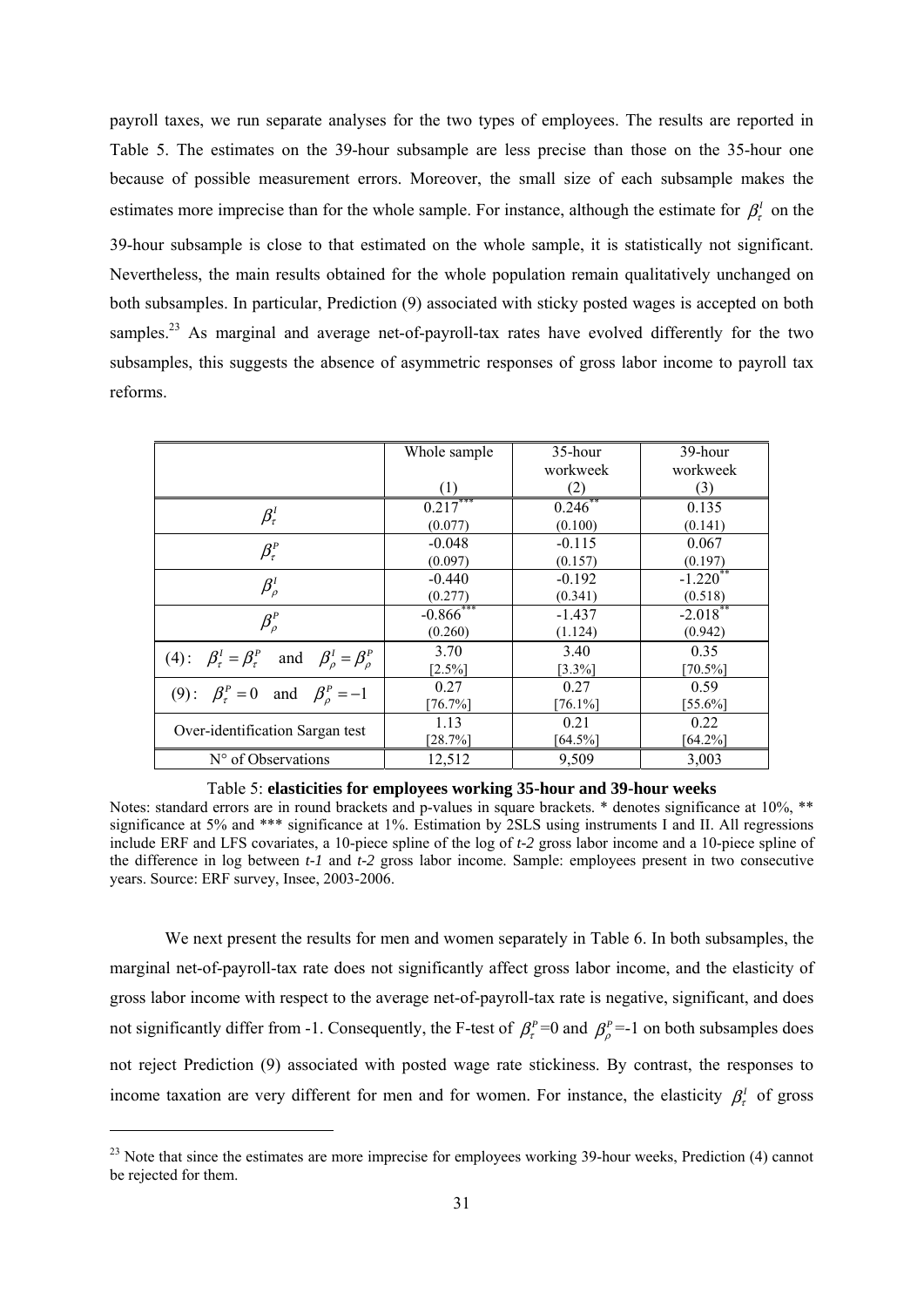labor income with respect to the marginal net-of-income-tax rate is significantly positive for women and much higher than on the whole sample. Conversely, for men, gross labor income does not respond to changes in marginal income tax rates. That men and women react differently to income taxation suggests that the response of labor income to income taxes highlighted in Table 2 for the whole sample might result from labor supply decisions, which are well-known to be much more important for women than for men. If this response was due to wage negotiation effects, then men and women would very likely react in the same way. In Column (4), the sample is restricted to women in couples (76% of women). We find that the response of women to the marginal net-of-income-tax rate is entirely driven by those in couples. This finding is in line with the tax credit literature, which documents strong evidence of negative employment effects among working wives in low-income families where both adults work (Blundell *et alii* (2000) for the UK, Eissa and Hoynes (2004) for the US, Stancanelli (2008) for France).

|                                                                              | Whole sample          | Men                                | Women                 | Women in<br>couples   |
|------------------------------------------------------------------------------|-----------------------|------------------------------------|-----------------------|-----------------------|
|                                                                              | (1)                   | (2)                                | (3)                   | (4)                   |
| $\beta^{\scriptscriptstyle I}_{\scriptscriptstyle{\tau}}$                    | $0.217***$<br>(0.077) | $-0.024$<br>(0.073)                | $0.875***$<br>(0.239) | $0.976***$<br>(0.264) |
| $\beta_\tau^{\scriptscriptstyle P}$                                          | $-0.048$              | $-0.155$                           | 0.110                 | 0.062                 |
|                                                                              | (0.097)               | (0.111)<br>$-0.670$ <sup>***</sup> | (0.201)               | (0.218)               |
| $\beta^{\scriptscriptstyle I}_{\scriptscriptstyle \rho}$                     | $-0.440$<br>(0.277)   | (0.291)                            | $-0.216$<br>(0.590)   | $-0.244$<br>(0.656)   |
| $\beta^{\scriptscriptstyle P}_{\scriptscriptstyle \rho}$                     | $-0.866$ ***          | $-0.815***$                        | $-0.983***$           | $-0.639$              |
|                                                                              | (0.260)<br>3.70       | (0.312)<br>0.56                    | (0.513)<br>6.76       | (0.579)<br>8.33       |
| (4): $\beta_{\tau}^I = \beta_{\tau}^P$ and $\beta_{\rho}^I = \beta_{\rho}^P$ | $[2.5\%]$             | $[56.9\%]$                         | $[0.0\%]$             | $[0.0\%]$             |
| (9): $\beta_{\tau}^{P} = 0$ and $\beta_{\rho}^{P} = -1$                      | 0.27<br>$[76.7\%]$    | 1.34                               | 0.16                  | 0.25                  |
|                                                                              | 1.13                  | $[26.3\%]$<br>0.56                 | $[85.6\%]$<br>0.63    | $[78.2\%]$<br>0.04    |
| Over-identification Sargan test                                              | [28.7%]               | $[45.3\%]$                         | $[42.5\%]$            | $[84.2\%]$            |
| N° of Observations                                                           | 12,512                | 7,246                              | 5,266                 | 4,002                 |

#### Table 6: **elasticities for men and women**

Notes: standard errors are in round brackets and p-values in square brackets. \* denotes significance at 10%, \*\* significance at 5% and \*\*\* significance at 1%. Estimation by 2SLS using instruments I and II. All regressions include ERF and LFS covariates, a 10-piece spline of the log of *t-2* gross labor income and a 10-piece spline of the difference in log between *t-1* and *t-2* gross labor income. Sample: employees present in two consecutive years. Source: ERF survey, Insee, 2003-2006.

To better interpret the mechanisms underlying our findings, Table 7 displays the results on different subsamples more particularly affected by the reforms. Column 1 reports the results on the whole sample. In Column 2, we keep the employees whose labor income at *t*-1 is lower than 2.2 times the labor income of an individual working full-time and for the full-year at the minimum wage. As explained in Section II, the most important reforms of the period 2003-2006 concern those individuals. As expected, their gross labor income responds more strongly to marginal net-of-income-tax rates. At the same time, their response to marginal net-of-payroll-tax rates remains close to zero and not significant. Prediction (4) of an identical response to income and payroll taxes is now rejected at the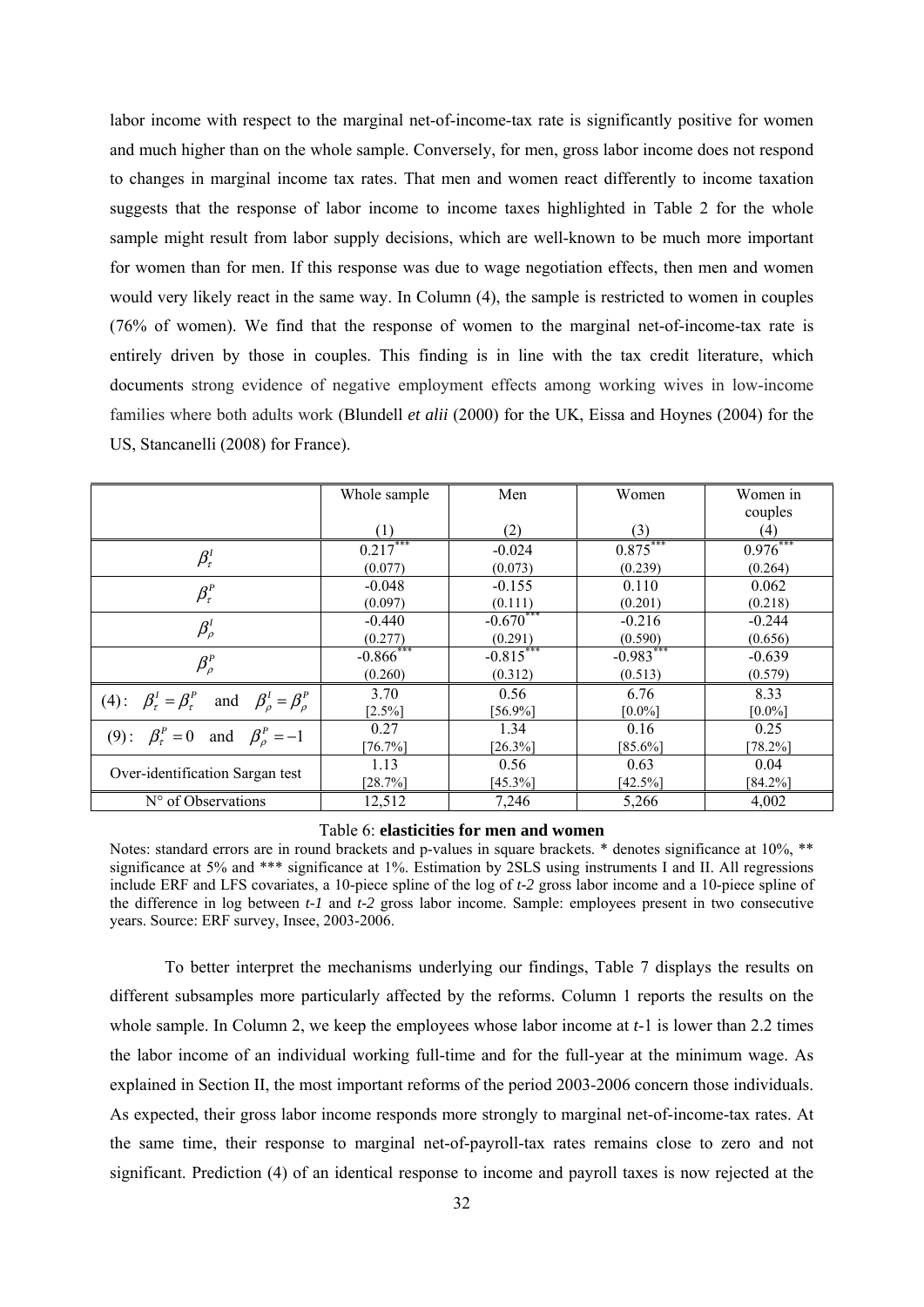1% level, while Prediction (9) is more easily accepted. This strengthens our interpretation that posted wage rates are sticky, whereas individuals respond to changes in income taxation through labor supply.

Potential bias due to reversion to the mean is a crucial issue in the literature surveyed by Saez *et alii* (2012a). When using reforms targeted to top-income earners, one must bear in mind that getting a very high income at *t*-1 may be accidental, thereby leading to a negative change in income between *t* and *t-*1. A symmetrical problem can occur at the bottom of the income distribution when using reforms targeted to bottom-income earners, which is our case. An individual not working full-year at *t-*1 (for example a young worker entering the labor market) is more likely to be employed full-year at *t*, thereby leading to a rise in gross labor income that should not be attributed to tax changes. Figure 5 suggests that the reversion-to-the-mean phenomenon is very important among bottom-wage earners. The peak in the change in gross labor income at the bottom of the distribution becomes much lower when the sample is restricted to those employed full-year. Therefore, in order to verify that our results are not due to reversion to the mean at the bottom of the distribution, in Column 3 we restrict the subsample used in Column 2 to those employed 12 months in year *t-*1. Compared with Column 2, the results displayed in Column 3 show that the elasticity with respect to marginal net-of-payroll-tax rates is unaffected, while the elasticity with respect to marginal net-of-income-tax rates is reduced by one third, while remaining highly significant.

|                                                                              | Whole sample            | $\leq$ 2.2 times the | $(2)$ & employed   | $(3)$ & employed |
|------------------------------------------------------------------------------|-------------------------|----------------------|--------------------|------------------|
|                                                                              |                         | minimum wage         | full-year at $t-1$ | full-year at $t$ |
|                                                                              | (1)                     | at $t-1$             |                    |                  |
|                                                                              |                         | (2)                  | (3)                | (4)              |
| $\beta^{\scriptscriptstyle I}_{\scriptscriptstyle\tau}$                      | 0.217                   | $0.373***$           | 0.274              | 0.031            |
|                                                                              | (0.077)                 | (0.123)              | (0.102)            | (0.094)          |
| $\beta_\tau^{\scriptscriptstyle P}$                                          | $-0.048$                | $-0.049$             | $-0.035$           | $-0.087$         |
|                                                                              | (0.097)                 | (0.106)              | (0.090)            | (0.081)          |
| $\beta^{\scriptscriptstyle I}_\rho$                                          | $-0.440$                | 0.047                | 0.120              | 0.292            |
|                                                                              | (0.277)                 | (0.387)              | (0.361)            | (0.330)          |
| $\beta^{\scriptscriptstyle P}_{\scriptscriptstyle \rho}$                     | $-0.866$ <sup>***</sup> | $-0.872***$          | $-0.971***$        | $-1.053***$      |
|                                                                              | (0.260)                 | (0.286)              | (0.258)            | (0.236)          |
| (4): $\beta_{\tau}^I = \beta_{\tau}^P$ and $\beta_{\rho}^I = \beta_{\rho}^P$ | 3.70                    | 6.90                 | 6.49               | 6.21             |
|                                                                              | $[2.5\%]$               | $[0.1\%]$            | $[0.2\%]$          | [ $0.2\%$ ]      |
| (9): $\beta_r^P = 0$ and $\beta_o^P = -1$                                    | 0.27                    | 0.21                 | 0.08               | 0.61             |
|                                                                              | $76.7\%$                | $[80.8\%]$           | $[92.0\%]$         | $[54.5\%]$       |
| Over-identification Sargan test                                              | 1.13                    | 0.41                 | 0.54               | 1.86             |
|                                                                              | $[28.7\%]$              | $[52.4\%]$           | $[46.1\%]$         | $[17.3\%]$       |
| $N^{\circ}$ of Observations                                                  | 12,512                  | 9,979                | 9,320              | 9,200            |

Table 7: **elasticities for specific subsamples in the bottom half of the wage distribution** Notes: standard errors are in round brackets and p-values in square brackets. \* denotes significance at 10%, \*\* significance at 5% and \*\*\* significance at 1%. Estimation by 2SLS using instruments I and II. All regressions include ERF and LFS covariates, a 10-piece spline of the log of *t-2* gross labor income and a 10-piece spline of the difference in log between *t-1* and *t-2* gross labor income. Sample: employees present in two consecutive years. Source: ERF survey, Insee, 2003-2006.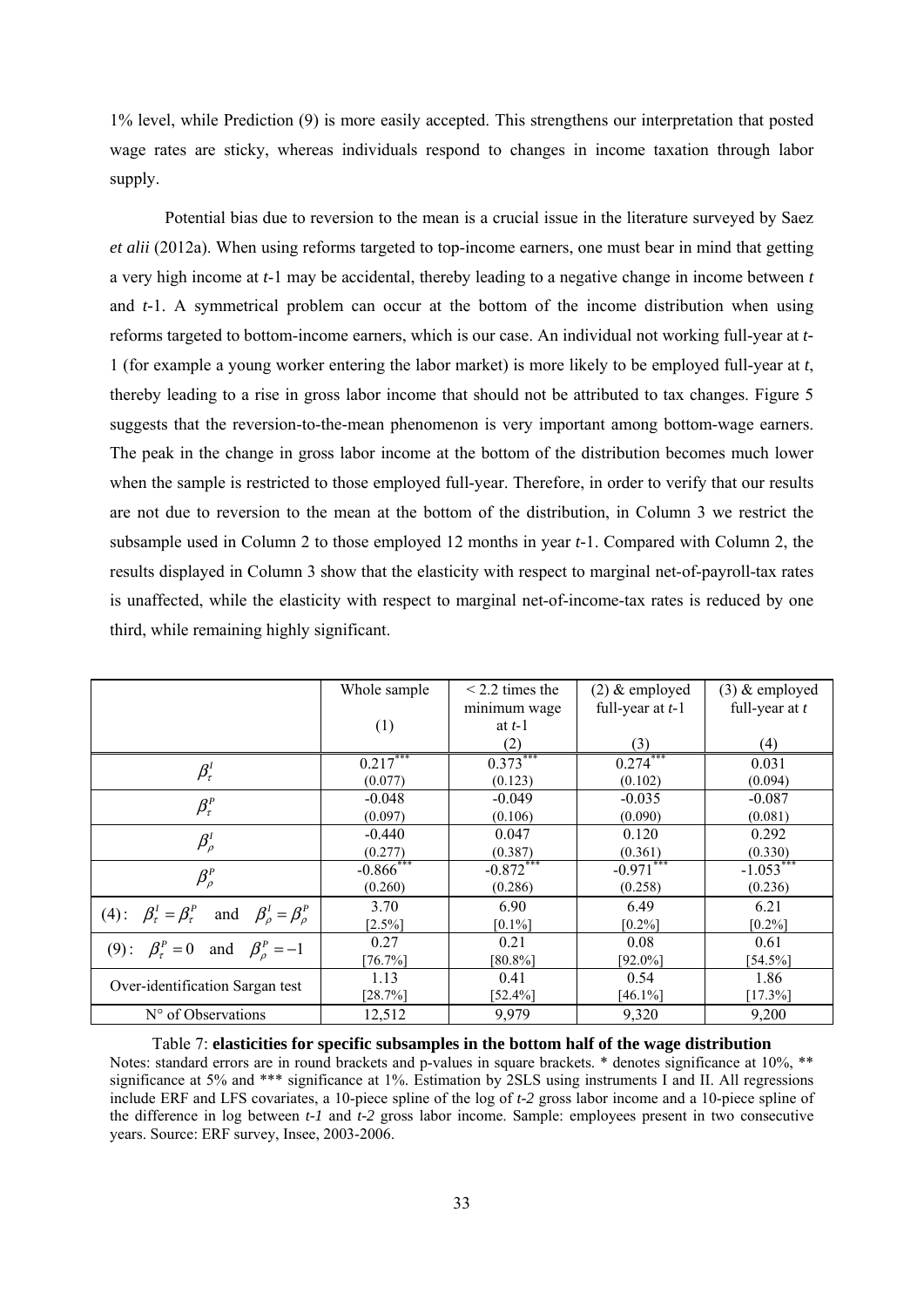Employees may respond to income taxation through their choice of the number of working months per year, i.e., an extensive or participation margin, or through hours-of-work intensive decisions. To test for the first alternative, in Column 4, we further exclude those not employed fullyear at *t*, thus restricting the sample from Column 2 to those employed full-year at *t* and *t*-1. The elasticities with respect to marginal and average net-of-payroll-tax rates are unaffected and in line with Prediction (9) associated with posted wage rate stickiness. The novelty is that the elasticity with respect to the marginal net-of-income-tax rate becomes very close to zero and not significant. This suggests that the labor income responses to changes in income taxation that we find essentially reflect participation decisions of individuals, rather than hours-of-work intensive decisions of those remaining employed.

# **Conclusion**

In this paper, we estimate jointly the gross labor income responses to marginal and average tax rates for both income and payroll tax schedules. To identify the responses to the payroll tax schedule, we use the changes in the employer payroll tax reduction for low-paid jobs that occurred in France over the period 2003-2006. To identify the responses to the income tax schedule, we use the increase in working tax credit for low wage earners that took place over the same period.

We find a significant elasticity of gross labor income with respect to the marginal net-ofincome-tax rate around 0.2 and our results suggest that this effect is driven by married women's labor supply decisions. Conversely, we find no significant effect of marginal net-of-payroll-tax rates on gross labor income. This discrepancy appears robust across specifications and sample selections. It is in contradiction with the prediction of identical responses to income tax and to payroll tax reforms that is common to a large class of labor market models, in particular the competitive labor supply framework, which is central in the optimal income taxation literature.

We also find a significant elasticity of gross labor income to the average net-of-payroll-tax rate, which is not significantly different from minus one. Conversely, the elasticity with respect to the average net-of-income-tax rate is much weaker and generally not significant. Among the different theories that can account for different behavioral responses to payroll and income taxation, posted wage rate stickiness associated with significant labor supply responses to income taxes is our preferred interpretation.

 This work can be extended in different directions. A first direction would be to consider a longer panel of observations to investigate the long run responses to taxation. This in particular would enable us to test whether the unresponsiveness of posted labor income to payroll taxation is only a short run result or whether the responses of gross labor income to payroll taxation in the long run are similar to the responses to income taxation. Another extension would be to disentangle the responses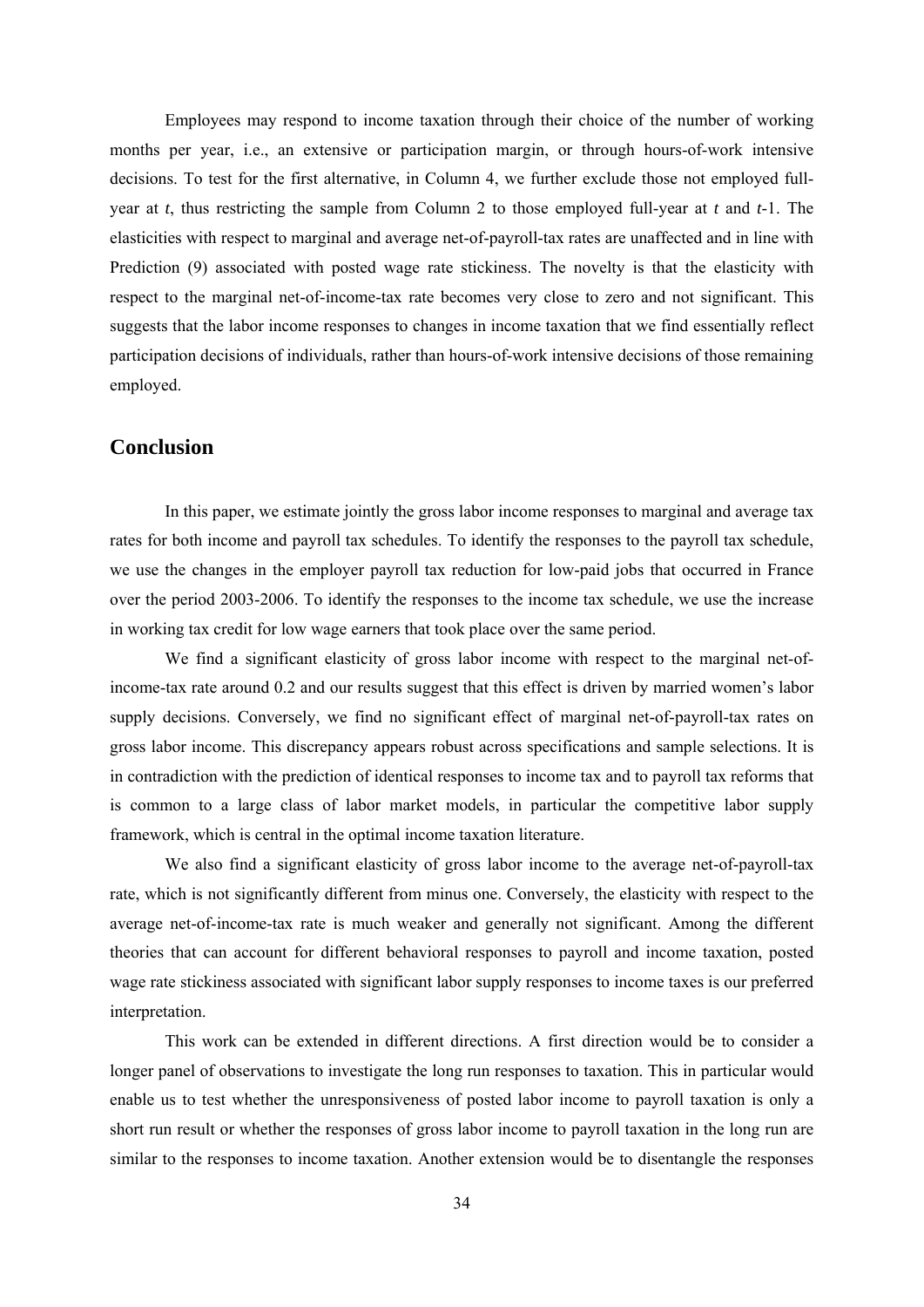we obtain in terms of wage formation, labor demand effects, participation decision effects and intensive labor supply effects. These extensions belong to our research agenda.

# **References**

Aeberhardt, R. and D. Sraer, 2009, Allégements de cotisations patronales et dynamique salariale, *Economie et Statistique*, 429-430, 177-189.

Auten, G. and R. Carroll, 1999, The Effect of Income Tax on Household Income, *The Review of Economics and Statistics*, 81(4), 681-93.

Avouyi-Dovi, S., D. Fougère and E. Gautier, 2011, Wage Rigidity, Collective Bargaining and the Minimum Wage: Evidence from French Agreement Data, *IZA discussion paper* 5835, forthcoming in *Review of Economics and Statistics*.

Blundell, R., A. Duncan, J. McCrae and C. Meghir, 2000, The labour market impact of the working families tax credit, *Fiscal Studies*, 21 (1), 65–67. http://www.ifs.org.uk/publications/fiscalstudies.

Bunel, M., F. Gilles and Y. L'Horty, 2012, The effect of social security payroll tax reductions on employment and wages: an evaluation of the 2003 French reform, forthcoming in *Fiscal Studies*.

Blomquist, S. and H. Selin, 2010, Hourly wage rate and taxable income responsiveness to changes in marginal tax rates, *Journal of Public Economics*, 94(11-12), 878-889.

Cabannes, P.-Y., Houdré, C. and Landais, C, 2011, Est-il souhaitable d'augmenter le taux supérieur d'imposition des revenus pour consolider les finances publiques ? Une estimation de l'élasticité du revenu imposable au taux marginal, *mimeo*.

Chetty, R., 2012, Bounds on Elasticities with Optimization Frictions: A Synthesis of Micro and Macro Evidence on Labor Supply, *Econometrica*, 80(3), 969-1018.

Chetty, R., A. Looney and K. Kroft, 2009, Salience and Taxation: Theory and Evidence, *American Economic Review*, 99(4), 1145-77.

Eissa, N. and H. Hoynes, 2004, Taxes and the labor market participation of married couples: the earned income tax credit, *Journal of Public Economics*, 88, 1931–1958.

Feldstein, M., 1995, The Effect of Marginal Tax Rates on Taxable Income: A Panel Study on the 1986 Tax Reform Act, *Journal of Political Economy*, 103(3), 551-572.

Gruber, J., 1997, The Incidence of Payroll Taxation: Evidence from Chile, *Journal of Labor Economics*, 15 (3, Part 2), S72-S101.

Gruber, J. and E. Saez, 2002, The elasticity of taxable income: evidence and implications, *Journal of Public Economics*, 84(1), 1-32.

Hersoug, T., 1984, Union Wage Responses to Tax Changes, *Oxford Economic Papers*, 36(1), 37-51.

Holmlund, B. and M. Söderström, 2008, Estimating Dynamic Income Responses to Tax Reforms: Swedish Evidence, *Institute for Labour Market Policy Evaluation (IFAU) Working Paper* 2008-28. http://www.ifau.se/Upload/pdf/se/2008/wp08-28.pdf

Kleven, H. J. and E. A. Schultz, 2012, Estimating Taxable Income Responses using Danish Tax Reforms, mimeo LSE and CBS.

Kopczuk, W., 2005, Tax bases, tax rates and the elasticity of reported income, *Journal of Public Economics*, 89, 2093-2119.

Kramarz, F. and T. Philippon, 2001, The impact of differential payroll tax subsidies on minimum wage employment, *Journal of Public Economics*, 82(1), 115–146.

Kugler, A. and M. Kugler, 2009, The Labor Market Effects of Payroll Taxes in Developing Countries: Evidence from Colombia, *Economic development and cultural change*, 57(2), 335-358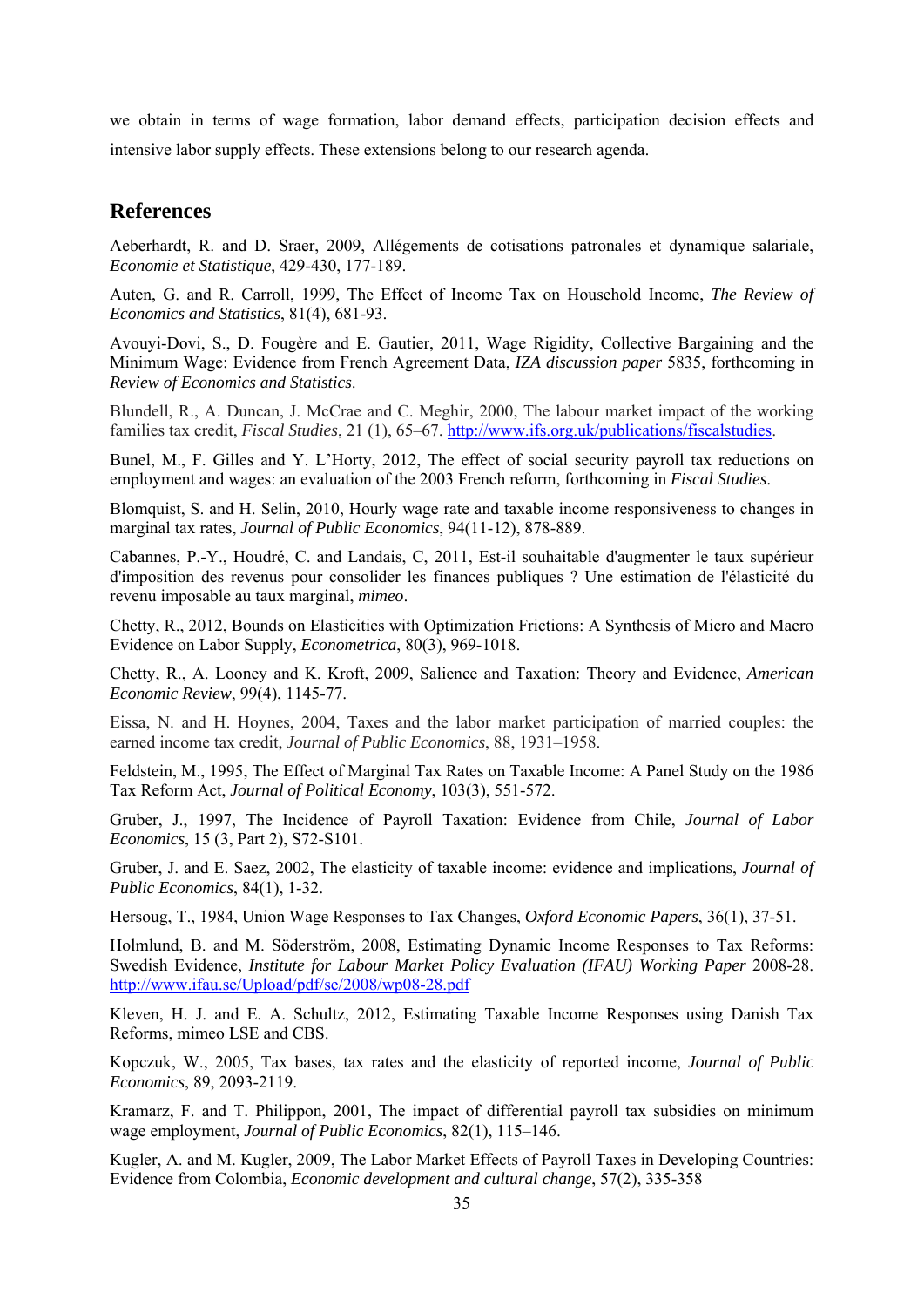Liebman, J. and E. Saez, 2006, Earnings responses to Increases in Payroll Taxes, mimeo.

Lindsey, L., 1987, Individual taxpayer response to tax cuts: 1982-1984, with the implications for the revenue maximizing tax rate, *Journal of Public Economics*, 33, 173-206.

Lhommeau, B. and V. Remy, 2009, Les politiques d'allégements ont-elles un effet sur la mobilité salariale des travailleurs à bas salaires ?, *Economie et Statistique*, 429-430, 21-49.

Lockwood, B. and Manning A., 1993, Wage Setting and the Tax System: Theory and evidences for the United Kingdom, *Journal of Public Economics*, 52(1), 1-29.

Mortensen, D. and C. Pissarides, 1994, Job Creation and Job Destruction in the Theory of Unemployment, *Review of Economic Studies*, 61, 397-415.

Pissarides, C.A., 2000, *Equilibrium Unemployment Theory*, Second edition, MIT Press.

Saez, E., 2003, The effect of marginal tax rates on income: a panel study of ''bracket creep'', *Journal of Public Economics*, 87(5-6), 1231-1258.

Saez, E., J. Slemrod, and S. Giertz, 2012a, The Elasticity of Taxable Income with Respect to Marginal Tax Rates: A Critical Review, *Journal of Economic Literature*, 50(1), 3-50.

Saez, E., M. Matsaganis, and P. Tsakloglou, 2012b, Earnings determination and taxes: Evidence from a cohort based payroll tax reform in Greece, *Quarterly journal of Economics*, 127(1), 493-533.

Stancanelli, E., 2008, Evaluating the impact of the French Tax Credit on the employment rate of women, *Journal of Public Economics*, 92, 2036-47.

Weber C., 2011, Obtaining a consistent estimate of the elasticity of taxable income using differencein-differences, *mimeo*, university of Michigan.

#### **Appendix A**

#### **A.1) Derivation of Equation (3)**

A compensated payroll tax reform is defined as a simultaneous change in the marginal net-ofpayroll-tax rate  $\Delta \tau^P$  and in the virtual posted income  $\Delta R^P$  such that the amount of payroll tax paid at the initial gross labor income  $w^*$  is kept unchanged, i.e.  $\Delta R^P = -w^* \Delta \tau^P$ . Therefore the compensated marginal payroll tax elasticity is defined from the "Slutsky-alike" equation:

$$
\beta_{\tau}^{P} = \frac{\tau^{P}}{w^{*}} \left( \frac{\partial W}{\partial \tau^{P}} - w^{*} \frac{\partial W}{\partial R^{P}} \right) = \left( \frac{\tau^{P}}{w^{*}} \frac{\partial W}{\partial \tau^{P}} \right) - \tau^{P} \frac{\partial W}{\partial R^{P}}
$$
(A1)

Symmetrically, a compensated income tax reform is a simultaneous change in the marginal net-of-income-tax rate  $\Delta \tau^I$  and in the virtual net income  $\Delta R^I$  such that the amount of income tax paid at the initial gross labor income  $w^*$  is kept unchanged, i.e.  $\Delta R^{\text{I}} = -z^* \Delta \tau^{\text{I}} = -w^* \rho^{\text{P}} \Delta \tau^{\text{I}}$ . Therefore the compensated marginal income tax elasticity is defined as:

$$
\beta_{\tau}^{I} = \frac{\tau^{I}}{w^{*}} \left( \frac{\partial W}{\partial \tau^{I}} - w^{*} \rho^{p} \frac{\partial W}{\partial R^{I}} \right) = \left( \frac{\tau^{I}}{w^{*}} \frac{\partial W}{\partial \tau^{I}} \right) - \tau^{I} \rho^{p} \frac{\partial W}{\partial R^{I}}
$$
(A2)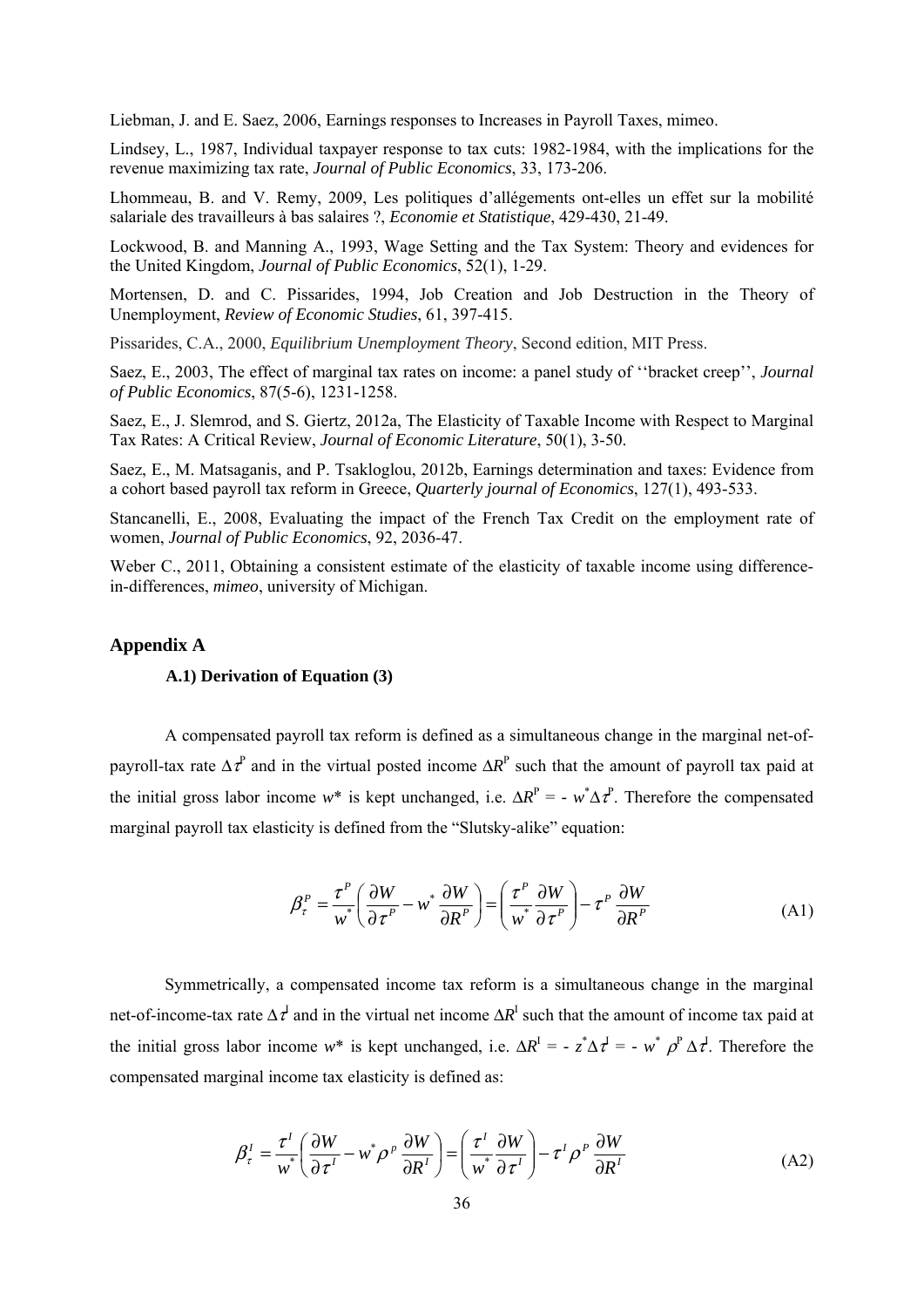Combining Equations (2), (A1), (A2) leads to:

$$
\frac{\Delta w}{w^*} = \beta_r^p \frac{\Delta \tau^P}{\tau^p} + \beta_t^I \frac{\Delta \tau^I}{\tau^I} + \frac{\partial W}{\partial R^P} \left[ \Delta \tau^P + \frac{\Delta R^P}{w^*} \right] + \frac{\partial W}{\partial R^I} \left[ \rho^P \Delta \tau^I + \frac{\Delta R^I}{w^*} \right]
$$

Using  $\Delta \overline{\rho}^P = \Delta \overline{\tau}^P + (\Delta R^P/w^*)$ ,  $\Delta \overline{\rho}^I = \Delta \overline{\tau}^I + \Delta R^I / z^* - (R^I / z^*) \Delta \overline{\rho}^P / \rho^P$  and  $\Delta R^I/w^* = \rho^P \Delta R^I / z^*$  leads to:

$$
\frac{\Delta w}{w^*} = \beta_r^P \frac{\Delta \tau^P}{\tau^P} + \beta_t^I \frac{\Delta \tau^I}{\tau^I} + \left(\frac{\partial W}{\partial R^P} + \frac{R^I}{z^*} \frac{\partial W}{\partial R^I}\right) \Delta \overline{\rho}^P + \rho^P \frac{\partial W}{\partial R^I} \Delta \overline{\rho}^I
$$

which gives Equation (3), provided that we define:

$$
\beta_{\rho}^{P} = \rho^{P} \left( \frac{\partial W}{\partial R^{P}} + \frac{R^{I}}{z^{*}} \frac{\partial W}{\partial R^{I}} \right) \quad \text{and} \quad \beta_{\rho}^{I} = \rho^{P} \rho^{I} \frac{\partial W}{\partial R^{I}} \quad (A3)
$$

## **A.2) Benchmark models: proof of Equation (4)**

Differentiating both sides of  $\Omega(\tau^I \tau^P, \tau^I R^P + R^I) \equiv W(\tau^I, \tau^P, R^I, R^P)$  gives:

$$
\frac{\partial W}{\partial \tau'} = \tau^P \frac{\partial \Omega}{\partial \tau} + R^P \frac{\partial \Omega}{\partial R} \qquad \frac{\partial W}{\partial \tau'} = \tau^I \frac{\partial \Omega}{\partial \tau}
$$

$$
\frac{\partial W}{\partial R'} = \frac{\partial \Omega}{\partial R} \qquad \frac{\partial W}{\partial R'} = \tau^I \frac{\partial \Omega}{\partial R}
$$

Then, using (A1) and (A2) above leads to:

$$
\beta_{\tau}^{P} = \left(\frac{\tau^{P}}{w} \frac{\partial W}{\partial \tau^{P}}\right) - \tau^{P} \frac{\partial W}{\partial R^{P}} = \left(\frac{\tau^{P} \tau^{I}}{w} \frac{\partial \Omega}{\partial \tau}\right) - \tau^{P} \tau^{I} \frac{\partial \Omega}{\partial R}
$$
\n
$$
\beta_{\tau}^{I} = \left(\frac{\tau^{I}}{w} \frac{\partial W}{\partial \tau^{I}}\right) - \tau^{I} \rho^{P} \frac{\partial W}{\partial R^{I}} = \left(\frac{\tau^{P} \tau^{I}}{w} \frac{\partial \Omega}{\partial \tau}\right) + \left(\tau^{I} \frac{R^{P}}{w} - \tau^{I} \rho^{P}\right) \frac{\partial \Omega}{\partial R} = \left(\frac{\tau^{P} \tau^{I}}{w} \frac{\partial \Omega}{\partial \tau}\right) - \tau^{P} \tau^{I} \frac{\partial \Omega}{\partial R}
$$

implying that  $\beta_{\tau}^P = \beta_{\tau}^I$ . Using (A3):

$$
\beta_{\rho}^{P} = \rho^{P} \left( \frac{\partial W}{\partial R^{P}} + \frac{R^{I}}{z} \frac{\partial W}{\partial R^{I}} \right) = \rho^{P} \left( \tau^{I} + \frac{R^{I}}{z} \right) \frac{\partial \Omega}{\partial R} = \rho^{P} \rho^{I} \frac{\partial \Omega}{\partial R} \qquad \beta_{\rho}^{I} = \rho^{P} \rho^{I} \frac{\partial W}{\partial R^{I}} = \rho^{P} \rho^{I} \frac{\partial \Omega}{\partial R}
$$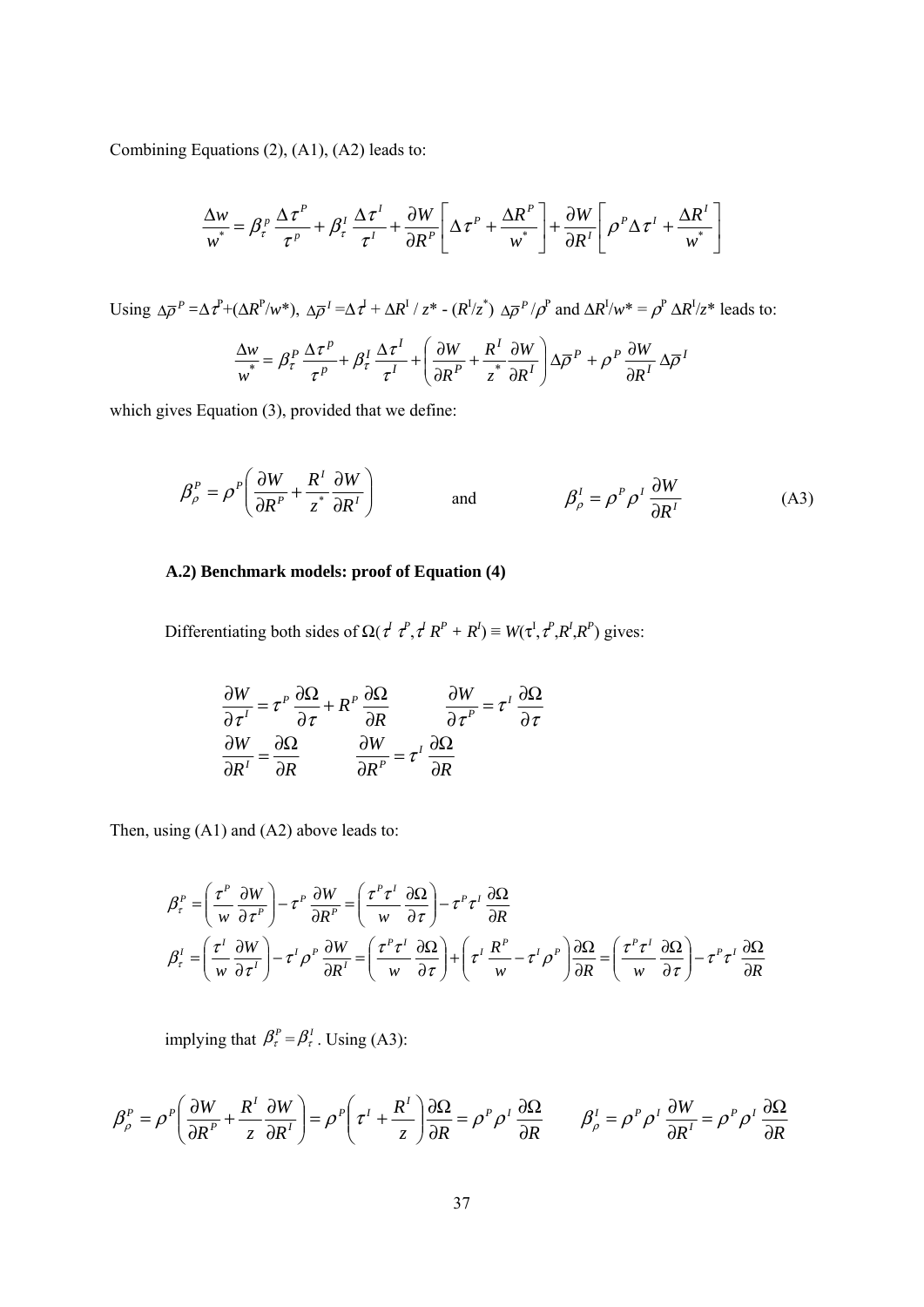implying that  $\beta_{\rho}^P = \beta_{\rho}^I$ , which ends the derivation of Prediction (4). In benchmark models, the gross labor income *w* maximizes  $U(w + R, w)$  in *w*. The first-order condition writes:  $F(w, \tau, R) = 0$ , where function  $F(.,.,.)$  is defined by:  $F(w, \tau, R) = \tau \cdot U_1'(\tau w + R, w) + U_2'(\tau w + R, w)$ . Assuming that the second-order condition  $F_w$  < 0 holds with a strict inequality (which is the case if for instance *U* is strictly concave), the partial derivatives of function  $\Omega$ (...) for  $w^* = \Omega(\tau, R)$  are:

$$
\Omega_{\tau}^{'} = -\frac{F_{\tau}^{'} }{F_{w}^{'} } = -\frac{U_{1}^{'} + w^{*} \left(\tau \cdot U_{11}^{''} + U_{12}^{''}\right)}{F_{w}^{'} }
$$
 and 
$$
\Omega_{R}^{'} = -\frac{F_{R}^{'} }{F_{w}^{'} } = -\frac{\tau \cdot U_{11}^{''} + U_{12}^{''}}{F_{w}^{'} }
$$

where the partial derivatives of *U* are computed for  $w = w^*$  and  $c = \tau w^* + R$ . We then get:

$$
\beta_{\tau}^{P} = \beta_{\tau}^{I} = \frac{\tau}{w^{*}} \Omega_{\tau}^{'} - \tau \Omega_{R}^{'} = -\frac{\tau \cdot U_{1}^{'} }{w \cdot F_{w}^{'} } > 0
$$

where the last inequality follows  $F_w' < 0$  and  $U_1' > 0$ .

#### **A.3) Deferred benefits leads to (6)**

Assume that deferred benefits are indexed on the amount of payroll tax  $(1 - t^p)w^*$ - $R^p$ , through the indexation parameter *k*. Thus  $c = t^p t^p + t^q R^p + R^I + k((1-t^p)w^* - R^P)$  and the gross labor income solves:  $\max_{w} U(\tau^P \tau^I w + \tau^I R^P + R^I + k((1 - \tau^P) w - R^P) w)$ . Let us write  $F(w, \tau^P, \tau^I, R^P, R^I) = 0$  the firstorder condition of this program, where function  $F(.,.)$  is now defined by:

$$
F(w, \tau^P, \tau^i, R^P, R^I) \equiv (\tau^P \cdot \tau^I + k(1 - \tau^P)) \cdot U_1'(\tau^P \cdot \tau^I \cdot w + \tau^I R^P + R^i + k(1 - \tau^P)w - k \cdot R^P)
$$
  
+ 
$$
U_2'(\tau^P \cdot \tau^I \cdot w + \tau^I R^P + R^i + k(1 - \tau^P)w - k \cdot R^P)
$$

Assuming that the second-order condition  $F_w$  < 0 holds with a strict inequality (which is the case if *U* is strictly concave), the partial derivatives of  $W(.,...,.)$  at  $w^* = W(\tau^P, \tau^I, R^P, R^I)$  are: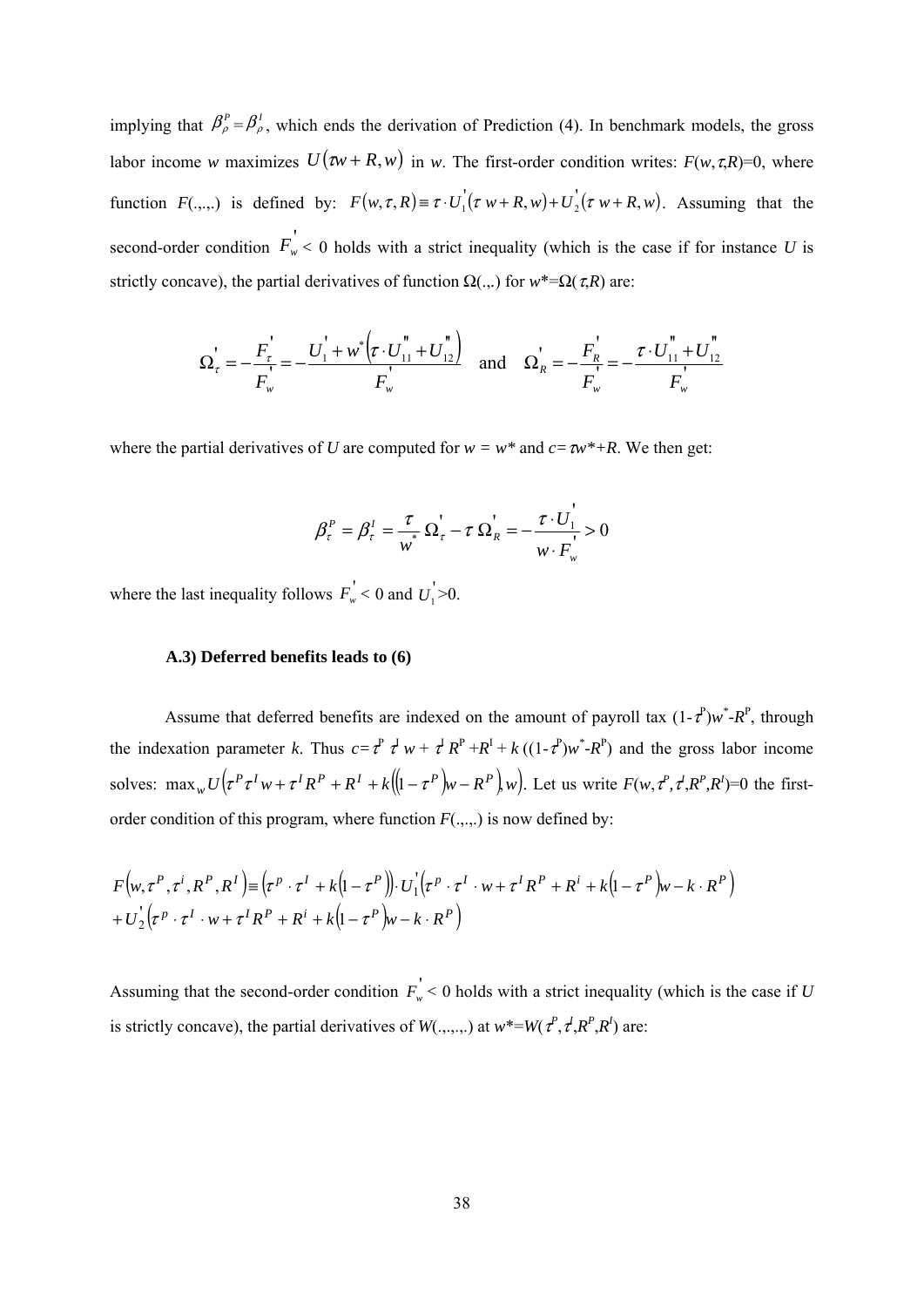$$
\frac{\partial W}{\partial \tau^P} = -\frac{F_{\tau^P}^{'}}{F_w^{'}} = -\frac{(\tau^I - k) \cdot U_1^{'} + (\tau^I - k) \cdot w^* \cdot \left[ (\tau^P \tau^I + k(1 - \tau^P)) U_{11}^{''} + U_{12}^{''} \right]}{F_w^{'}}
$$
\n
$$
\frac{\partial W}{\partial \tau^I} = -\frac{F_{\tau^I}^{'}}{F_w^{'}} = -\frac{\tau^P \cdot U_1^{'} + (\tau^P w^* + R^P) \cdot w^* \cdot \left[ (\tau^P \tau^I + k(1 - \tau^P)) U_{11}^{''} + U_{12}^{''} \right]}{F_w^{'}}
$$
\n
$$
\frac{\partial W}{\partial R^P} = -\frac{F_{R^P}^{'}}{F_w^{'}} = -\frac{(\tau^I - k) \cdot \left[ (\tau^P \tau^I + k(1 - \tau^P)) U_{11}^{''} + U_{12}^{''} \right]}{F_w^{'}}
$$
\n
$$
\frac{\partial W}{\partial R^I} = -\frac{F_{R^I}^{'}}{F_w^{'}} = -\frac{\left[ (\tau^P \tau^I + k(1 - \tau^P)) U_{11}^{''} + U_{12}^{''} \right]}{F_w^{'}}
$$

Using (A1), (A2) and taking into account  $z^* = z^P w^* + R^P$  leads to the first part of (6) when  $0 \le k \le \tau^I$ .

$$
\beta_{\tau}^{I} = \frac{\tau^{I}}{w^{*}} \left( \frac{\partial W}{\partial \tau^{I}} - z^{*} \frac{\partial W}{\partial R^{I}} \right) = -\frac{\tau^{P} \cdot \tau^{I} \cdot U_{1}^{'} }{w^{*} F_{w}^{'} } > 0
$$
\n
$$
\beta_{\tau}^{P} = \frac{\tau^{P}}{w^{*}} \left( \frac{\partial W}{\partial \tau^{P}} - w^{*} \frac{\partial W}{\partial R^{P}} \right) = -\frac{\tau^{P} \cdot (\tau^{I} - k) \cdot U_{1}^{'} }{w^{*} F_{w}^{'} } = \left( 1 - \frac{k}{\tau^{I}} \right) \beta_{\tau}^{I}
$$

where the inequalities follow the second-order conditions  $F_w$  < 0 and  $U_1$  > 0. Applying (A3) gives:

$$
\beta_{\rho}^{I} = \rho^{P} \rho^{I} \frac{\partial W}{\partial R^{I}} = -\frac{\rho^{P} \rho^{I}}{F_{w}^{I}} \bigg[ \left( \tau^{P} \tau^{I} + k \left( 1 - \tau^{P} \right) \right) U_{11}^{I} + U_{12}^{I^{II}} \bigg]
$$
\n
$$
\beta_{\rho}^{P} = \rho^{P} \bigg[ \frac{\partial W}{\partial R^{P}} + \frac{R^{I}}{z^{*}} \frac{\partial W}{\partial R^{I}} \bigg] = -\frac{\rho^{P}}{F_{w}^{I}} \bigg( \tau^{I} - k + \frac{R^{I}}{z^{*}} \bigg) \bigg[ \left( \tau^{P} \tau^{I} + k \left( 1 - \tau^{P} \right) \right) U_{11}^{I^{I}} + U_{12}^{I^{II}} \bigg]
$$
\n
$$
= -\frac{\rho^{P}}{F_{w}^{I}} \bigg( \rho^{I} - k \bigg[ \left( \tau^{P} \tau^{I} + k \left( 1 - \tau^{P} \right) \right) U_{11}^{I^{I}} + U_{12}^{I^{II}} \bigg] = \bigg( 1 - \frac{k}{\rho^{i}} \bigg) \beta_{\rho}^{I}
$$

which is the second part of (6) when  $k < \rho^l$ .

# **Appendix B: additional empirical results**

Table B.1 reproduces the results of the first stage equations, using the specification and method corresponding to Column 3 of Table 2. In bold are estimates of the direct effects of  $\Delta \log \overline{\tau}_{i,t}^j$ and  $\Delta \log \tau_{i,t}^{j}$  on  $\Delta \log \tau_{i,t}^{j}$ , and of  $\Delta \log \overline{\overline{\rho}}_{i,t}^{j}$  on  $\Delta \log \overline{\rho}_{i,t}^{j}$ , with *j*=*P*, *I*: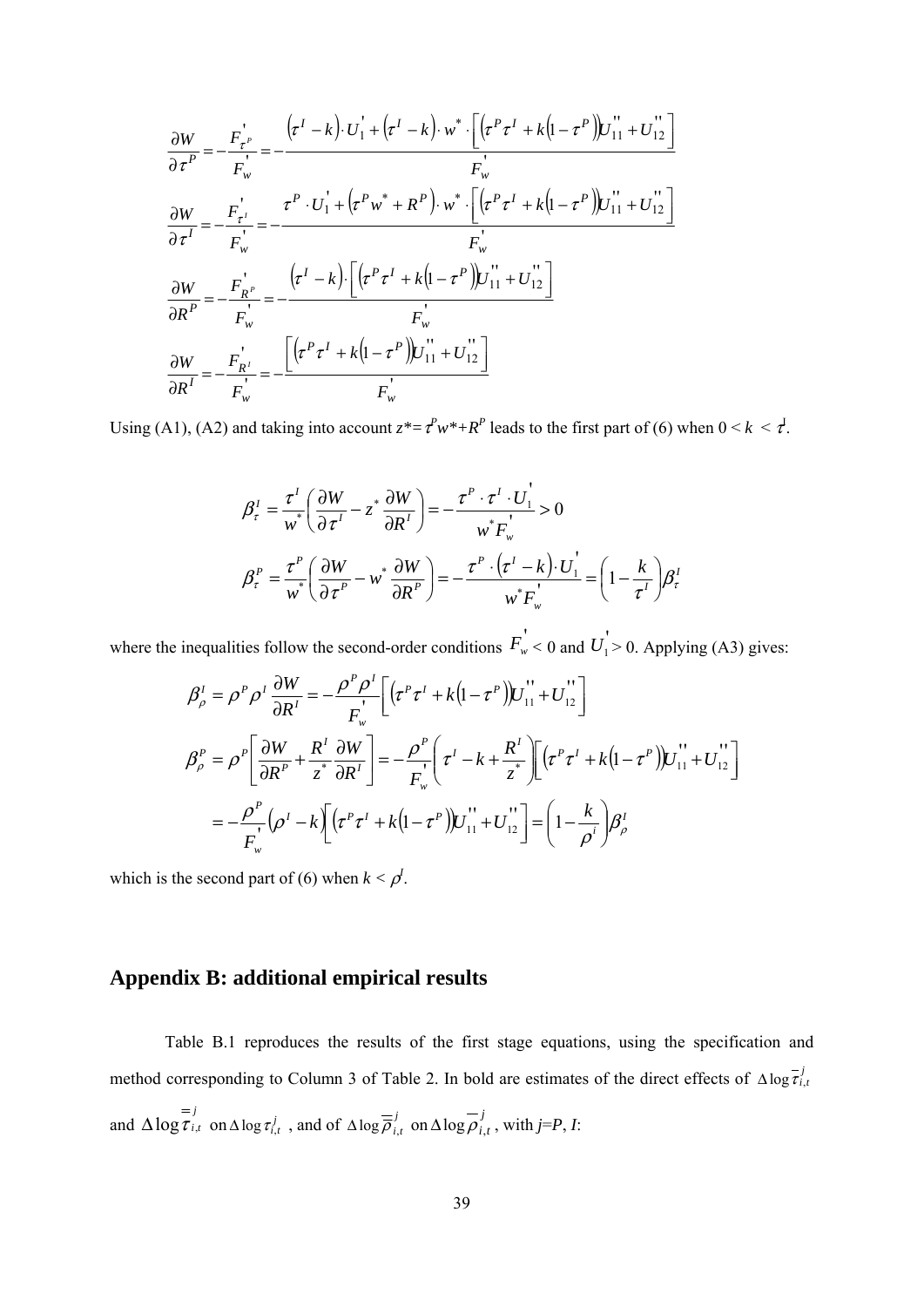|                                          | $\Delta \log \tau_{i,t}^I$ | $\Delta \log \tau_{i,t}^P$ | $\Delta \log \overline{\rho}_{i,t}^{I}$ | $\Delta \log \overline{\rho}_{i,t}^{P}$ |
|------------------------------------------|----------------------------|----------------------------|-----------------------------------------|-----------------------------------------|
| $\Delta \log \overline{\tau}_{i,t}^{I}$  | $0.442***$                 | $-0.095***$                | $-0.003$ **                             | 0.001                                   |
|                                          | (25.5)                     | $(-6.60)$                  | $(-2.56)$                               | (0.77)                                  |
| $\Delta \log \overline{\tau}_{i,t}^{-P}$ | $-0.014$                   | $0.575***$                 | $-0.002$                                | $-0.001$                                |
|                                          | $(-0.52)$                  | (24.20)                    | $(-0.92)$                               | (1.17)                                  |
| $=$ I                                    | 0.029                      | $-0.009$                   | $0.011***$                              | $-0.000$                                |
| $\Delta$ log $\tau_{i,t}$                | (1.93)                     | $(-0.71)$                  | (11.7)                                  | $(-0.31)$                               |
| $=$ I                                    | 0.110                      | 0.082                      | $0.580***$                              | $-0.008$ <sup>***</sup>                 |
| $\Delta \log \rho_{_{i,t}}$              | (1.34)                     | (1.20)                     | (118.0)                                 | $(-2.62)$                               |
| $\Delta \log \frac{-P}{\rho_{i,t}}$      | 0.096                      | $-0.007$                   | $-0.001$                                | $0.925***$                              |
|                                          | (0.78)                     | $(-0.07)$                  | $(-0.17)$                               | (196.0)                                 |
| Tax records variables                    | Yes                        | Yes                        | Yes                                     | Yes                                     |
| LFS variables                            | Yes                        | Yes                        | Yes                                     | Yes                                     |
| N° of Observations                       | 12,512                     | 12,512                     | 12,512                                  | 12,512                                  |
| F-Statistic                              | $16.48***$                 | $16.06***$                 | $444.1***$                              | $767.9$ <sup>***</sup>                  |

Table B.1 - **First-stage regressions** 

Notes: student statistics are in round brackets. Estimation by 2SLS using instruments I and II. Sample: employees present in two consecutive years. Source: ERF survey, Insee, 2003-2006.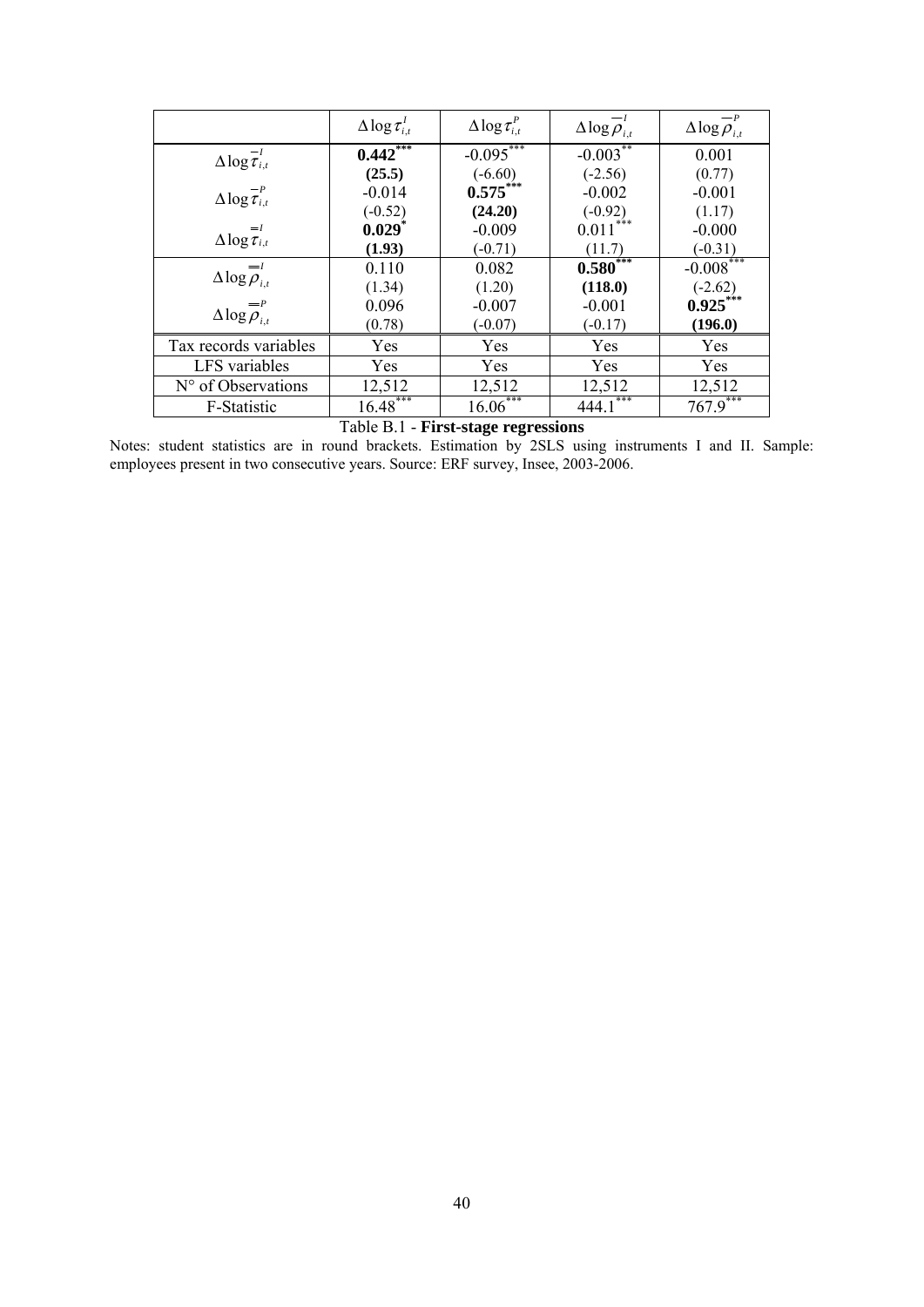|                                                                        | Parameter      | Standard       | Student T    |
|------------------------------------------------------------------------|----------------|----------------|--------------|
|                                                                        | Estimate       | Error          |              |
| Intercept                                                              | 1.938          | 0.116          | 16.78        |
| $\beta_{\tau}^{\scriptscriptstyle I}$                                  | 0.217          | 0.077          | 2.82         |
| $\beta_\tau^{\scriptscriptstyle P}$                                    | $-0.048$       | 0.097          | $-0.49$      |
| $\beta^{\scriptscriptstyle I}_{\scriptscriptstyle \rho}$               | $-0.440$       | 0.277          | $-1.59$      |
| $\beta^{\scriptscriptstyle P}_{\scriptscriptstyle \rho}$               | $-0.866$       | 0.260          | $-3.33$      |
| 2003-2004                                                              | $-0.017$       | 0.006          | $-2.76$      |
| 2004-2005                                                              | $-0.001$       | 0.006          | $-0.18$      |
| $\leq$ 29 years                                                        | 0.022          | 0.009          | 2.62         |
| 30 - 39 years                                                          | 0.012          | 0.006          | 1.87         |
| 50 - 59 years                                                          | $-0.021$       | 0.006          | $-3.24$      |
| $\geq 60$ years                                                        | $-0.100$       | 0.026          | $-3.90$      |
| Women                                                                  | $-0.006$       | 0.006          | $-0.92$      |
| Women with a new child since $t-1$                                     | $-0.068$       | 0.020          | $-3.31$      |
| New child since $t-1$                                                  | 0.016          | 0.014          | 1.18         |
| Women with a child exiting                                             | $-0.027$       | 0.019          | $-1.44$      |
| Exit of a child since $t-1$                                            | 0.007          | 0.012          | 0.56         |
| Women and child under 18 months                                        | $-0.043$       | 0.016          | $-2.65$      |
| Women and child under 3 years old                                      | 0.064          | 0.017          | 3.88         |
| Women and child under 6 years old                                      | $-0.013$       | 0.011          | $-1.13$      |
| Women and child under 18 years old                                     | $-0.002$       | 0.008          | $-0.26$      |
| Single individual                                                      | $-0.021$       | 0.008          | $-2.68$      |
| Single parent                                                          | 0.010          | 0.009          | 1.02         |
| Couple with children                                                   | $-0.011$       | 0.006          | $-1.69$      |
| "Complex" household                                                    | 0.011          | 0.014          | 0.78         |
| College $(> 2 \text{ years})$                                          | 0.061          | 0.012          | 5.22         |
| College $( \leq 2 \text{ years})$                                      | 0.048          | 0.010          | 4.86         |
| High school graduate                                                   | 0.037          | 0.010          | 3.86         |
| High-school drop-out or vocational diploma                             | 0.030          | 0.008          | 3.61         |
| Junior high school or basic vocational                                 | 0.027          | 0.011          | 2.47         |
| Manufacturing                                                          | 0.007          | 0.006          | 1.13         |
| Agriculture                                                            | $-0.014$       | 0.019          | $-0.74$      |
| Construction                                                           | 0.014<br>0.007 | 0.009<br>0.018 | 1.50<br>0.36 |
| Energy<br>Education and social activities                              | $-0.030$       | 0.008          | $-3.68$      |
| Trade and repair                                                       | 0.001          | 0.007          | 0.19         |
| Engineers, managers and professionals                                  | 0.016          | 0.009          | 1.78         |
| $<$ 10 employees                                                       | $-0.013$       | 0.007          | $-1.89$      |
| 10-19 employees                                                        | $-0.004$       | 0.009          | $-0.42$      |
| Tenure $\leq 1$ year                                                   | 0.009          | 0.018          | 0.48         |
| $1-5$ years                                                            | $-0.054$       | 0.017          | $-3.11$      |
| $5 - 10$ years                                                         | $-0.056$       | 0.018          | $-3.14$      |
| $\geq 10$ years                                                        | $-0.048$       | 0.018          | $-2.73$      |
| $Log(w_{i,t-2})$                                                       | $-0.202$       | 0.012          | $-16.22$     |
| Log( $w_{i,t-2}$ ) above its 1 <sup>st</sup> decile                    | 0.081          | 0.040          | 2.02         |
| $Log(w_{i,t-2})$ above its 2 <sup>nd</sup> decile                      | 0.043          | 0.092          | 0.47         |
| Log( $w_{i,t-2}$ ) above its 3 <sup>rd</sup> decile                    | 0.003          | 0.148          | 0.02         |
| Log( $w_{i,t-2}$ ) above its 4 <sup>th</sup> decile                    | $-0.055$       | 0.185          | $-0.30$      |
| Log( $w_{i,t-2}$ ) above its 5 <sup>th</sup> decile                    | 0.178          | 0.198          | 0.90         |
| Log( $w_{i,t-2}$ ) above its 6 <sup>th</sup> decile                    | $-0.058$       | 0.200          | $-0.29$      |
| Log( $w_{i,t-2}$ ) above its 7 <sup>th</sup> decile                    | 0.024          | 0.184          | 0.13         |
| Log( $w_{i,t-2}$ ) above its 8 <sup>th</sup> decile                    | $-0.152$       | 0.129          | $-1.18$      |
| Log( $w_{i,t-2}$ ) above its 9 <sup>th</sup> decile                    | 0.154          | 0.068          | 2.27         |
| $Log(w_{i,t-1})-Log(w_{i,t-2})$                                        | $-0.698$       | 0.017          | $-41.88$     |
| $Log(w_{i,t-1})-Log(w_{i,t-2})$ above its 1 <sup>st</sup> decile       | 1.311          | 0.204          | 6.43         |
| Log( $w_{i,t-1}$ )-Log( $w_{i,t-2}$ ) above its 2 <sup>nd</sup> decile | $-1.147$       | 0.736          | $-1.56$      |

Table B.2 displays the complete estimates presented in Column 3 of Table 2.